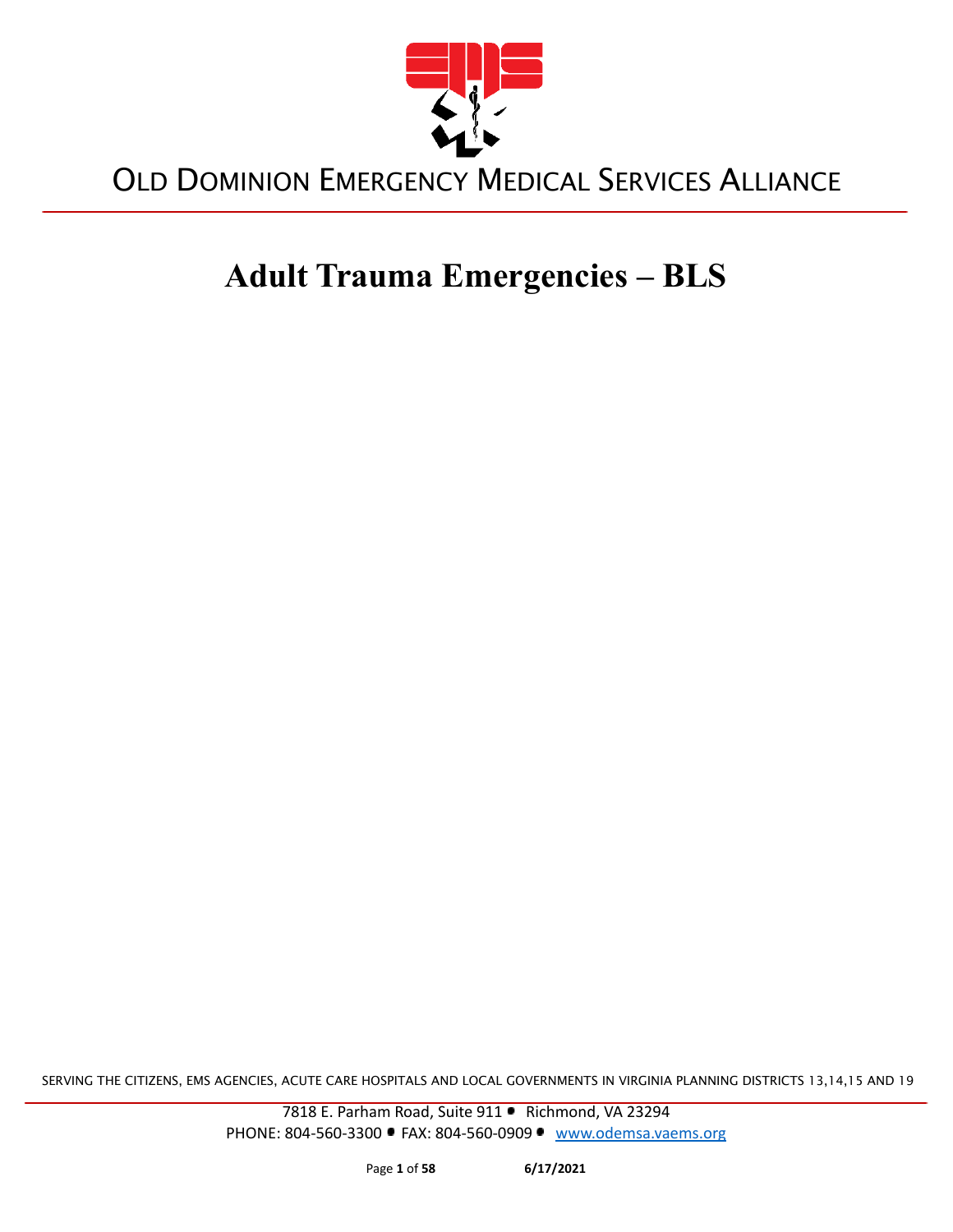

# **Injury – General Trauma Management**

#### **OVERVIEW:**

Each year, one out of three Americans sustains a traumatic injury. Trauma is a major cause of disability in the United States.

Trauma is the leading cause of death in people under 44 years of age, accounting for half the deaths of children under the age of 4 years, and 80% of deaths in persons 15 to 24 years of age. As a responder, your actions within the first few moments of arriving on the scene of a traumatic injury are crucial to the success of managing the situation.

Within these moments, you must size up the situation, mitigate as many hazards as possible, establish incident command, rapidly triage patients, and ultimately assess, treat, and extricate patients from the scene. In doing so, you must decide when to extricate a patient and what treatment is essential to improve the patient's chances of survival, based on your knowledge, previous experience, and a problem-based assessment algorithm.

**Rapid transport of the trauma patient is essential to improving patient outcomes.**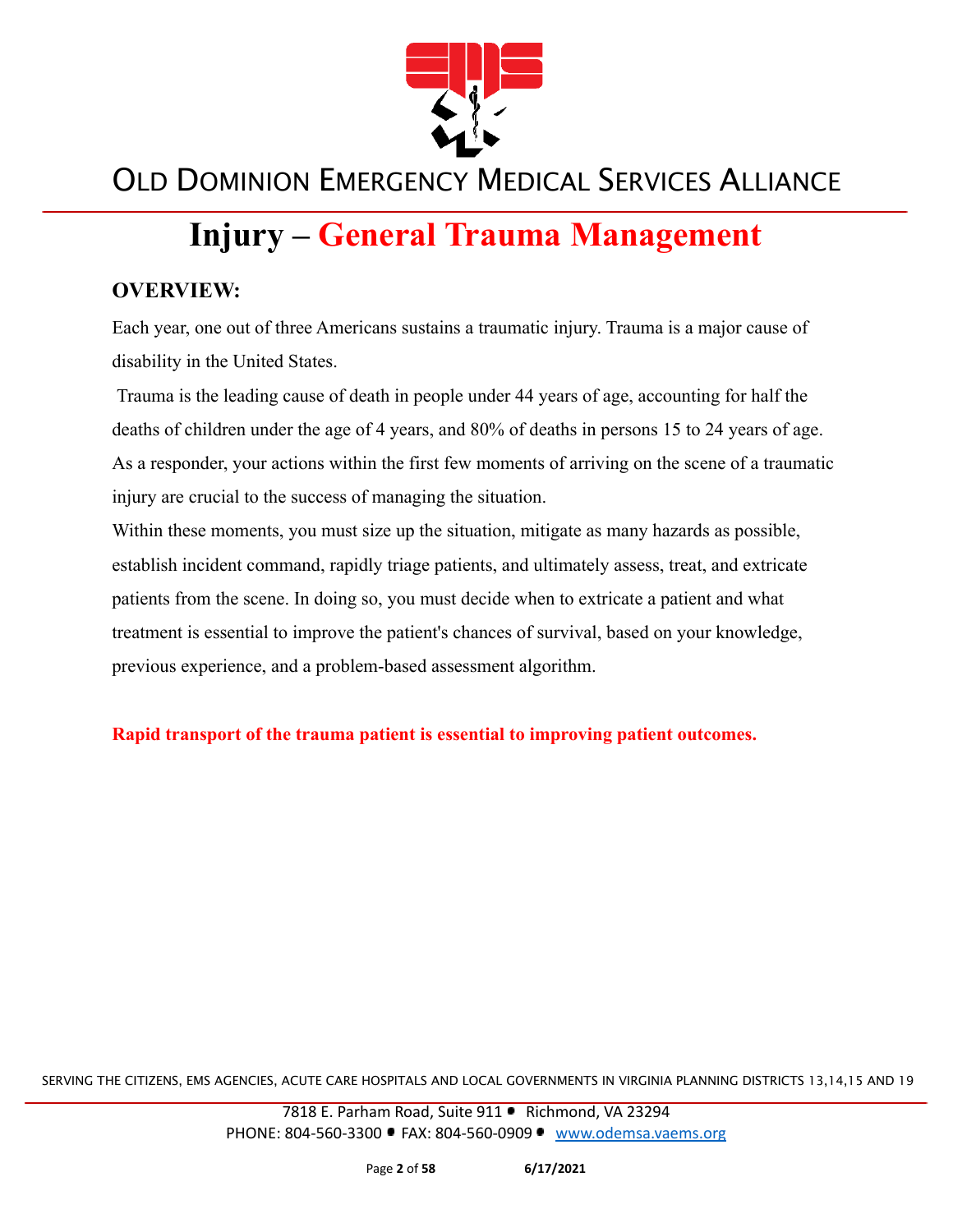

Student Can demonstrate the following competencies without prompting and can explain the clinical reasoning for each listed below:

- 1. Demonstrates proper assessment techniques / Physical skills.
	- a. Scene Survey
	- b. HPI Complete
	- c. Signs and Symptoms
	- d. SAMPLE
	- e. OPQRST
	- f. MOI NOI
	- g. Primary Assessment
		- i. XABCDE Format
	- h. Life Threat Bleeding
		- i. Assessment
		- ii. Correction
	- i. Airway
		- i. Assessment
		- ii. Correction
	- j. Breathing
		- i. Assessment
		- ii. Correction
	- k. Circulation
		- i. Assessment
		- ii. Correction
	- l. Disability
		- i. Assessment

SERVING THE CITIZENS, EMS AGENCIES, ACUTE CARE HOSPITALS AND LOCAL GOVERNMENTS IN VIRGINIA PLANNING DISTRICTS 13,14,15 AND 19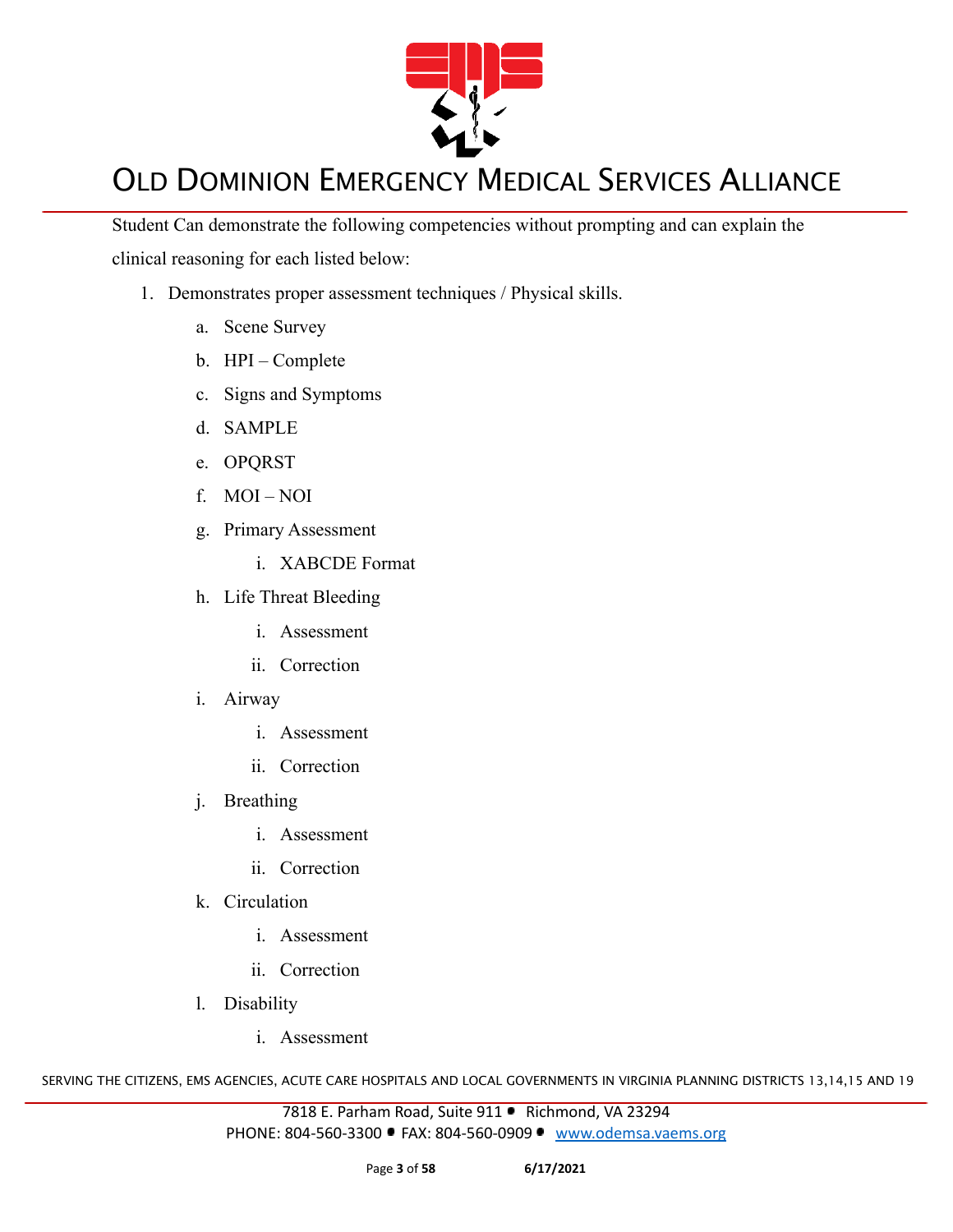

ii. Correction

m. Exposure

- i. Assessment
- ii. Correction
- 2. Demonstrates the following skills.
	- a. Proper Physical Exam
		- i. Head to toe format
		- ii. All major body parts/systems
		- iii. Vital Signs / Documentation
	- b. Pulse Ox Measurement
	- c. Oxygen/Ventilation based on Assessment.
	- d. Triage
- 3. Demonstrates the selection of the proper protocol based on above assessment.

The above is a very abbreviated summary of the Protocol.

For the complete Protocol, please review the appropriate Protocol as published by ODEMSA.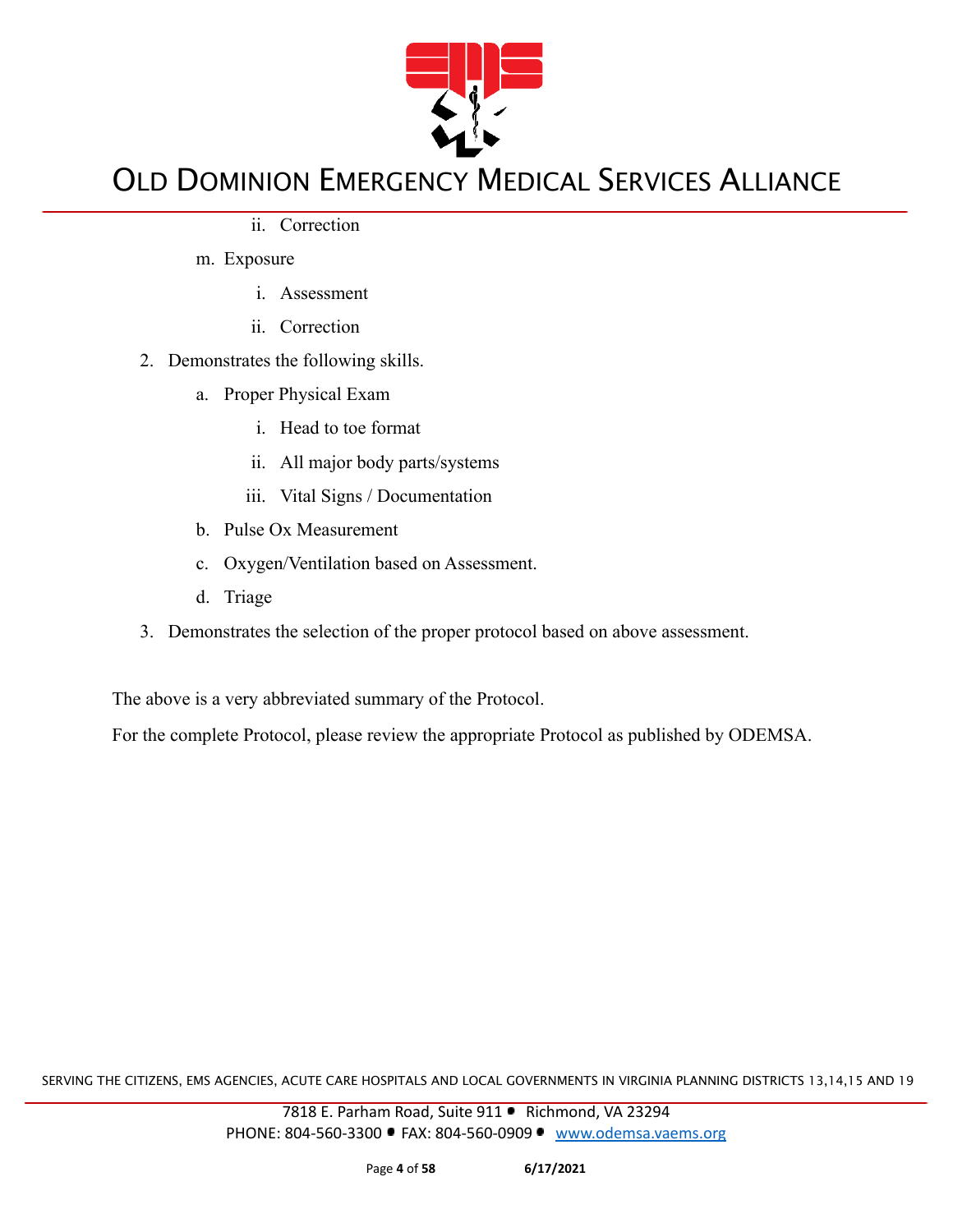

Student's and FTO'S signatures below signify that the student has demonstrated sufficient working knowledge and can perform such competency and has had the opportunity to ask and has had all questions and answers provided to their level of comfort.

Competency – ODEMSA – Regional Protocols – **General – Universal Patient Care/Initial Patient Contact (Trauma Patient Assessment)**

Student's Name and Signature – date below:

|                                        |           | Date |
|----------------------------------------|-----------|------|
| <b>Printed Name</b>                    | Signature |      |
| FTO's Name and Signature – date below: |           |      |
|                                        |           | Date |
| <b>Printed Name</b>                    | Signature |      |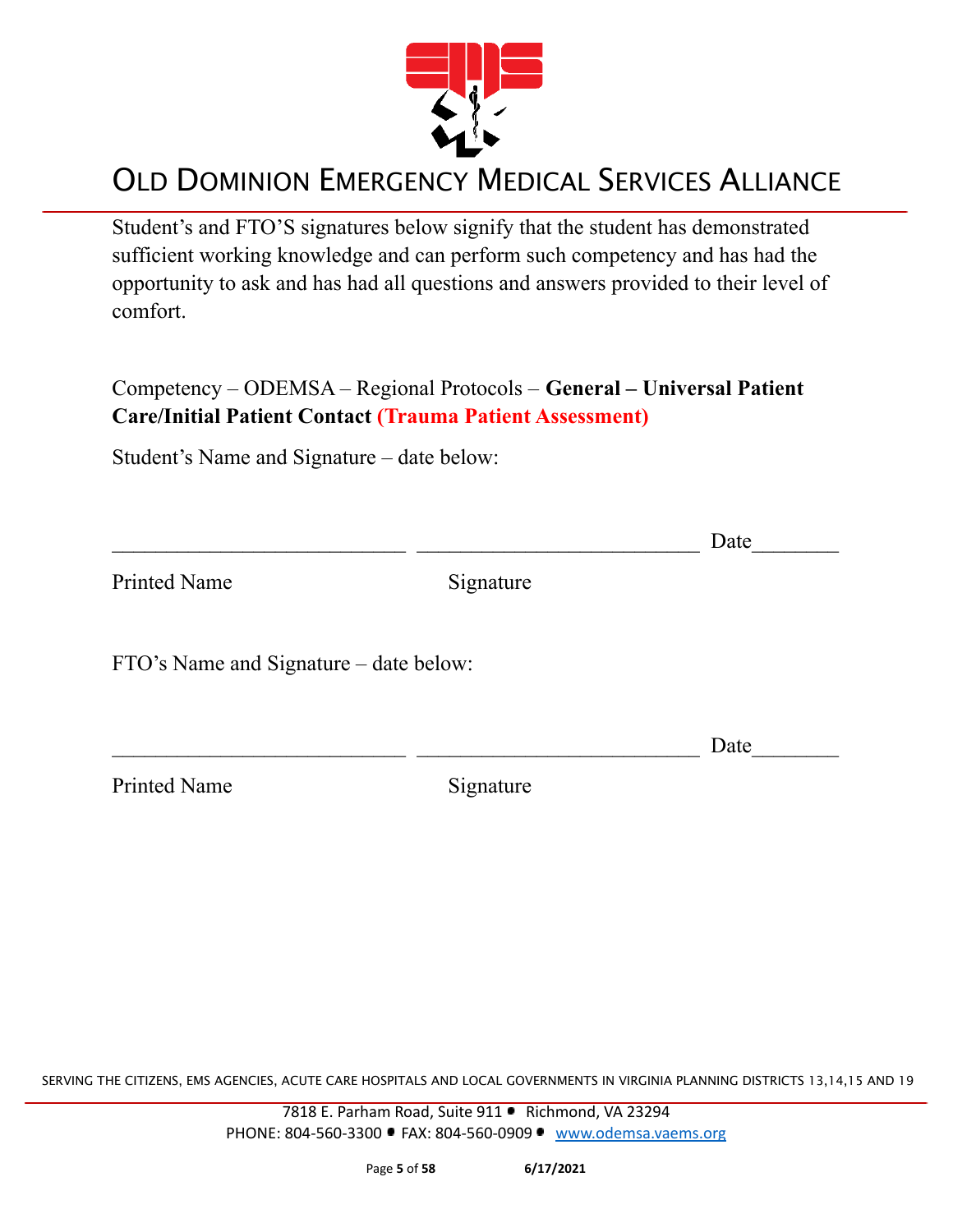

# **Injury – Abdominal Trauma – BLS**

#### **OVERVIEW:**

Blunt and penetrating traumas are major causes of morbidity and mortality in the United States. In blunt force abdominal trauma, the spleen, and liver are typically the most commonly injured organs, and in penetrating trauma, there is a slightly higher mortality, depending on the mechanism of injury.

Gunshot and stab wounds combine to make up the largest percentage of penetrating abdominal injuries.

When performing a focused abdominal assessment, be organized, efficient, and thorough. Initial abdominal examinations only identify injury about half the time; secondary exams are needed when there is a high index of suspicion for abdominal trauma.

A proper abdominal examination involves exposing the entire abdomen from the nipple line to the groin and using a standard examination sequence of inspection, auscultation, percussion, and palpation.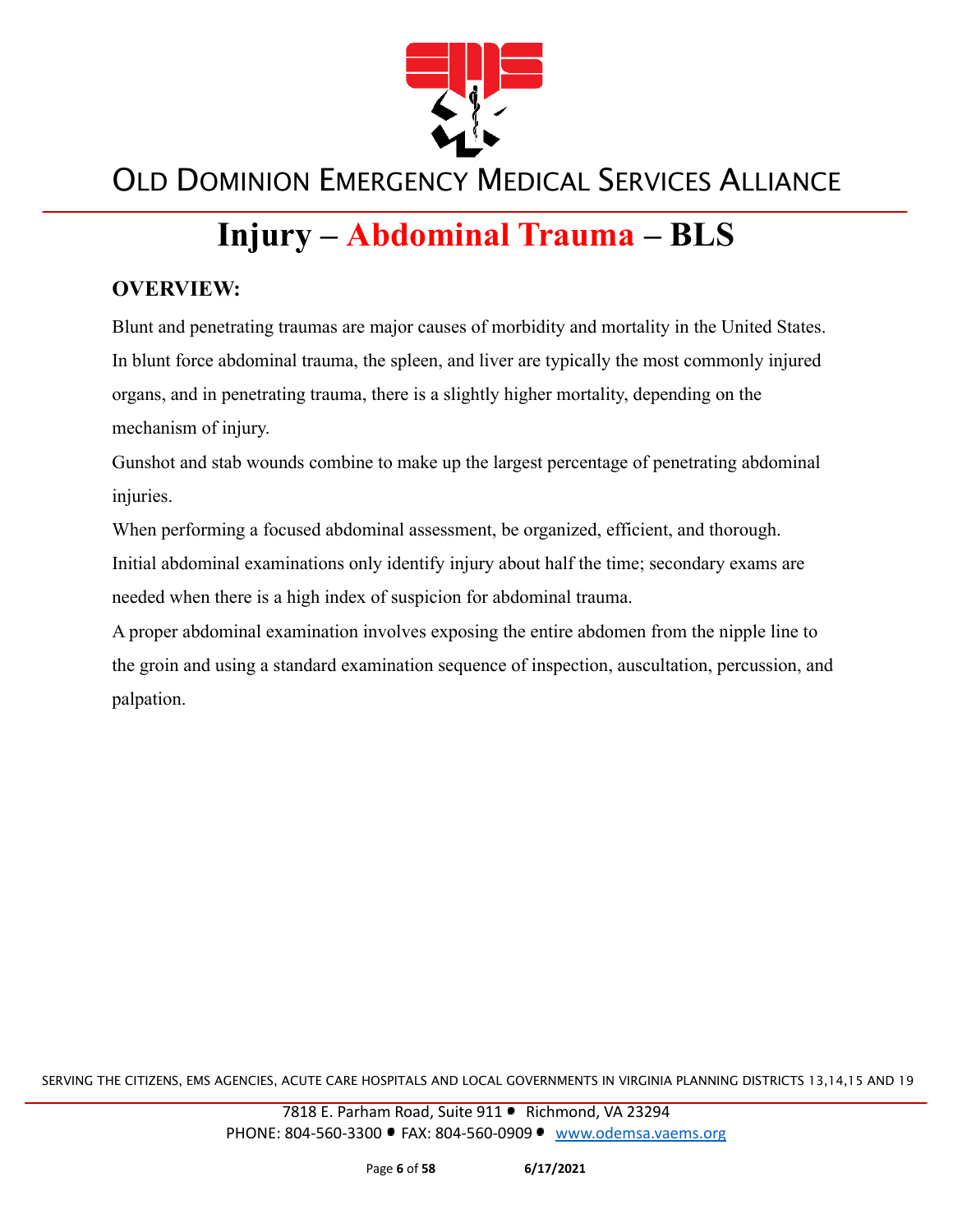

Student Can demonstrate the following competencies without prompting and can explain the clinical reasoning for each listed below:

- 1. Demonstrates proper assessment techniques / Physical skills.
	- a. Scene Survey
	- b. HPI Complete
	- c. Signs and Symptoms
	- d. SAMPLE
	- e. OPQRST
	- f. MOI NOI
	- g. Need for ALS.
	- h. Pulse Ox
	- i. Primary Assessment
		- i. XABCDE Format
	- j. Life Threat Bleeding
		- i. Assessment
		- ii. Correction
	- k. Airway
		- i. Assessment
		- ii. Correction
	- l. Breathing
		- i. Assessment
		- ii. Correction
	- m. Circulation
		- i. Assessment
		- ii. Correction
	- n. Disability
		- i. Assessment
		- ii. Correction
	- o. Exposure
		- i. Assessment
		- ii. Correction

SERVING THE CITIZENS, EMS AGENCIES, ACUTE CARE HOSPITALS AND LOCAL GOVERNMENTS IN VIRGINIA PLANNING DISTRICTS 13,14,15 AND 19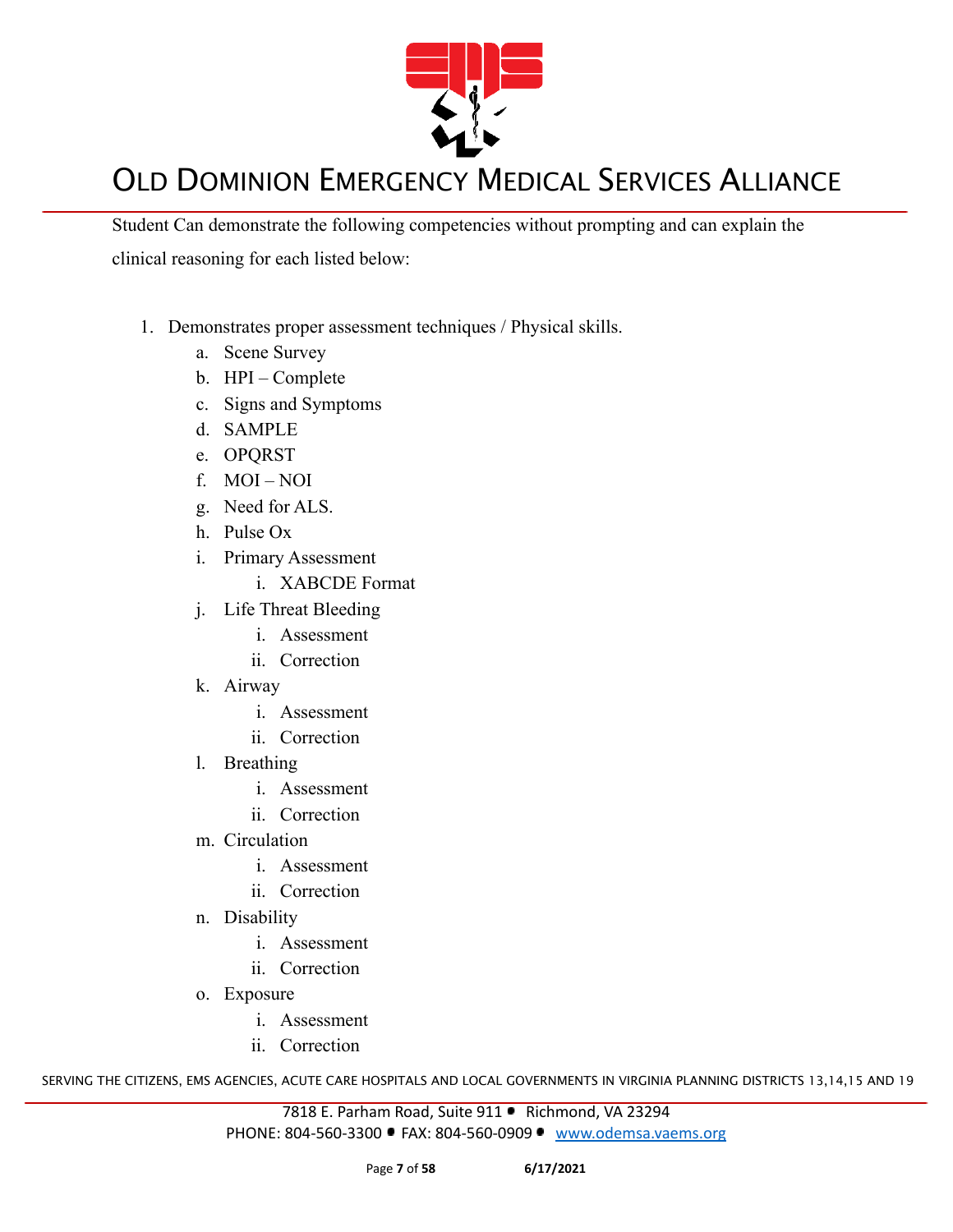

- 2. Demonstrates the following skills.
	- a. Proper Physical Exam
		- i. Head to toe format
		- ii. All major body parts/systems
		- iii. Vital Signs / Documentation
	- b. Focused Assessment of the Abdomen
		- i. Anterior
		- ii. Postier
	- c. Pulse Ox Measurement
	- d. Oxygen/Ventilation based on Assessment.
	- e. Demonstrates the appropriate transport mode and destination.
	- f. Transport as soon as safe to do so to the proper destination.

The above is a very abbreviated summary of the Protocol.

For the complete Protocol, please review the appropriate Protocol as published by ODEMSA.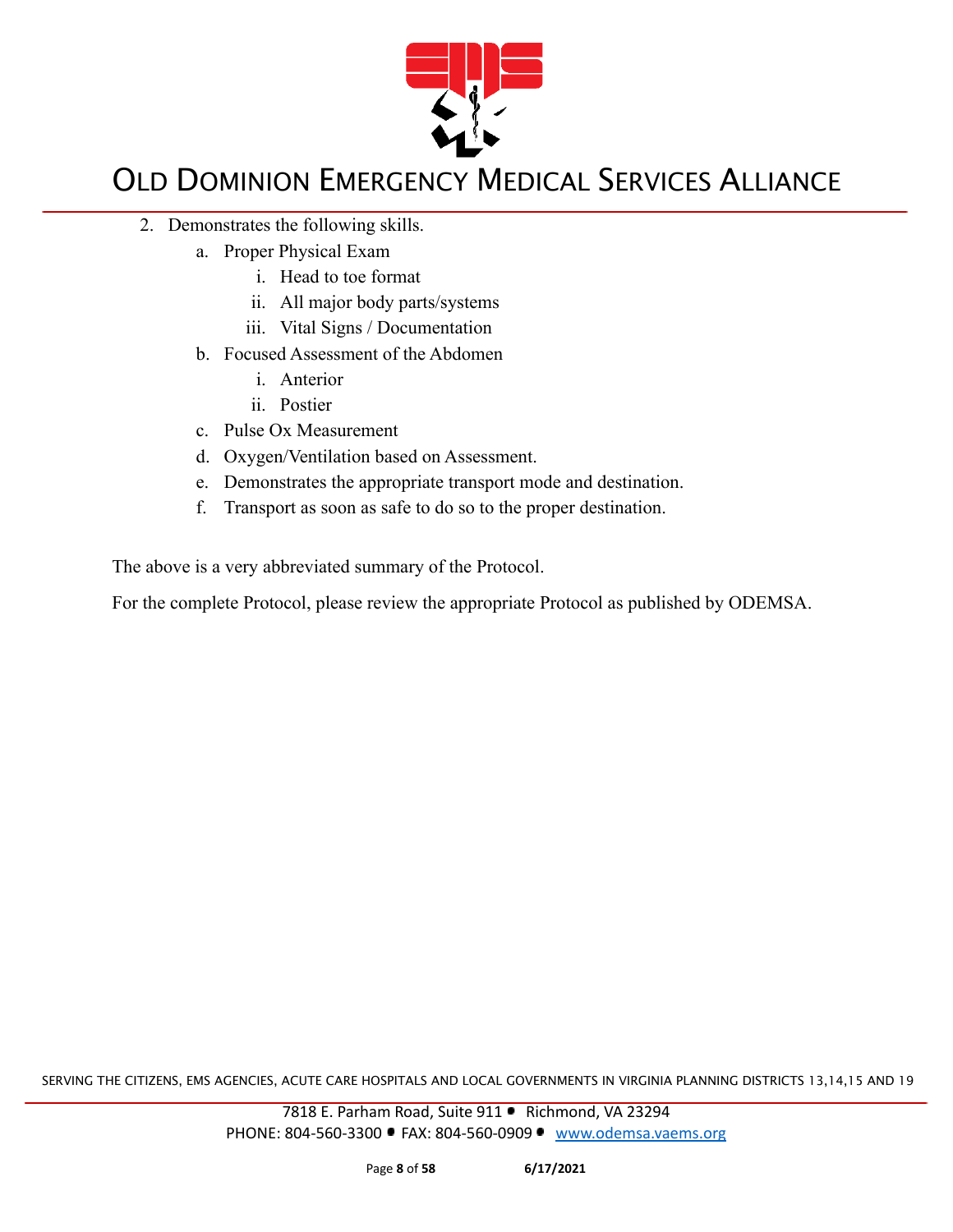

Student's and FTO'S's signatures below signify that the student has demonstrated sufficient working knowledge and can perform such competency and has had the opportunity to ask and has had all questions and answers provided to their level of comfort.

#### Competency – ODEMSA – Regional Protocols – **Injury – Abdominal Trauma – BLS**

Student's Name and Signature – date below:

|                                        |           | Date |
|----------------------------------------|-----------|------|
| <b>Printed Name</b>                    | Signature |      |
| FTO's Name and Signature – date below: |           |      |
|                                        |           | Date |
| <b>Printed Name</b>                    | Signature |      |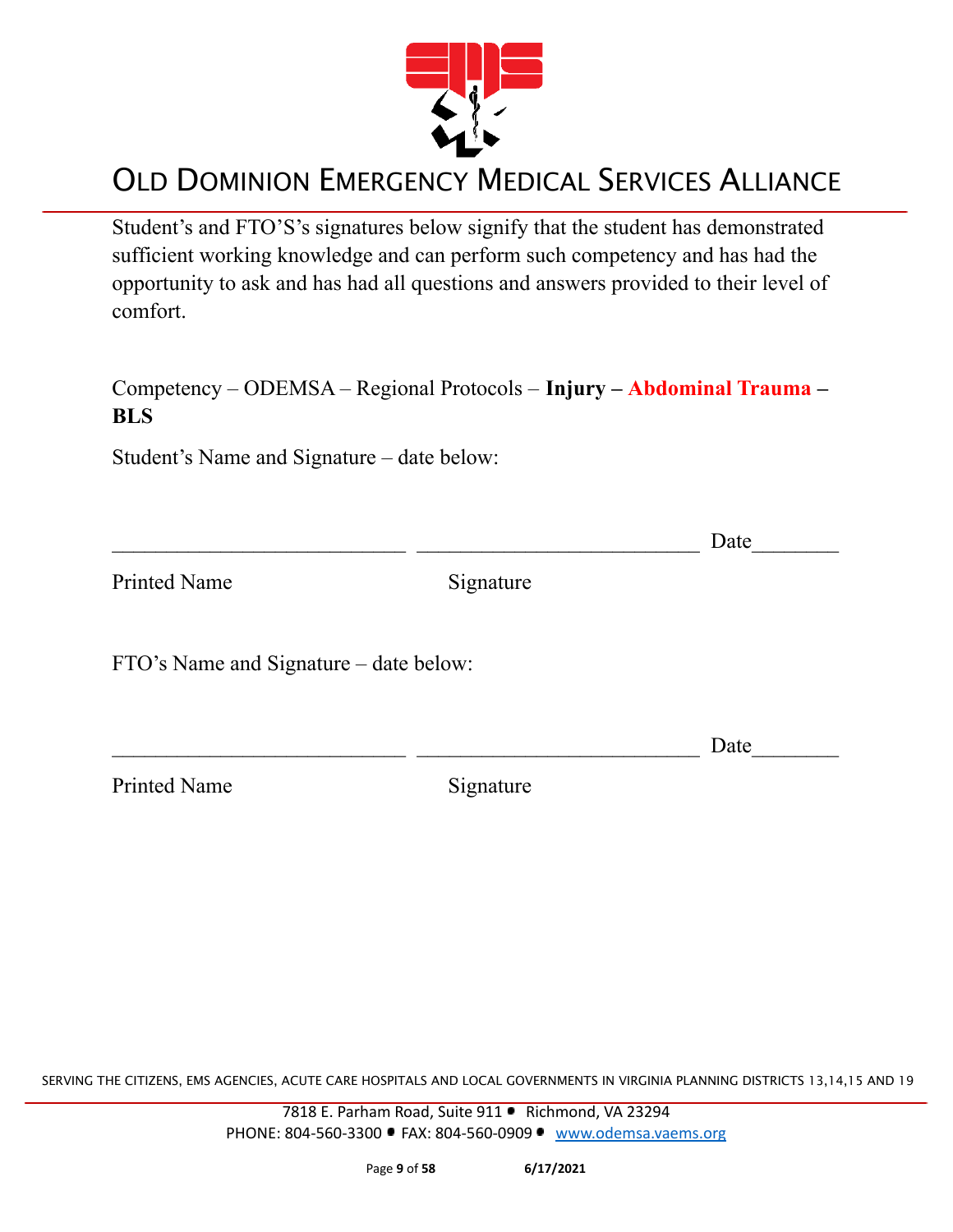

# **Injury – Burns – BLS**

#### **OVERVIEW:**

Burns are a devastating form of trauma associated with high mortality rates, lengthy rehabilitation, cosmetic disfigurement, and permanent physical disabilities. Thermal, chemical, electrical, nuclear radiation, or solar sources may cause burns. Burns can affect more than just the skin. They can affect the body's fluid and chemical balance, temperature regulation, and musculoskeletal, circulatory, and respiratory functions. Burns are classified by degree:

- 1° **Superficial -** some reddening to skin,
- 2° **Partial-thickness -** has blistering and deep reddening to the skin, and
- 3° **Full-thickness -** causes damage to all skin layers and is either charred/ black or white/ leathery with little or no pain at the site.

**The patient's palm equals approximately 1% of their body surface area when determining the area affected.**

**This is sometimes more helpful than using the "rule of nines" especially with pediatric patients.**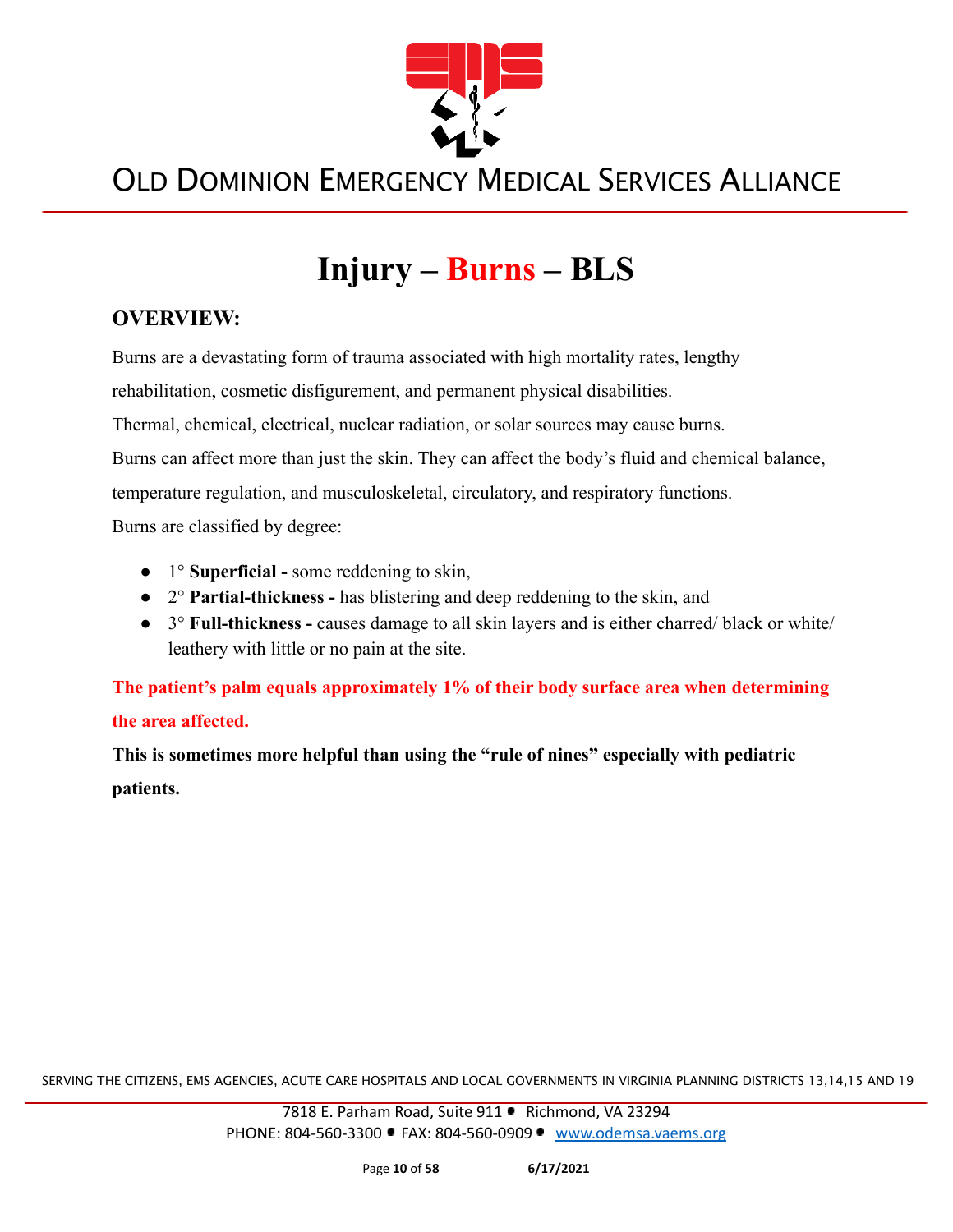

Student Can demonstrate the following competencies without prompting and can explain the clinical reasoning for each listed below:

- 1. Demonstrates proper assessment techniques / Physical skills.
	- a. Scene Survey
	- b. HPI Complete
	- c. Signs and Symptoms
	- d. SAMPLE
	- e. OPQRST
	- f. MOI NOI
	- g. Pulse Ox
	- h. Need for ALS.
		- i. Thermal
			- 1. Stop the burning process.
		- ii. Chemical
			- 1. Dry Chemicals
				- a. Brush off the substance
				- b. Rinse with copious amounts of water for 20 minutes
			- 2. Liquid Chemicals
				- a. Flush area with copious amounts of water for 20 minutes
		- iii. Electrical
			- 1. Ensure Electricity/Energy is turned off.
				- a. Remove from the source.
			- 2. Treat based on an assessment of injuries.
		- iv. Radiation /Nuclear Materials
			- 1. Remove from the source.
			- 2. Treat based on an assessment of injuries.
	- i. Primary Assessment
		- i. XABCDE Format
	- j. Life Threat(s) Identified
		- i. Assessment
		- ii. Correction

SERVING THE CITIZENS, EMS AGENCIES, ACUTE CARE HOSPITALS AND LOCAL GOVERNMENTS IN VIRGINIA PLANNING DISTRICTS 13,14,15 AND 19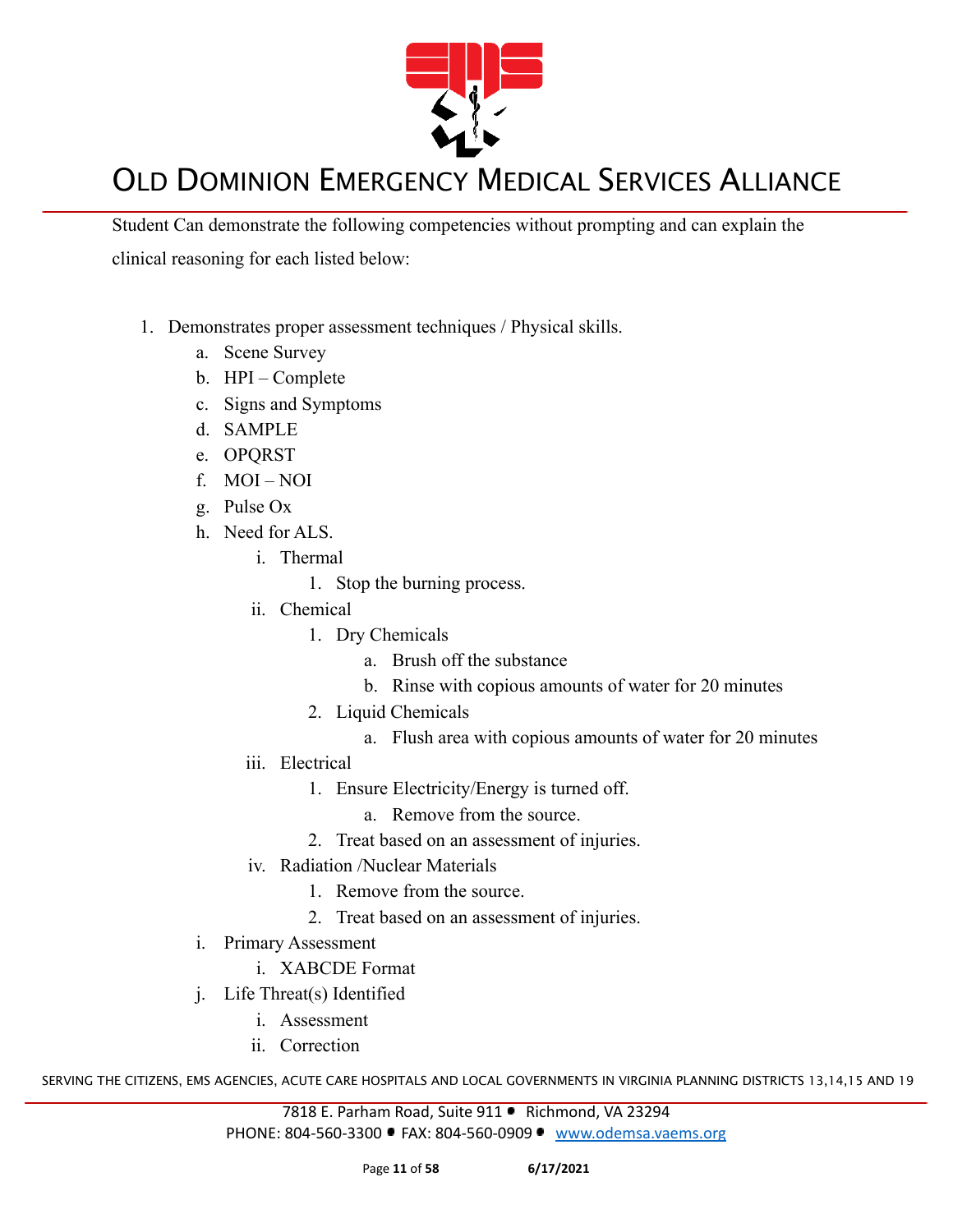

- k. Airway
	- i. Assessment
	- ii. Correction
- l. Breathing
	- i. Assessment
	- ii. Correction
- m. Circulation
	- i. Assessment
	- ii. Correction
- n. Disability
	- i. Assessment
	- ii. Correction
- o. Exposure
	- i. Assessment
	- ii. Correction
- p. Remove constricting clothing/Jewelry.
- q. Bandage Dry Sterile Dressing
	- i. Burn Sheet
- 2. Demonstrates the following skills.
	- a. Proper Physical Exam
		- i. Head to toe format
		- ii. All major body parts/systems
			- 1. Critical Burns
		- iii. Vital Signs / Documentation
	- b. Pulse Ox Measurement
	- c. Rules of Nine/Body Surface Estimated
	- d. Frequently assess for Shock
	- e. Oxygen/Ventilation based on Assessment.
	- f. Demonstrates the appropriate transport mode and destination.
	- g. Transport as soon as safe to do so to the proper destination.

The above is a very abbreviated summary of the Protocol.

SERVING THE CITIZENS, EMS AGENCIES, ACUTE CARE HOSPITALS AND LOCAL GOVERNMENTS IN VIRGINIA PLANNING DISTRICTS 13,14,15 AND 19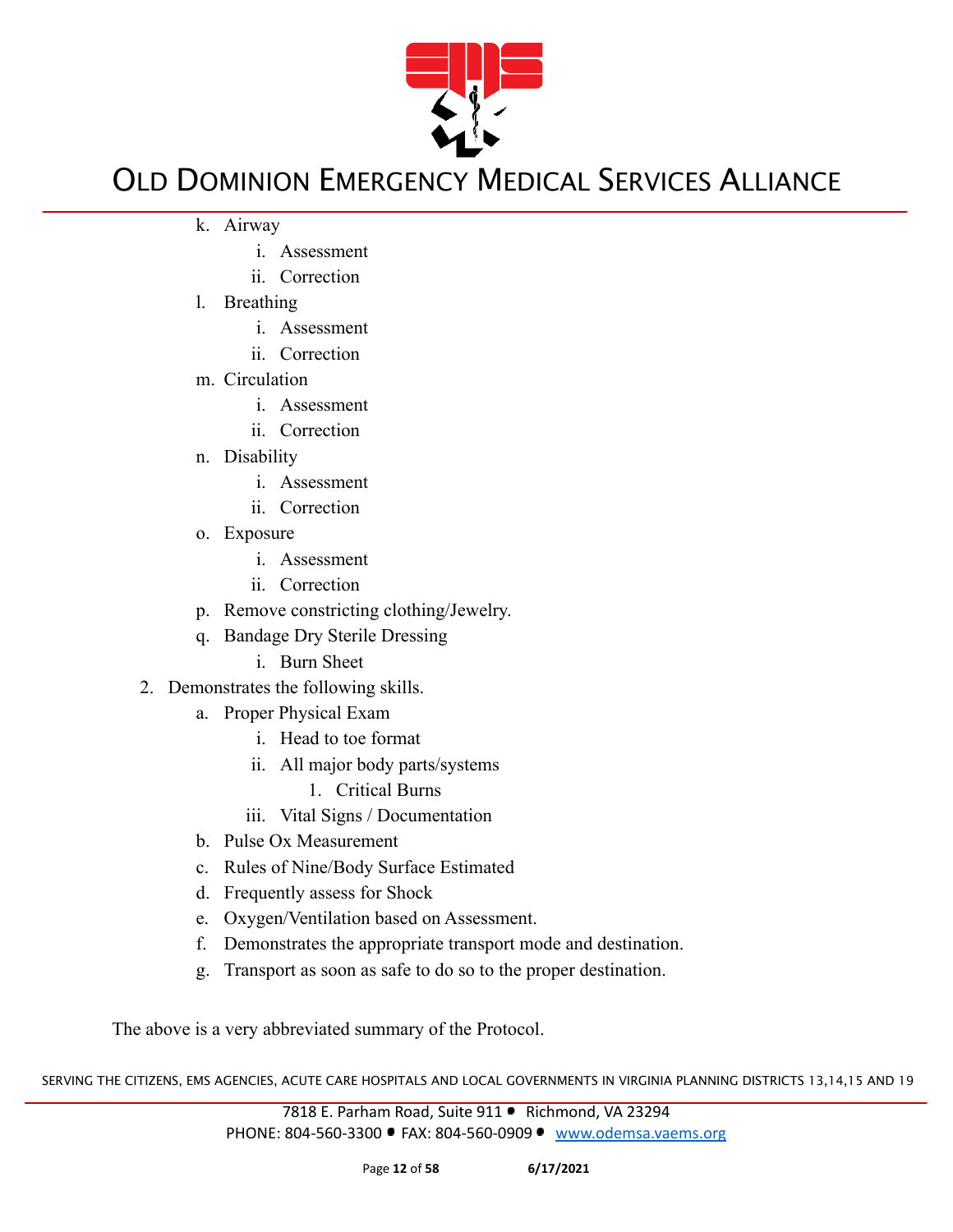

For the complete Protocol, please review the appropriate Protocol as published by ODEMSA.

SERVING THE CITIZENS, EMS AGENCIES, ACUTE CARE HOSPITALS AND LOCAL GOVERNMENTS IN VIRGINIA PLANNING DISTRICTS 13,14,15 AND 19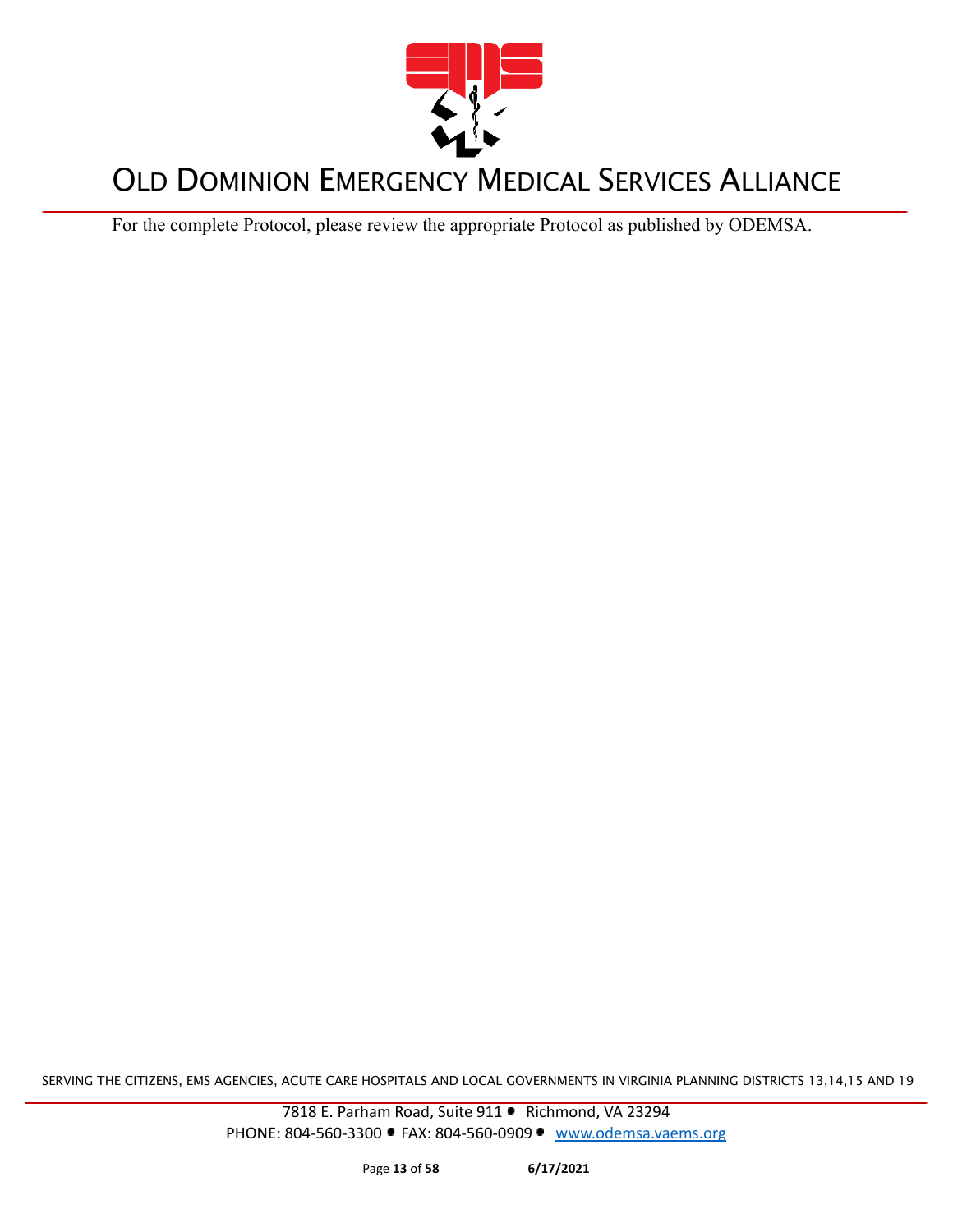

Student's and FTO'S signatures below signify that the student has demonstrated sufficient working knowledge and can perform such competency and has had the opportunity to ask and has had all questions and answers provided to their level of comfort.

Competency – ODEMSA – Regional Protocols – **Injury – Burns – BLS**

Student's Name and Signature – date below:

|                                        |           | Date |
|----------------------------------------|-----------|------|
| <b>Printed Name</b>                    | Signature |      |
| FTO's Name and Signature – date below: |           |      |
|                                        |           | Date |
| <b>Printed Name</b>                    | Signature |      |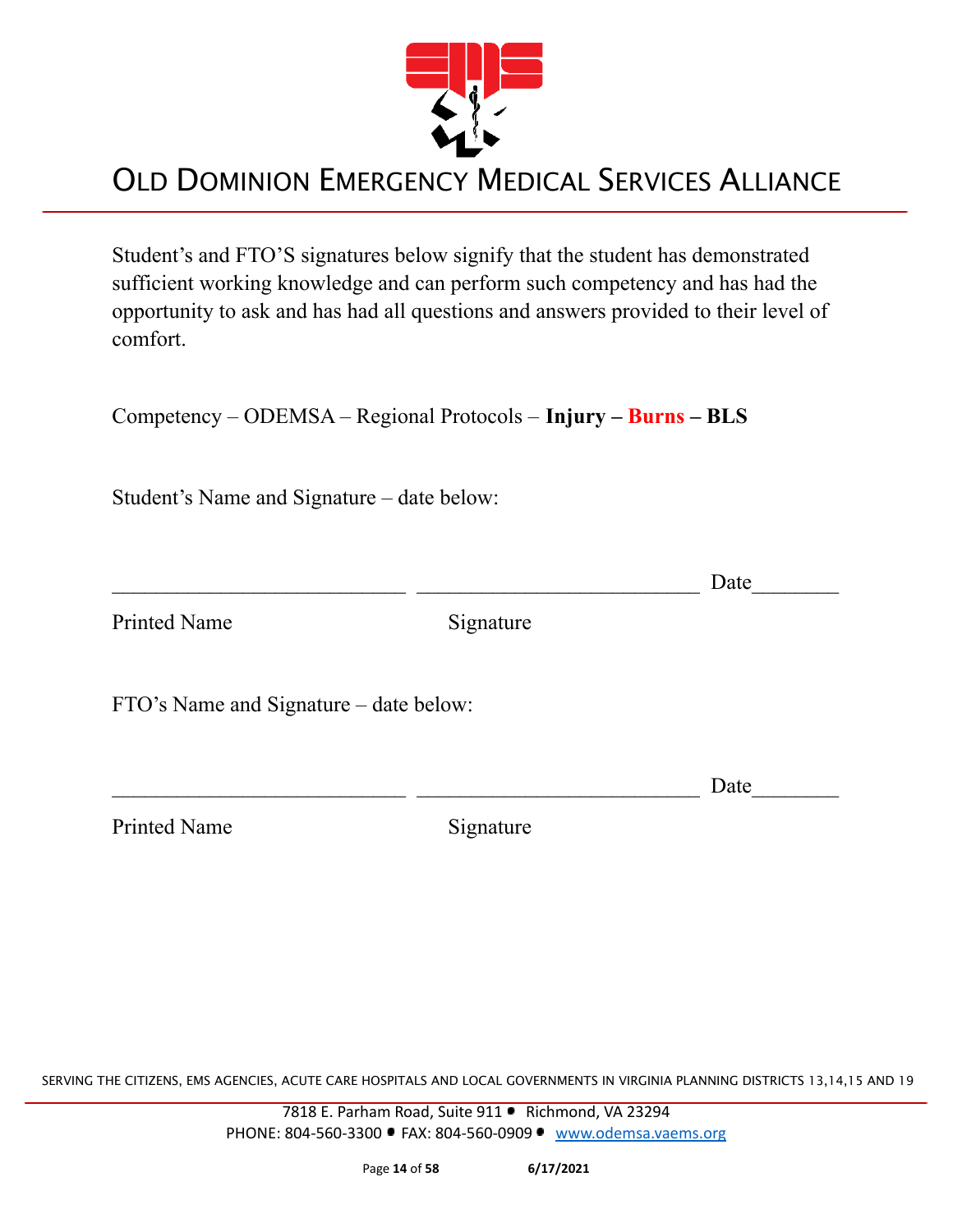

# **Injury – Crush Syndrome – BLS**

#### **OVERVIEW:**

Crush injuries can result from a variety of mechanisms including mine cave-ins, trench collapses, building collapse, vehicular collisions, or industrial accidents.

Also called **traumatic rhabdomyolysis**, it is defined as the prolonged compression, usually 4 - 6 hours but possibly less than 1 hour, of large muscle mass and compromised local circulation. Crush syndrome may also be exacerbated by hypovolemia secondary to hemorrhage.

Compression on the body causes a disruption in tissue perfusion to a muscle group leading to cellular hypoperfusion and hypoxia. Cellular perfusion is further decreased due to hemorrhage from torn or compressed vessels.

Once the compressive force is relieved, blood flow resumes, releasing the toxic substances that have been collecting in the compressed areas into the systemic circulation.

This can result in systemic metabolic acidosis, widespread vasodilation, and hyperkalemia. Metabolic acidosis and high potassium levels could have deleterious effects on the myocardium and lead to patient death.

Cardiac arrest due to hyperkalemia typically occurs within the first hour of removal from compression.

**Because of this, treatment for crush injuries begins prior to patient removal from compression.**

SERVING THE CITIZENS, EMS AGENCIES, ACUTE CARE HOSPITALS AND LOCAL GOVERNMENTS IN VIRGINIA PLANNING DISTRICTS 13,14,15 AND 19

7818 E. Parham Road, Suite 911 · Richmond, VA 23294 PHONE: 804-560-3300 FAX: 804-560-0909 [www.odemsa.vaems.org](http://www.odemsa.vaems.org)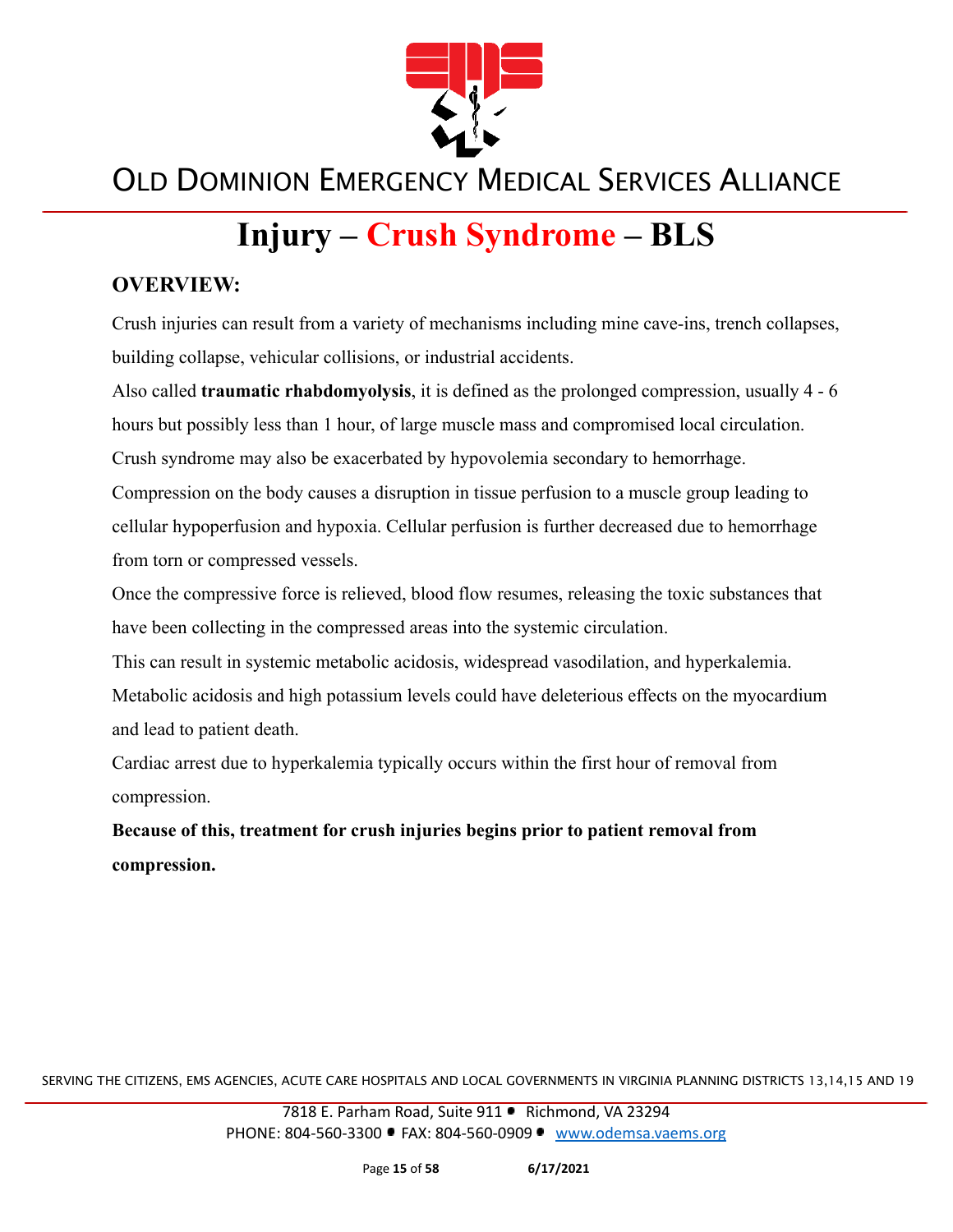

Student Can demonstrate the following competencies without prompting and can explain the clinical reasoning for each listed below:

- 1. Demonstrates proper assessment techniques / Physical skills.
	- a. Scene Survey
	- b. HPI Complete
	- c. Signs and Symptoms
	- d. SAMPLE
	- e. OPQRST
	- f. MOI NOI
	- g. Pulse Ox
	- h. Need for ALS.
	- i. Additional Resources/Equipment
		- i. Technical Rescue Team /Manpower
- 2. Demonstrates the following skills.
	- a. Proper Physical Exam
		- i. Head to toe format
		- ii. All major body parts/systems
		- iii. Vital Signs / Documentation
	- b. Pulse Ox Measurement
	- c. Oxygen/Ventilation based on Assessment.
	- d. Proper placement of tourniquet(s) prior to being freed from entrapment.
	- e. Demonstrates the appropriate transport mode and destination.
	- f. Transport as soon as safe to do so to the proper destination.

The above is a very abbreviated summary of the Protocol.

For the complete Protocol, please review the appropriate Protocol as published by ODEMSA.

SERVING THE CITIZENS, EMS AGENCIES, ACUTE CARE HOSPITALS AND LOCAL GOVERNMENTS IN VIRGINIA PLANNING DISTRICTS 13,14,15 AND 19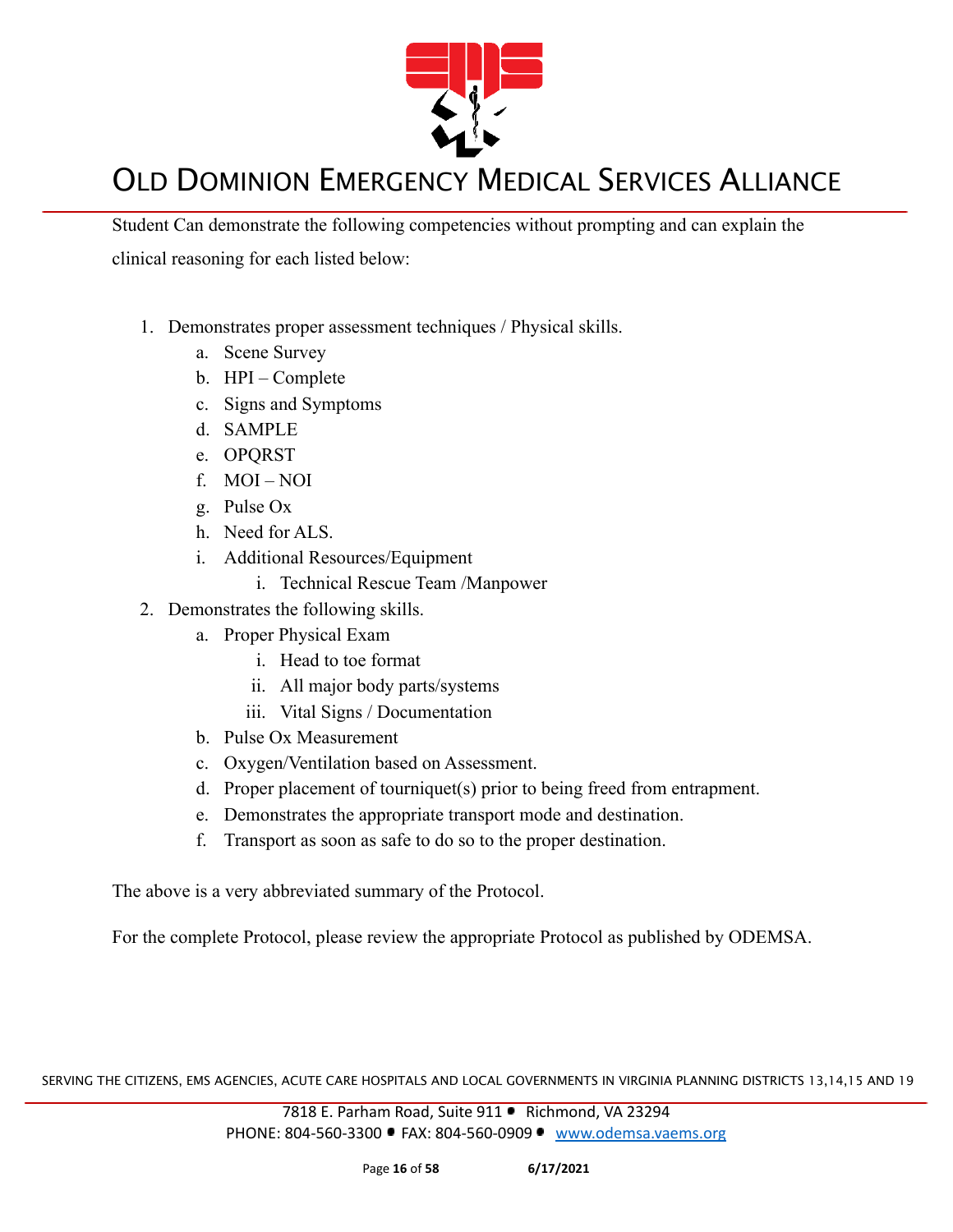

Student's and FTO'S signatures below signify that the student has demonstrated sufficient working knowledge and can perform such competency and has had the opportunity to ask and has had all questions and answers provided to their level of comfort.

Competency – ODEMSA – Regional Protocols – **Injury – Crush Syndrome – BLS**

Student's Name and Signature – date below:

 $\Box$  Date

Printed Name Signature

FTO's Name and Signature – date below:

Printed Name Signature

 $\Box$  Date

SERVING THE CITIZENS, EMS AGENCIES, ACUTE CARE HOSPITALS AND LOCAL GOVERNMENTS IN VIRGINIA PLANNING DISTRICTS 13,14,15 AND 19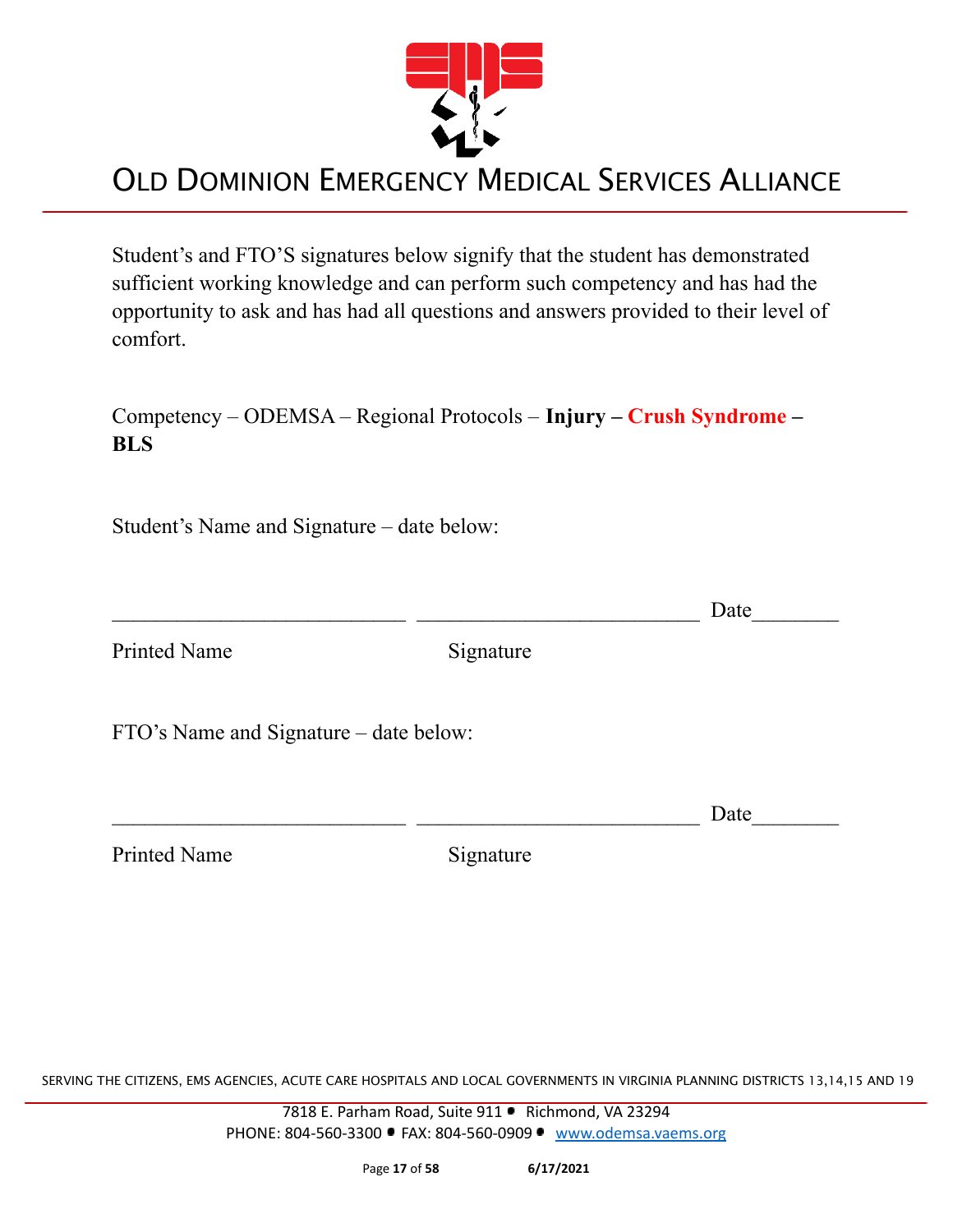

# **Injury – Electrical Injuries – BLS**

#### **OVERVIEW:**

**Before treating any patient with an electrical injury, ensure your personal safety.**

**Do not touch the patient if the patient is still in contact with the electrical source.**

Most electrical injuries are caused by generated electricity, such as that encountered in power lines and household outlets.

#### **Relative to the external damage caused by electrical injuries, internal damage is often more severe and can include damage to muscles, blood vessels, organs, and nerves.**

Damaged muscle releases myoglobin which can cause acute renal failure.

Electrical current as low as 20 mA can cause respiratory arrest and as little as 50 mA can cause ventricular fibrillation.

Although long-bone fractures and spinal injuries can occur due to falls after electrocution, they can additionally occur due to severe tetanic muscle spasms with high amplitude electrocutions.

**Before treating any patient with an electrical injury, ensure your personal safety. Do not touch the patient, if the patient is still in contact with the electrical source.**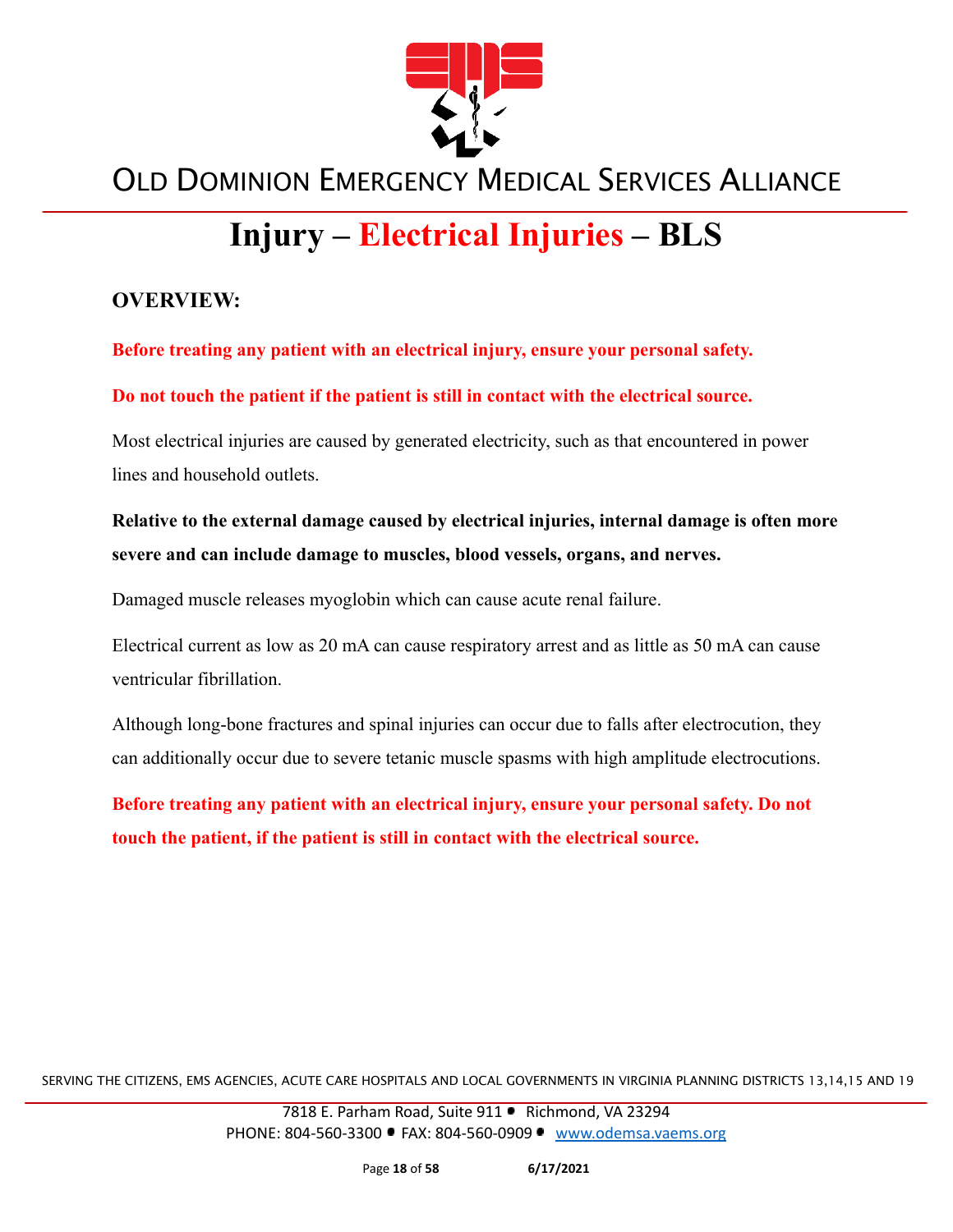

Student Can demonstrate the following competencies without prompting and can explain the clinical reasoning for each listed below:

- 1. Demonstrates proper assessment techniques / Physical skills.
	- a. Scene Survey
	- b. HPI Complete
	- c. Signs and Symptoms
	- d. SAMPLE
	- e. OPQRST
	- f. MOI NOI
	- g. Need for ALS.
	- h. Pulse Ox
	- i. Place on Cardiac Monitor/Obtain 12 lead EKG.
	- j. Ensure Electricity/Energy is turned off.
		- i. Remove from the source.
	- k. Treat based on an assessment of injuries.
	- l. Remove constricting clothing/Jewelry.
- 2. Demonstrates the following skills.
	- a. Proper Physical Exam
		- i. Head to toe format
		- ii. All major body parts/systems
		- iii. Vital Signs / Documentation
	- b. Pulse Ox Measurement
	- c. Oxygen/Ventilation based on Assessment.
	- d. Proper 12 lead placement.
	- e. Demonstrates knowledge of ACUTE MI message on 12 Lead.
		- i. Request ALS.
	- f. Demonstrates the appropriate transport mode and destination.
	- g. Transport as soon as safe to do so to the proper destination.

The above is a very abbreviated summary of the Protocol.

SERVING THE CITIZENS, EMS AGENCIES, ACUTE CARE HOSPITALS AND LOCAL GOVERNMENTS IN VIRGINIA PLANNING DISTRICTS 13,14,15 AND 19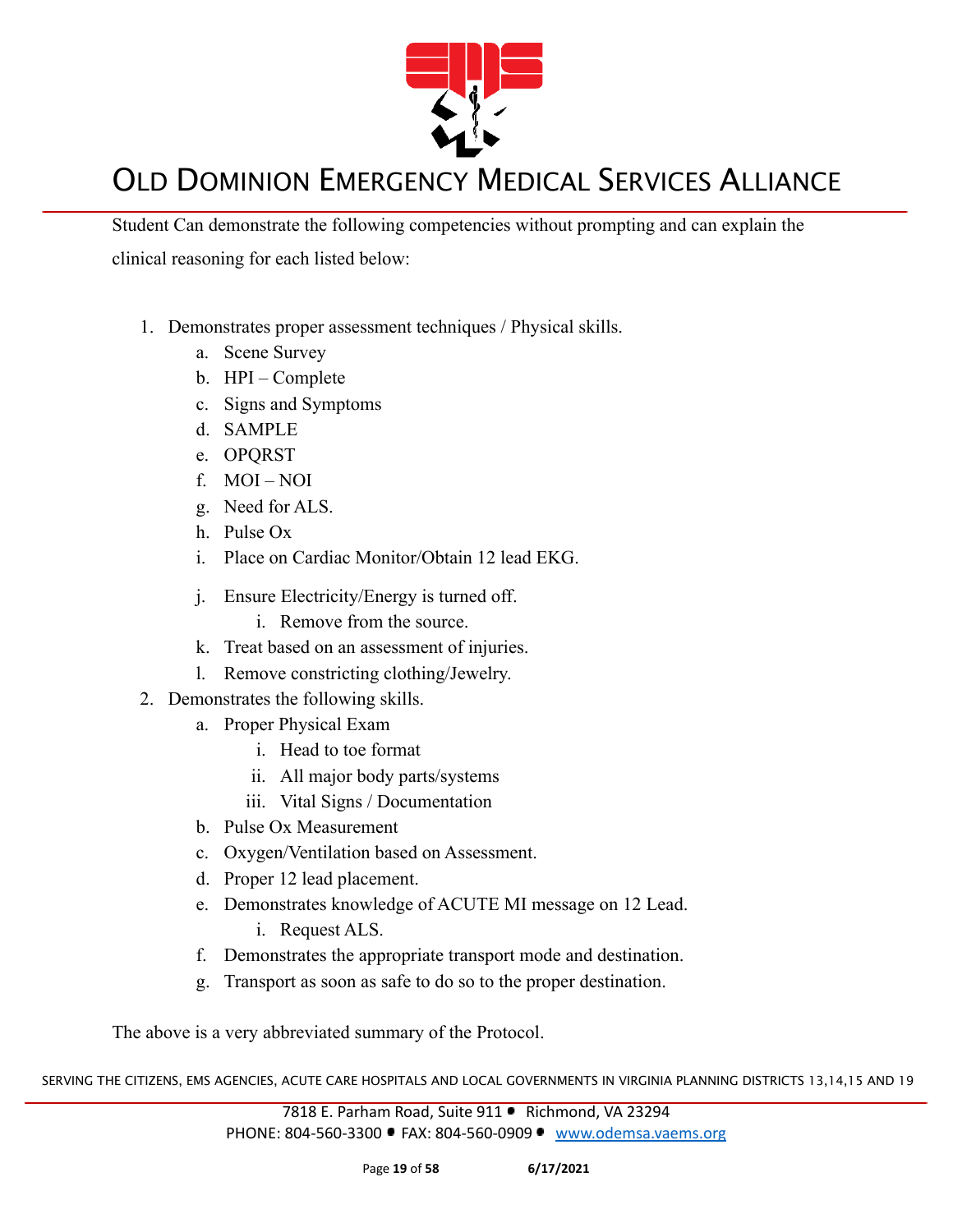

For the complete Protocol, please review the appropriate Protocol as published by ODEMSA.

Student's and FTO'S signatures below signify that the student has demonstrated sufficient working knowledge and can perform such competency and has had the opportunity to ask and has had all questions and answers provided to their level of comfort.

Competency – ODEMSA – Regional Protocols – **Injury – Electrical Injuries – BLS**

Student's Name and Signature – date below:

Printed Name Signature

 $\Box$  Date

FTO's Name and Signature – date below:

 $\Box$  Date

Printed Name Signature

SERVING THE CITIZENS, EMS AGENCIES, ACUTE CARE HOSPITALS AND LOCAL GOVERNMENTS IN VIRGINIA PLANNING DISTRICTS 13,14,15 AND 19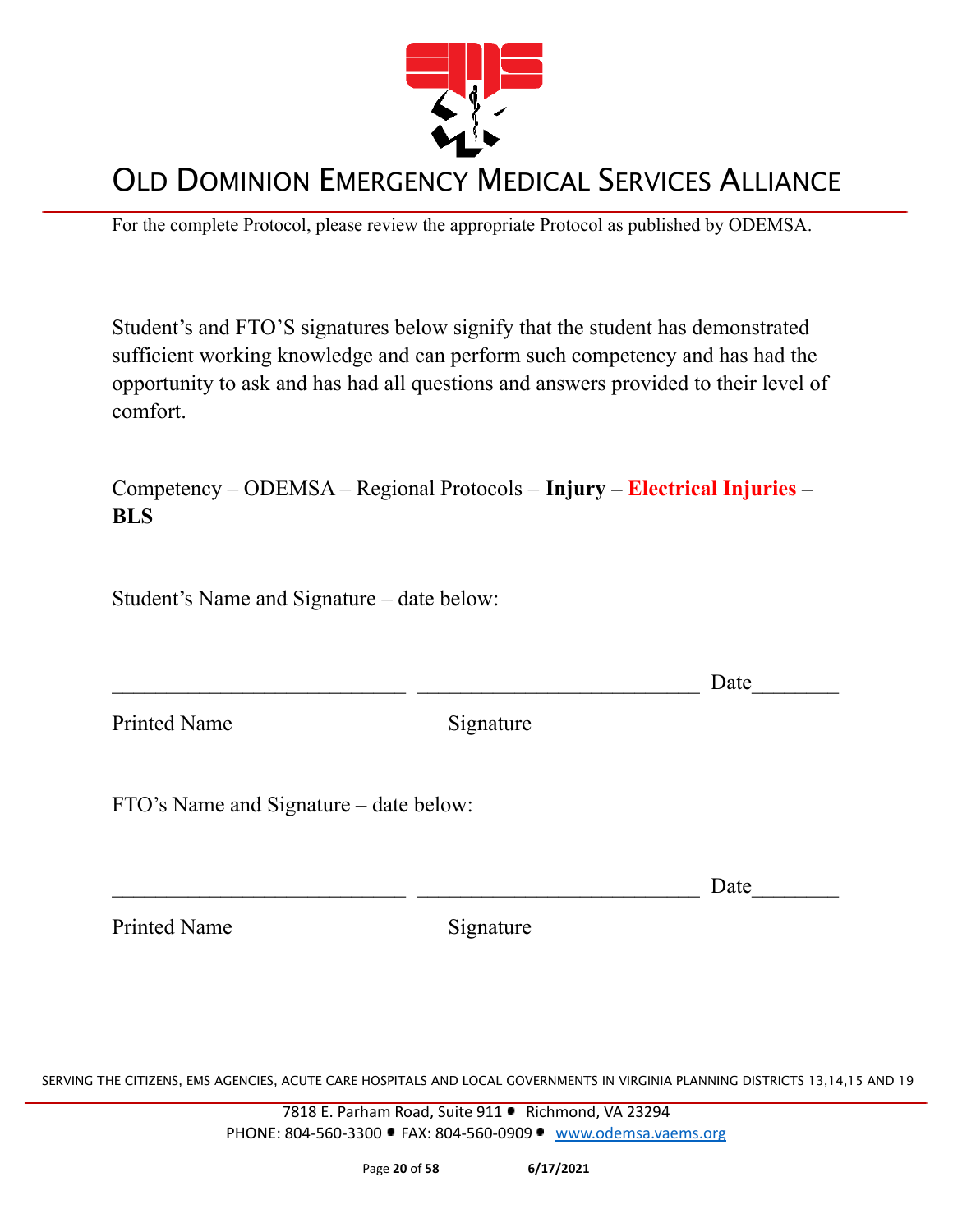

# **Injury – Head Injury - BLS**

#### **OVERVIEW:**

Brain injury and its accompanying pathologic processes continue to be a leading cause of mortality associated with trauma.

Whether the injury is due to a blunt or penetrating mechanism, bleeding or swelling of the brain and surrounding tissue may lead to an increase in pressure within the cranial cavity, known as intracranial pressure (ICP).

If the pressure within the skull is not controlled, neurologic changes may produce signs and symptoms ranging from headache to coma with loss of protective reflexes.

Blunt force trauma may result in scalp injury, skull fracture, and meningeal and brain tissue injury.

Penetrating trauma may produce focal or diffuse injury, depending on the velocity of the penetrating object.

Although the pre-hospital provider cannot reverse the brain tissue damage from the initial/ primary brain injury that has already occurred, they can play a major role in preventing or limiting the processes that exacerbate and lead to a secondary brain injury.

**The pre-hospital provider's goal is to focus on reversing any hypoxia, hypotension, hypercarbia, acidosis, or increasing intracranial pressure.**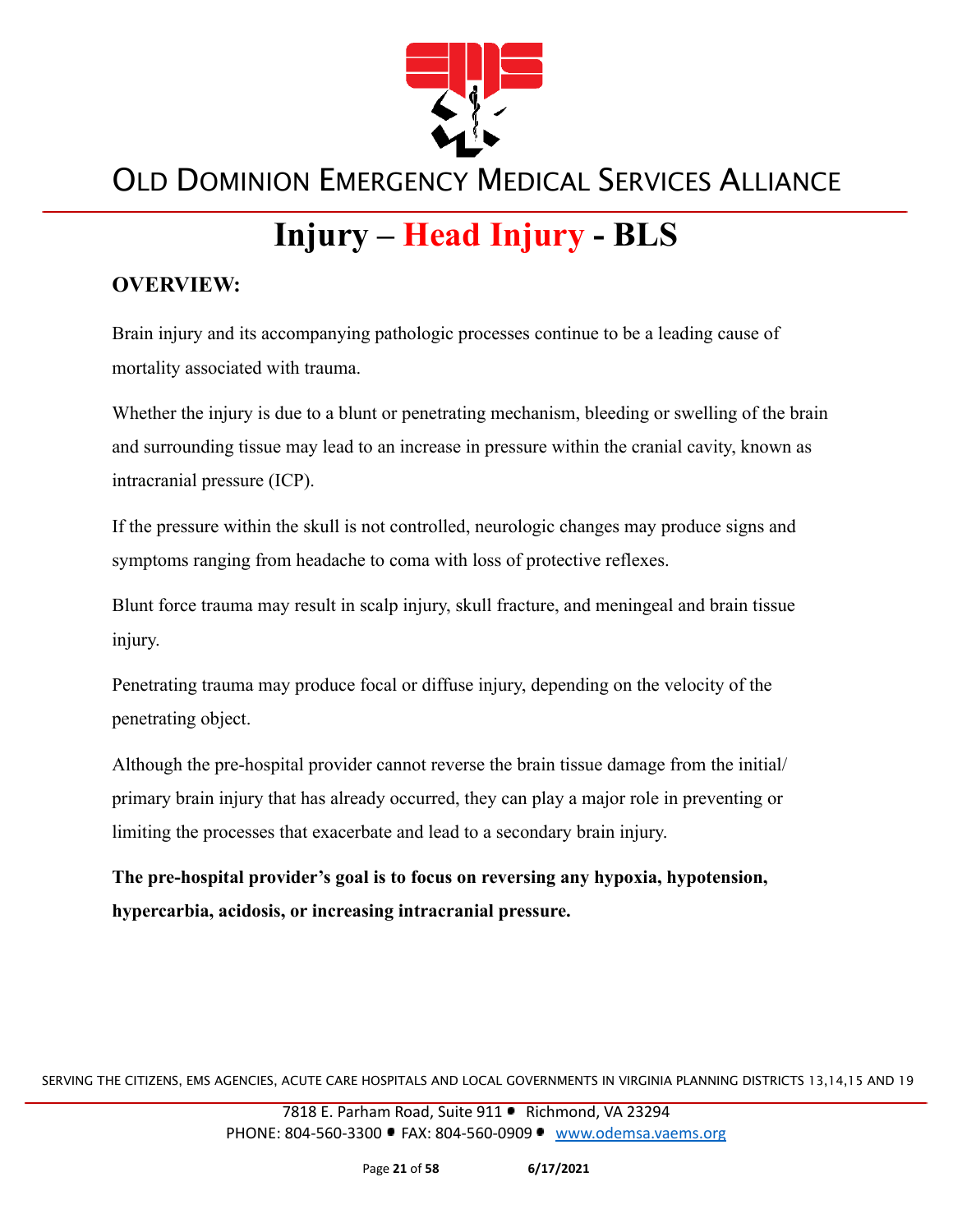

Student Can demonstrate the following competencies without prompting and can explain the clinical reasoning for each listed below:

- 1. Demonstrates proper assessment techniques / Physical skills.
	- a. Scene Survey
	- b. HPI Complete
	- c. Signs and Symptoms
	- d. SAMPLE
	- e. OPQRST
	- f. MOI NOI
	- g. Pulse Ox
	- h. Document GCS
	- i. Obtain 12 Lead EKG
	- j. Need for ALS.
	- k. Mental Status
	- l. Treat based on an assessment of injuries.
	- m. Remove constricting clothing/Jewelry.
- 2. Demonstrates the following skills.
	- a. Proper Physical Exam
		- i. Head to toe format
		- ii. All major body parts/systems
		- iii. Vital Signs / Documentation
	- b. Proper Determination of GCS and Reassessments
	- c. Pulse Ox Measurement
	- d. Oxygen/Ventilation based on Assessment.
	- e. Proper Assessment for Spine Motion Restriction/Immobilization
		- i. Proper Back boarding techniques
			- 1. Adult
			- 2. Pediatric
		- ii. Proper Head/Neck Immobilization
		- iii. Proper method to secure Patient to the Backboard
		- iv. Proper method to secure Back boarded Patient to Stretcher.

SERVING THE CITIZENS, EMS AGENCIES, ACUTE CARE HOSPITALS AND LOCAL GOVERNMENTS IN VIRGINIA PLANNING DISTRICTS 13,14,15 AND 19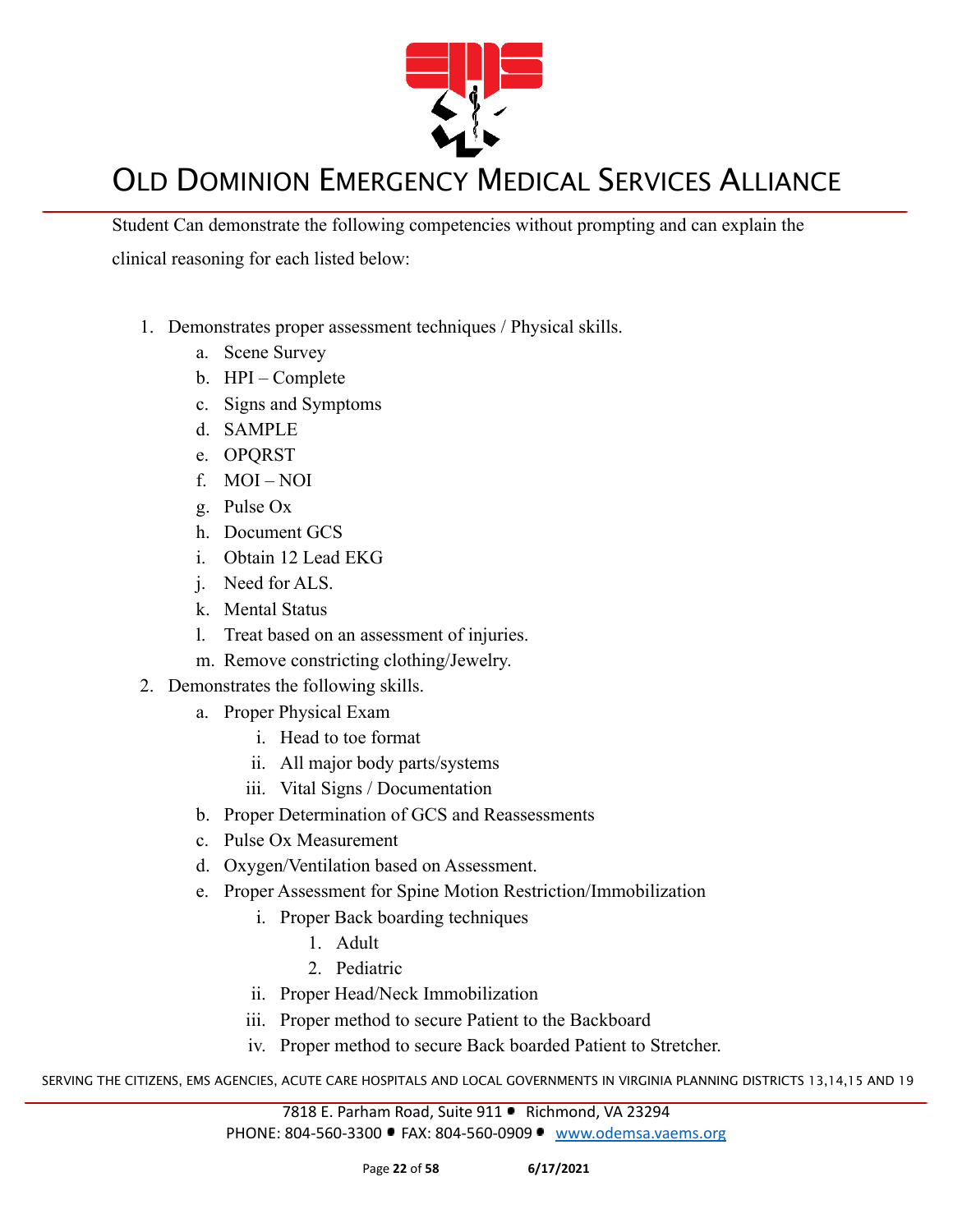

- v. PMS properly assessed and documented.
- f. Frequent Mentals Status evaluation/GCS Calculation
- g. Glucose checked.
- h. Proper 12 lead placement.
- i. Demonstrates knowledge of ACUTE MI message on 12 Lead.
	- i. Request ALS.
- j. Demonstrates the appropriate transport mode and destination.
- k. Transport as soon as safe to do so to the proper destination.

The above is a very abbreviated summary of the Protocol.

For the complete Protocol, please review the appropriate Protocol as published by ODEMSA.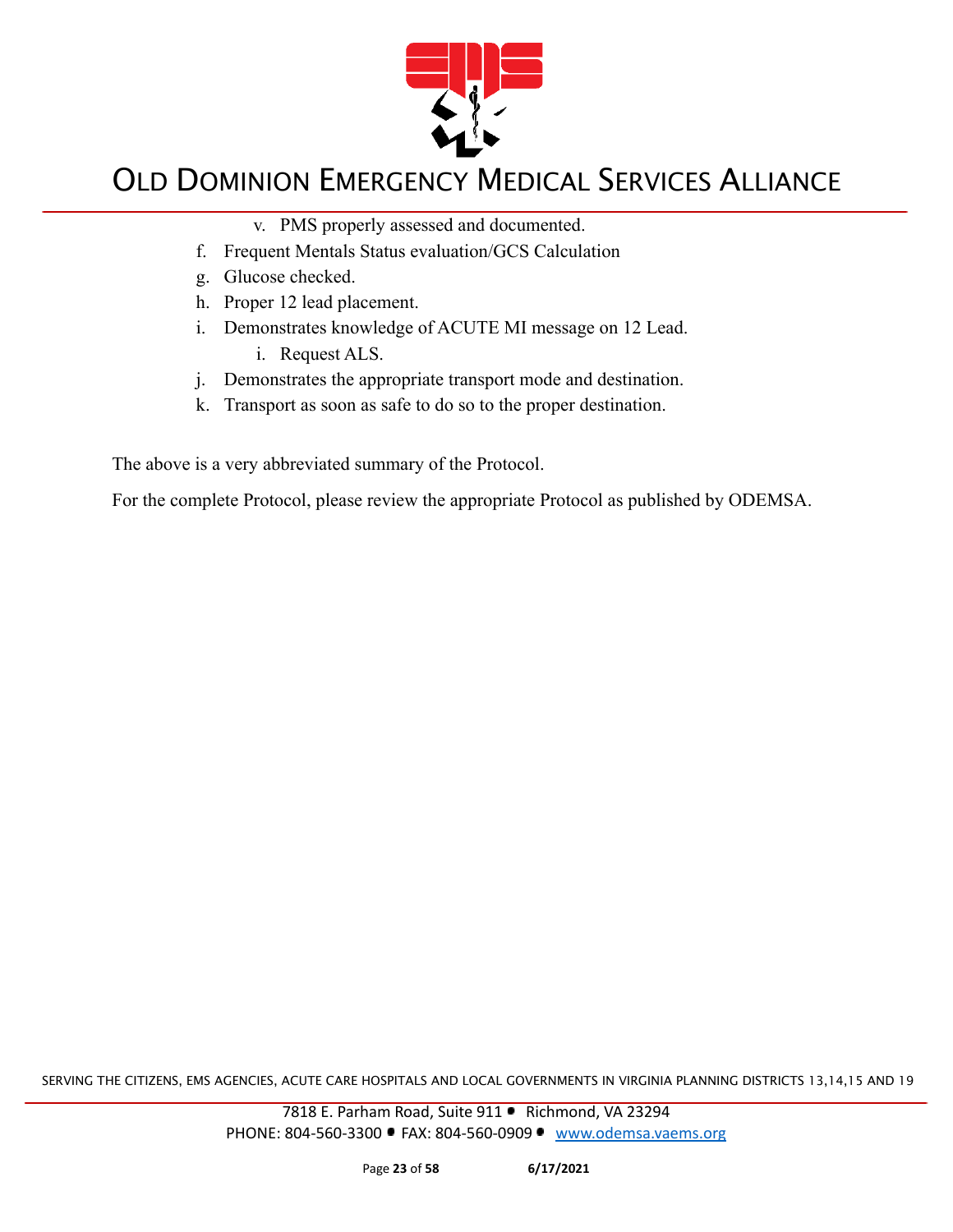

Student's and FTO's signatures below signify that the student has demonstrated sufficient working knowledge and can perform such competency and has had the opportunity to ask and has had all questions and answers provided to their level of comfort.

Competency – ODEMSA – Regional Protocols – **Injury – Head Injury – BLS**

Student's Name and Signature – date below:

 $\Box$  Date Printed Name Signature FTO's Name and Signature – date below:  $\Box$  Date

Printed Name Signature

SERVING THE CITIZENS, EMS AGENCIES, ACUTE CARE HOSPITALS AND LOCAL GOVERNMENTS IN VIRGINIA PLANNING DISTRICTS 13,14,15 AND 19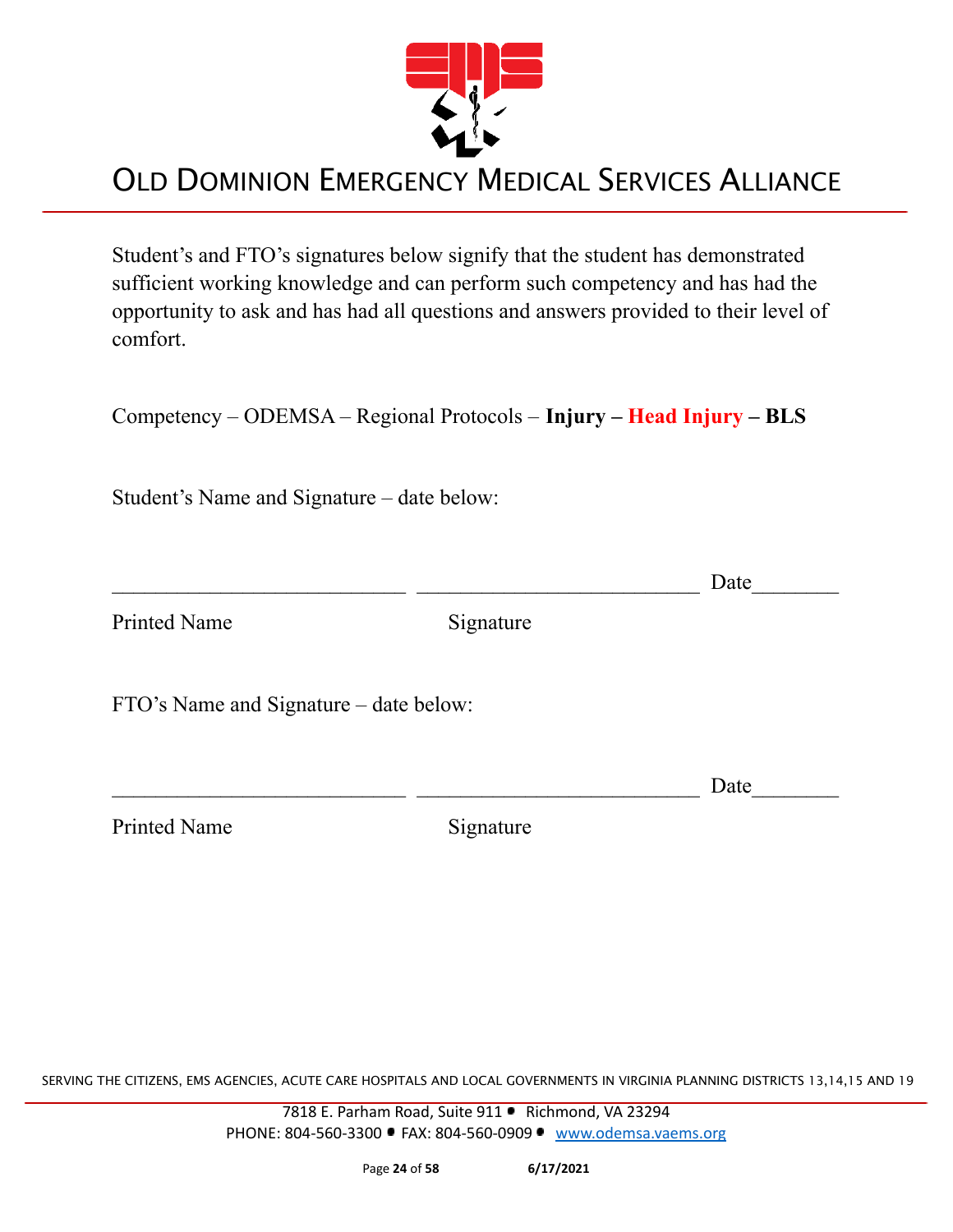

# **Exposure – Airway/Inhalation Irritants – BLS**

#### **OVERVIEW:**

Most of the fire-related deaths are the result of smoke inhalation.

Suspect inhalation injury and respiratory damage in any victim of a thermal burn, particularly if the patient has facial burns, singed nasal hair, carbonaceous sputum, or were in an enclosed space.

Be aware that many chemicals are present during ordinary combustion including Hydrogen Sulfide, Hydrogen Cyanide, and Carbon Monoxide (CO). CO is a tasteless, odorless, colorless, and non-irritating gas.

Almost any flame or combustion device can produce the gas. CO poisoning is a common problem and produces a broad spectrum of signs and symptoms, often imitating the flu. Think about CO poisoning when multiple patients present with the same signs and symptoms at a residence.

Hydrogen cyanide is a by-product of the combustion of materials used in everyday life products (i.e., insulation, carpets, clothing, and synthetics). The culprit is nitrogen.

Nitrogen gas in atmospheric air can contribute (under the right circumstances) to the formation of minute amounts of cyanide during combustion.

High temperatures and low-oxygen concentrations favor the formation of cyanide gas.

Smoke from the combustion of grass clippings, green wood, tobacco, cotton, paper, wool, silk, weeds, and animal carcasses will likely contain some hydrogen cyanide gas.

SERVING THE CITIZENS, EMS AGENCIES, ACUTE CARE HOSPITALS AND LOCAL GOVERNMENTS IN VIRGINIA PLANNING DISTRICTS 13,14,15 AND 19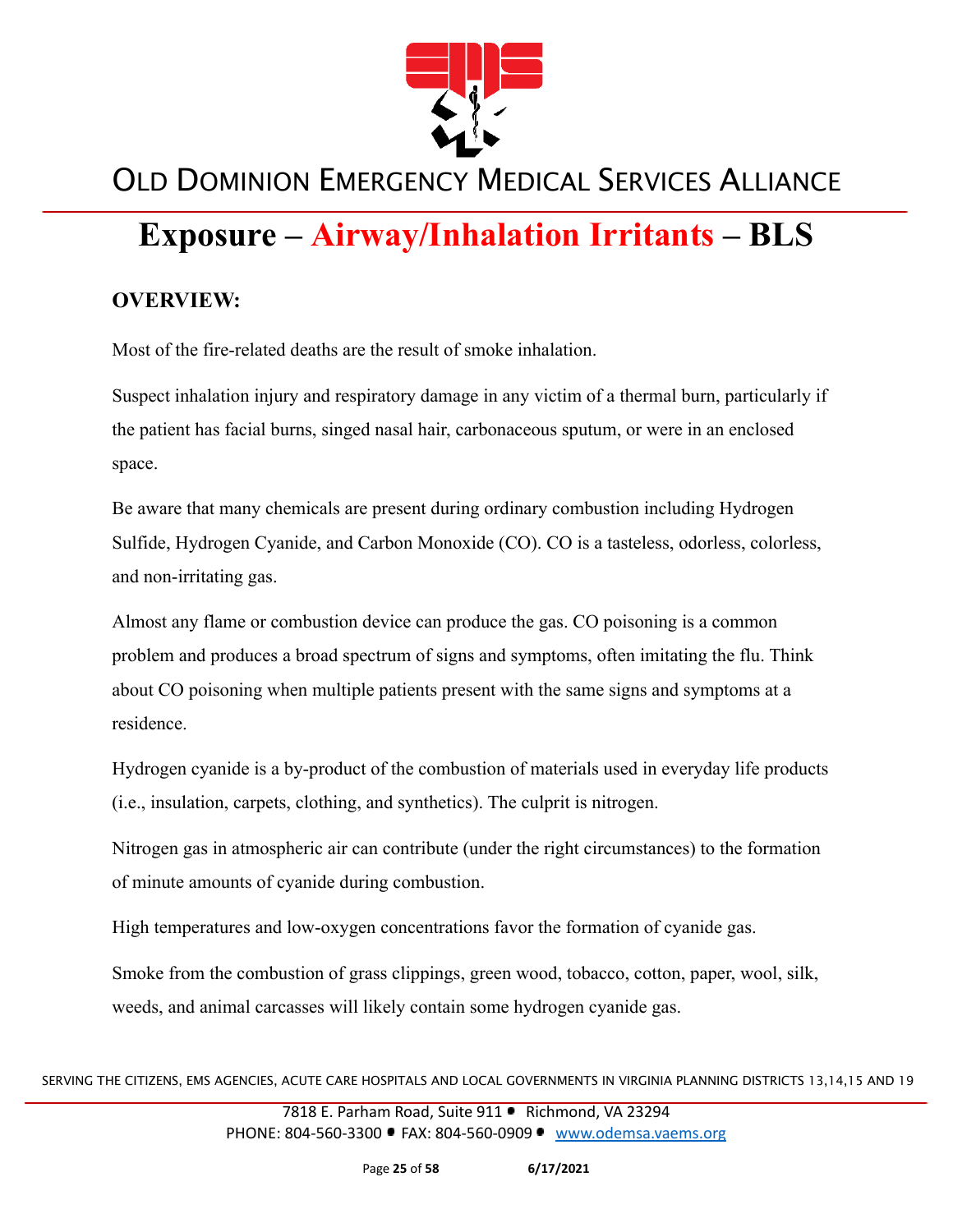

But the real offender is the combustion of manmade plastic and resins containing nitrogen, especially if the fire is hot and in an enclosed space.

Student Can demonstrate the following competencies without prompting and can explain the clinical reasoning for each listed below:

- 1. Demonstrates proper assessment techniques / Physical skills.
	- a. Scene Survey
	- b. HPI Complete
	- c. Signs and Symptoms
	- d. SAMPLE
	- e. OPQRST
	- f. MOI NOI
	- g. Pulse Ox
	- h. End Tidal Measurement
	- i. Obtain 12 Lead EKG
	- j. Need for ALS.
		- i. Thermal
			- 1. Remove from the source.
			- 2. Stop the burning process.
		- ii. Chemical
			- 1. Remove from the source.
			- 2. Stop the burning process.
		- iii. Electrical
			- 1. Ensure Electricity/Energy is turned off.
				- a. Remove from the source.
				- b. Stop the burning process.
		- iv. Radiation /Nuclear Materials
			- 1. Remove from the source.
	- k. Primary Assessment
		- i. XABCDE Format

SERVING THE CITIZENS, EMS AGENCIES, ACUTE CARE HOSPITALS AND LOCAL GOVERNMENTS IN VIRGINIA PLANNING DISTRICTS 13,14,15 AND 19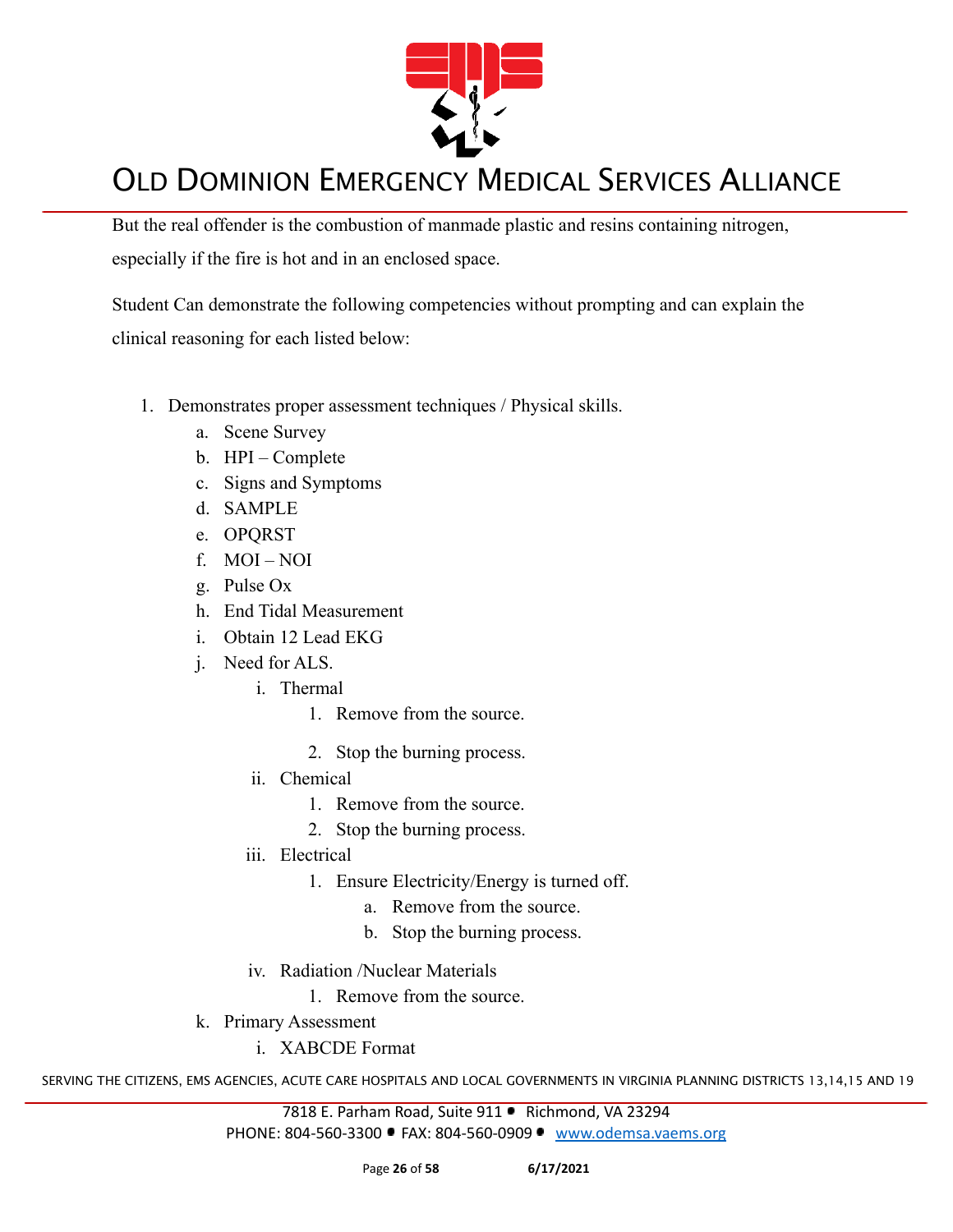

- l. Life Threat(s) Identified
	- i. Assessment
	- ii. Correction
- m. Airway
	- i. Assessment
	- ii. Correction
- n. Breathing
	- i. Assessment
	- ii. Correction
- o. Circulation
	- i. Assessment
	- ii. Correction
- p. Disability
	- i. Assessment
	- ii. Correction
- q. Exposure
	- i. Assessment
	- ii. Correction
- r. Treat based on an assessment of injuries.
- 2. Demonstrates the following skills.
	- a. Proper Physical Exam
		- i. Head to toe format
		- ii. All major body parts/systems
		- iii. Vital Signs / Documentation
	- b. Pulse Ox Measurement
	- c. Oxygen/Ventilation based on Assessment.
		- i. CPAP
	- d. Proper 12 lead placement.
	- e. Demonstrates knowledge of ACUTE MI message on 12 Lead.

i. ALS

- f. Demonstrates the appropriate transport mode and destination.
- g. Transport as soon as safe to do so to the proper destination.

SERVING THE CITIZENS, EMS AGENCIES, ACUTE CARE HOSPITALS AND LOCAL GOVERNMENTS IN VIRGINIA PLANNING DISTRICTS 13,14,15 AND 19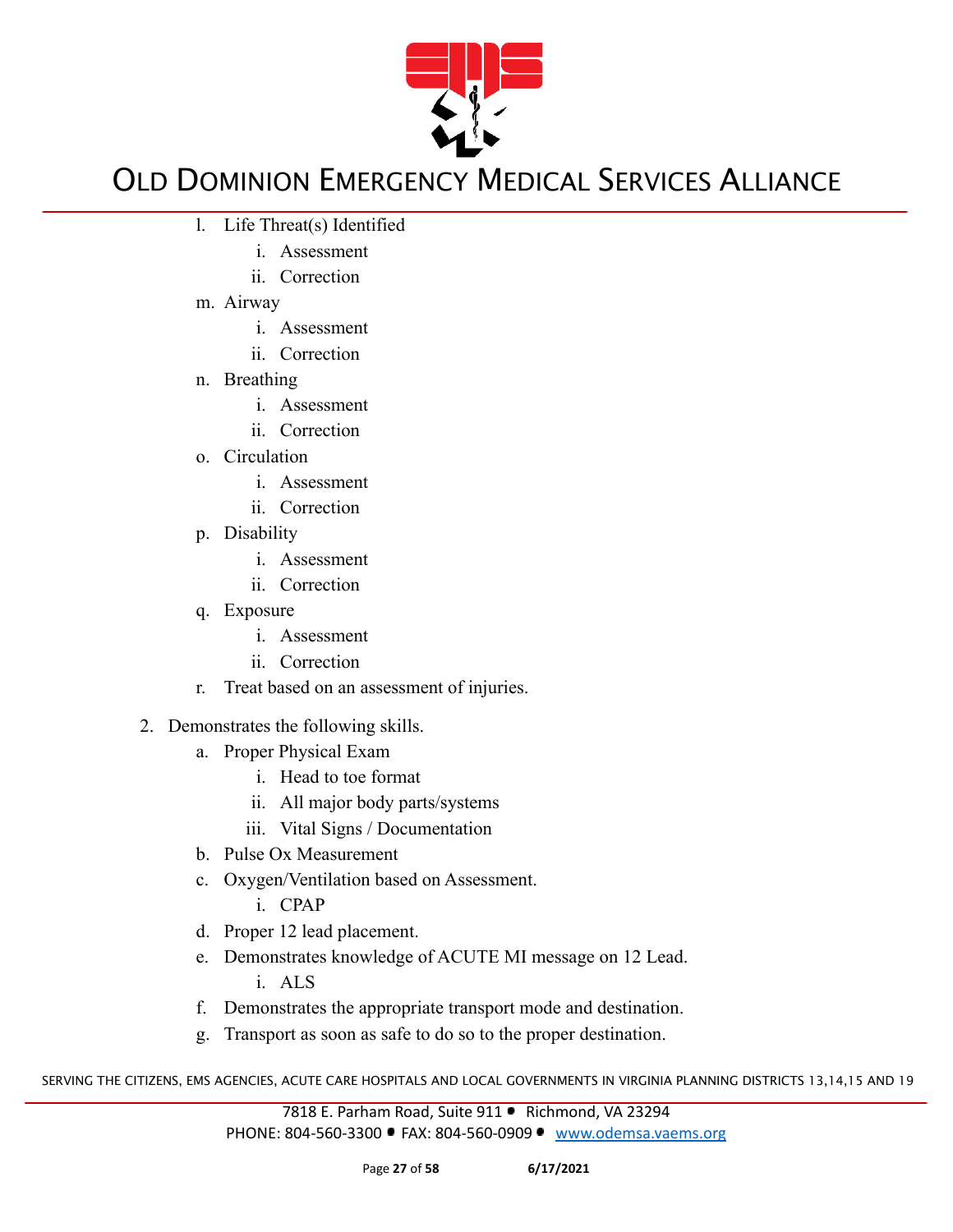

The above is a very abbreviated summary of the Protocol.

For the complete Protocol, please review the appropriate Protocol as published by ODEMSA.

Student's and FTO's signatures below signify that the student has demonstrated sufficient working knowledge and can perform such competency and has had the opportunity to ask and has had all questions and answers provided to their level of comfort.

Competency – ODEMSA – Regional Protocols – **Injury/Exposure – Airway/Inhalation Irritants – BLS**

Student's Name and Signature – date below:

| <b>Printed Name</b>                    | Signature |      |
|----------------------------------------|-----------|------|
| FTO's Name and Signature – date below: |           |      |
|                                        |           |      |
| <b>Printed Name</b>                    | Signature | Date |

7818 E. Parham Road, Suite 911 · Richmond, VA 23294 PHONE: 804-560-3300 FAX: 804-560-0909 [www.odemsa.vaems.org](http://www.odemsa.vaems.org)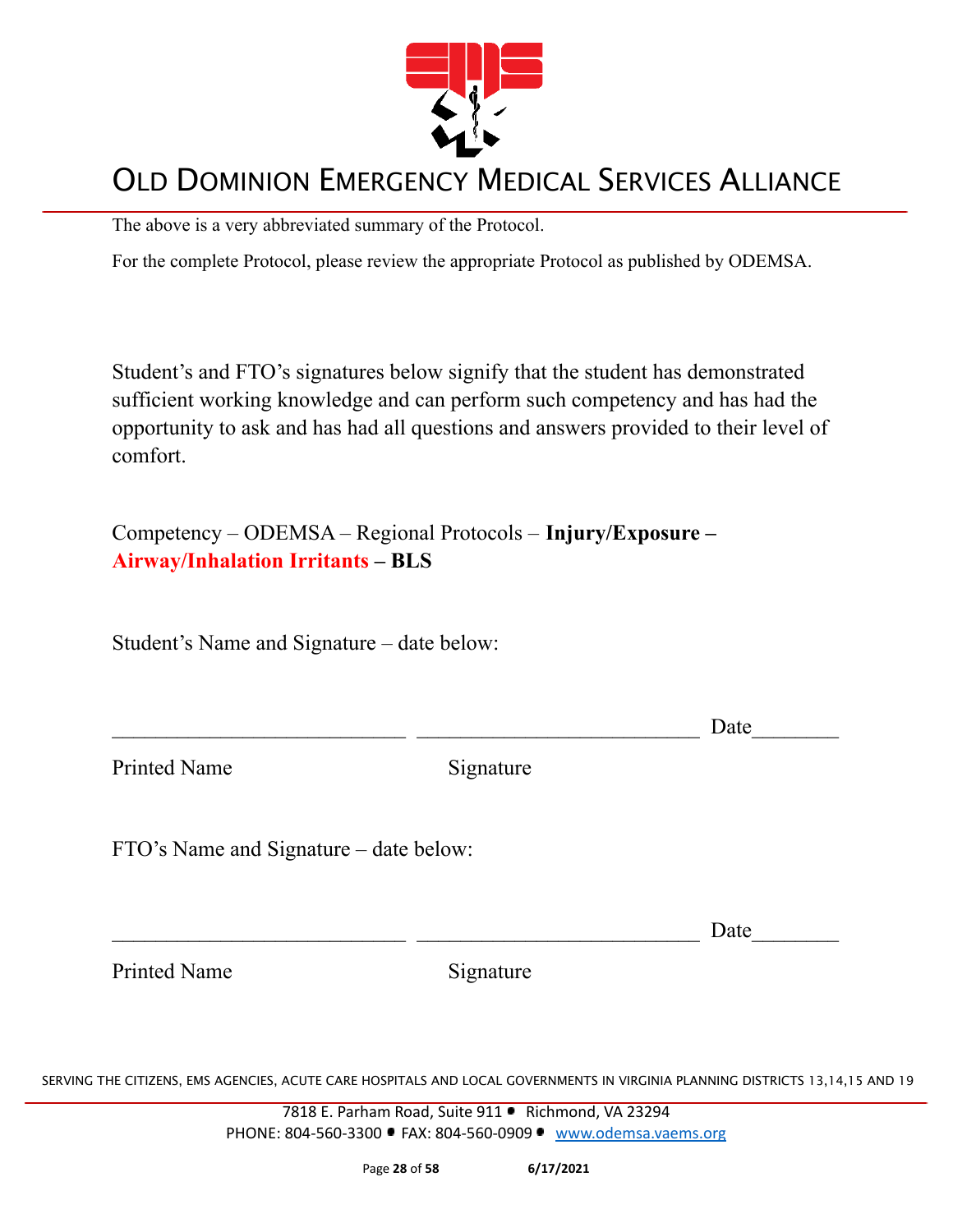

SERVING THE CITIZENS, EMS AGENCIES, ACUTE CARE HOSPITALS AND LOCAL GOVERNMENTS IN VIRGINIA PLANNING DISTRICTS 13,14,15 AND 19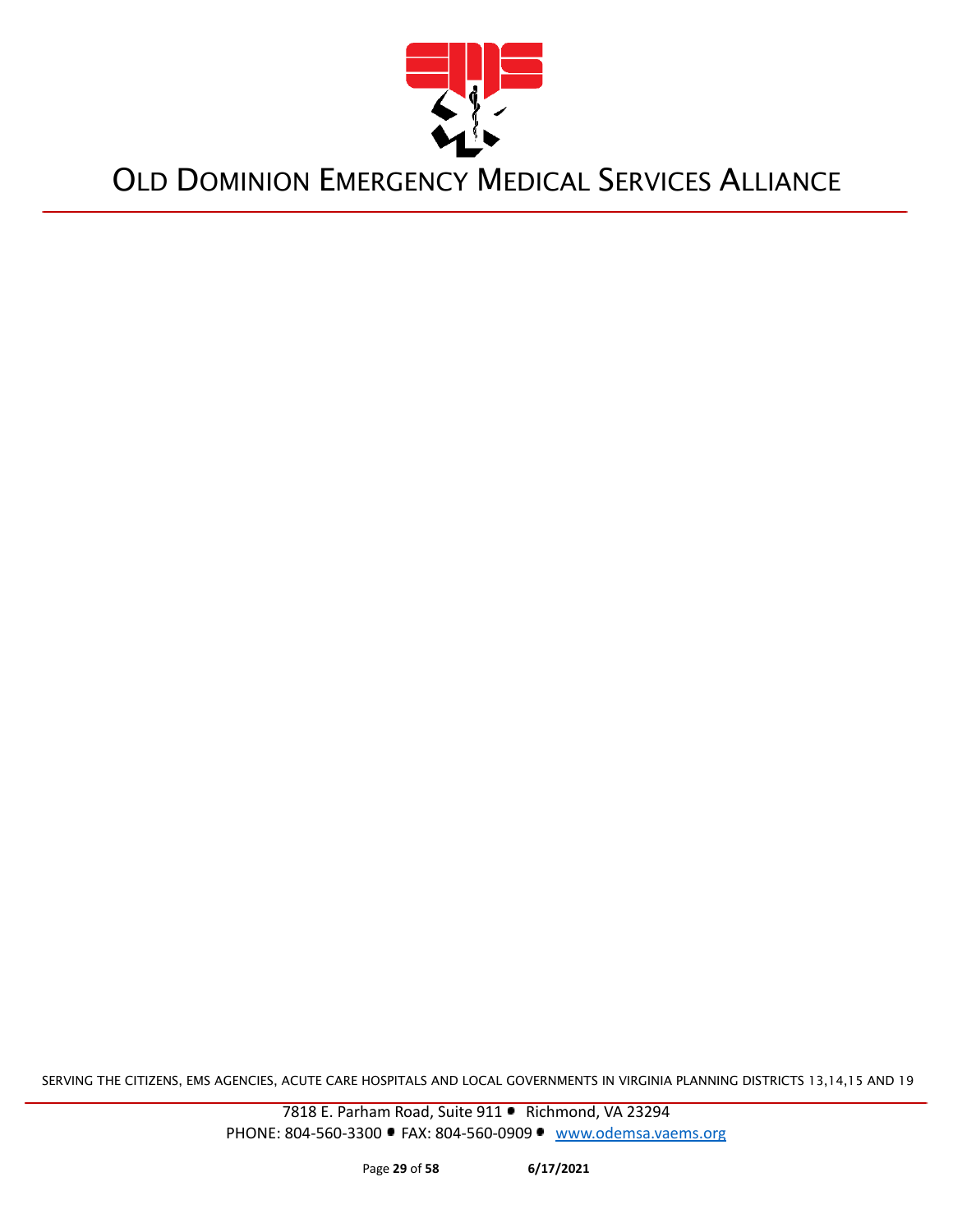

# **Injury – Sexual Assault - BLS**

#### **OVERVIEW:**

A patient that has experienced the trauma of sexual abuse may present in a variety of ways.

Physical trauma may be evident along with emotional trauma, which is very prevalent in these situations. In other cases, emotional trauma may be the only presenting problem.

Pre-hospital EMS providers may be thrust into the role of mediator, buffer, or confidant. They may even be subject to violent aggression on the part of the victims or their families.

Injuries associated with sexual assault may vary widely. They can be as subtle as slight pain or discomfort or as grossly evident as either debilitating or disfiguring trauma. The victim's injuries also may not be obvious or visible on first inspection; some may even deny injuries and relay untruthful information regarding the occurrence.

**The pre-hospital provider must develop and foster rapport with the victim to gain the victim's confidence, so that accurate information can be obtained.**

**It is the ethical and legal responsibility to notify the receiving hospital of suspicions of child and elder abuse.**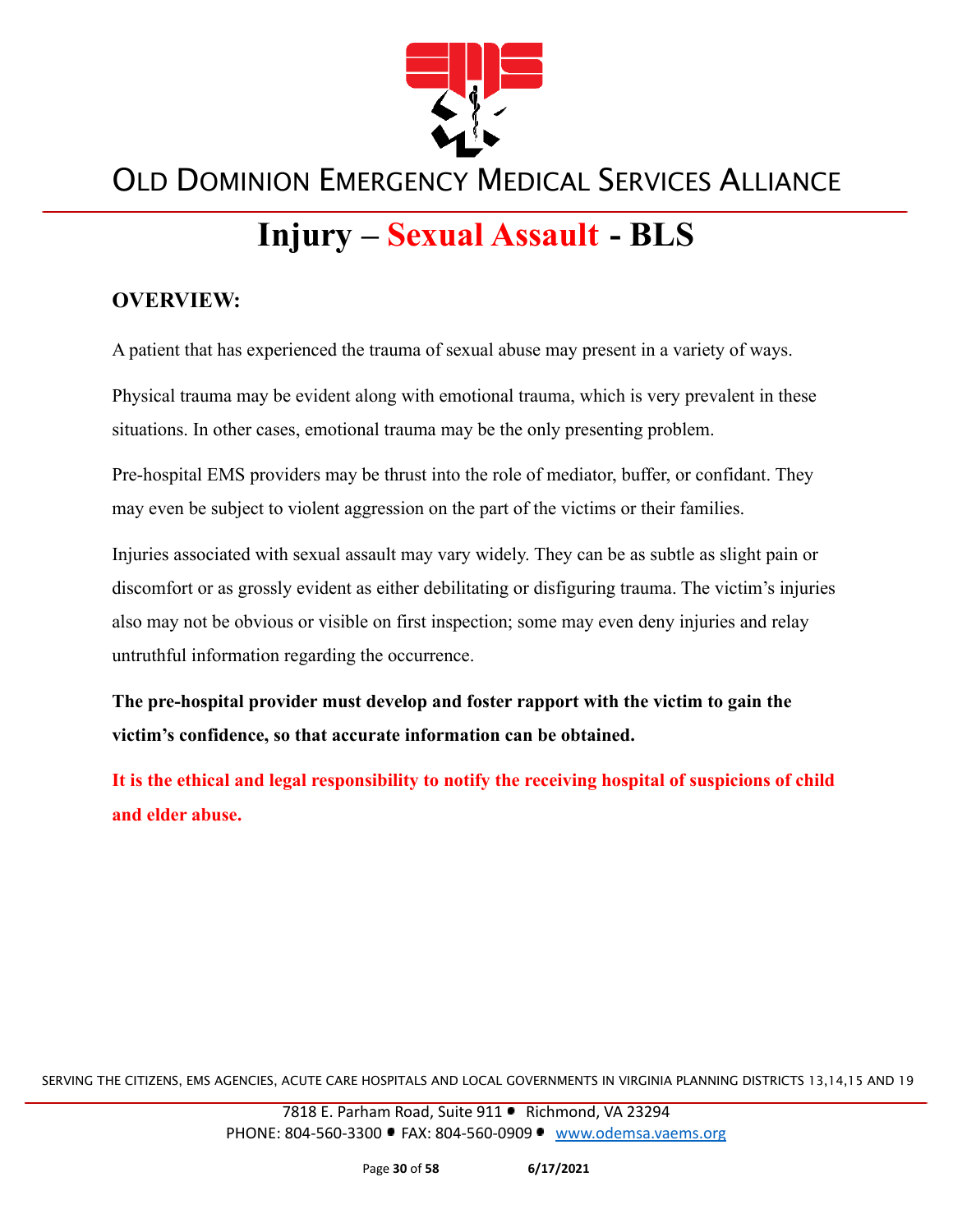

Student Can demonstrate the following competencies without prompting and can explain the clinical reasoning for each listed below:

- 1. Demonstrates proper assessment techniques / Physical skills.
	- a. Scene Survey
	- b. HPI Complete
	- c. Signs and Symptoms
	- d. SAMPLE
	- e. OPQRST
	- f. MOI NOI
	- g. Need for ALS.
	- h. Primary Assessment
		- i. XABCDE Format
	- i. Life Threat(s) Identified
		- i. Assessment
		- ii. Correction
	- j. Treat based on an assessment of injuries.
	- **k. Notify Police/CPS/APS EMS providers are Mandated Reporters.**

#### **i. Inform ER staff**

- l. Limited Physical Exam
	- i. Bleeding control
- m. Do not allow the patient to bathe, or change/remove clothing.
	- i. If clothing has/needs removal
		- 1. Bag/Label all items separately in brown paper bags.
			- a. Transport clothing/items with the patient/leave with Police on scene
	- ii. Bring clean clothes if possible.
- 2. Demonstrates the following skills.
	- a. Proper Physical Exam
		- i. Head to toe format
		- ii. All major body parts/systems
		- iii. Vital Signs / Documentation

SERVING THE CITIZENS, EMS AGENCIES, ACUTE CARE HOSPITALS AND LOCAL GOVERNMENTS IN VIRGINIA PLANNING DISTRICTS 13,14,15 AND 19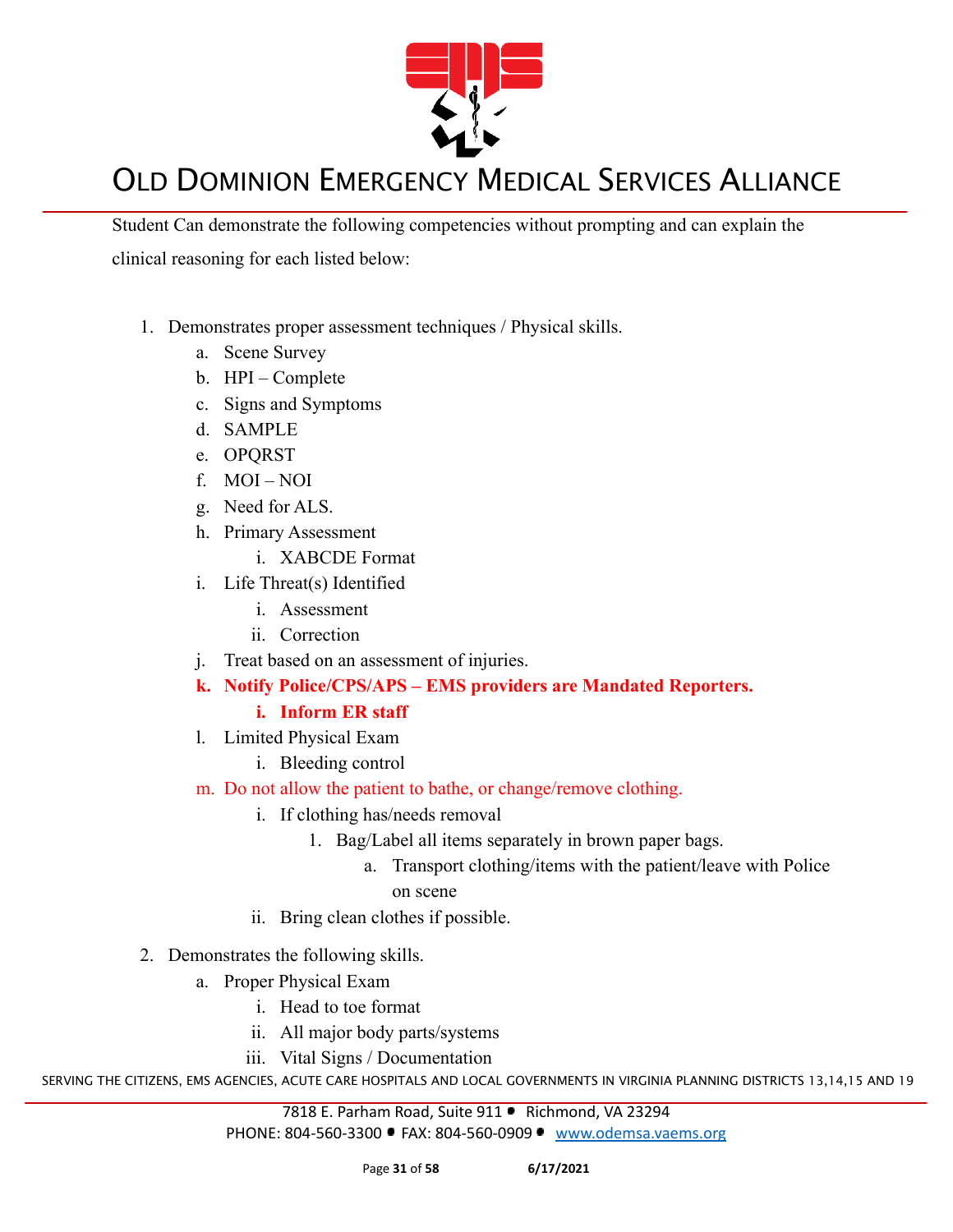

- b. Pulse Ox Measurement
- c. Oxygen/Ventilation based on Assessment.
- d. Demonstrates the appropriate transport mode and destination.
- e. Transport as soon as safe to do so to the proper destination.

The above is a very abbreviated summary of the Protocol.

For the complete Protocol, please review the appropriate Protocol as published by ODEMSA.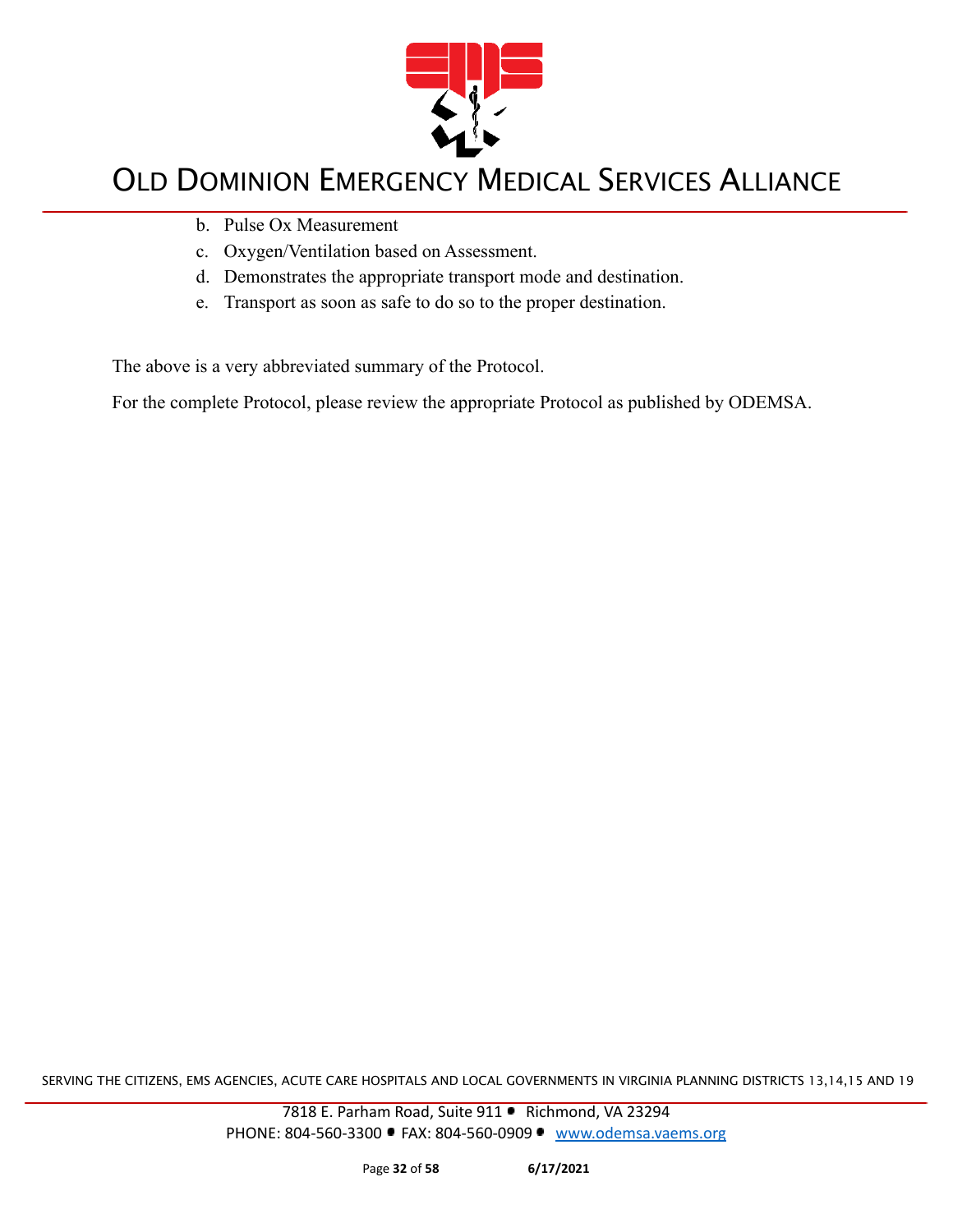

Student's and FTO's signatures below signify that the student has demonstrated sufficient working knowledge and can perform such competency and has had the opportunity to ask and has had all questions and answers provided to their level of comfort.

Competency – ODEMSA – Regional Protocols – **Injury - Sexual Assault - BLS**

Student's Name and Signature – date below:

|                                        |           | Date |
|----------------------------------------|-----------|------|
| <b>Printed Name</b>                    | Signature |      |
| FTO's Name and Signature – date below: |           |      |
|                                        |           | Date |
| <b>Printed Name</b>                    | Signature |      |

SERVING THE CITIZENS, EMS AGENCIES, ACUTE CARE HOSPITALS AND LOCAL GOVERNMENTS IN VIRGINIA PLANNING DISTRICTS 13,14,15 AND 19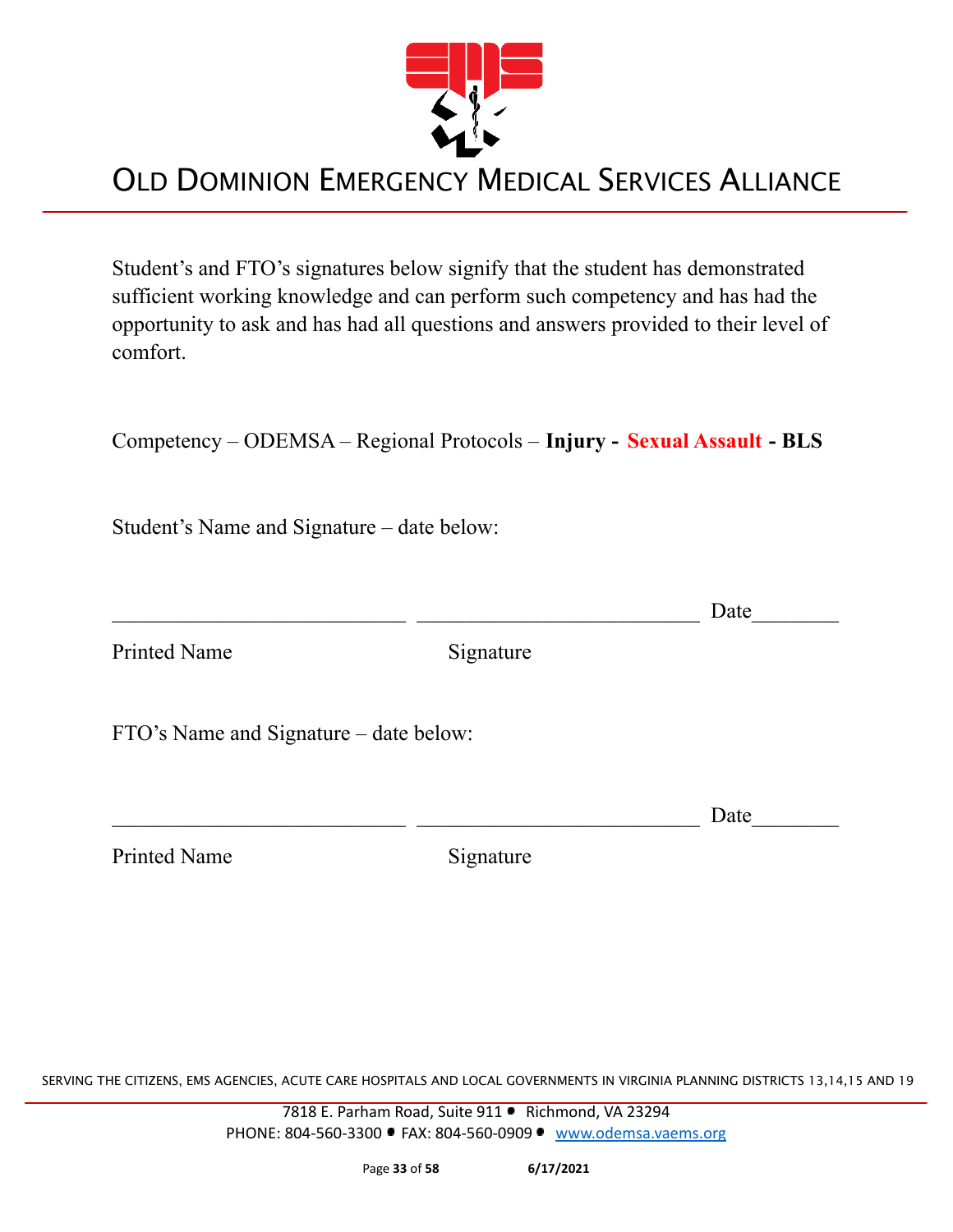

# **General – Neglect or Abuse Suspected – BLS**

#### **OVERVIEW:**

Child and elder abuse, which includes sexual abuse, physical abuse, and neglect is often overlooked and under-reported.

#### **It is the ethical and legal responsibility to notify the receiving hospital of suspicions of child and elder abuse.**

It may prevent serious injury and death. Proof of abuse is not needed to make the report to the hospital, CPS, APS, or social services.

Patterns of abuse can reflect any form of physical and/ or mental trauma but are usually characterized by unexplained or poorly explained injuries of different ages and delays in seeking medical care.

There are often no external signs of injuries. The provider should note vague medical symptoms such as repeated vomiting, abdominal pain, and distention in an elderly person with other evidence of abuse.

Also be observant of decubitus ulcers, unsanitary conditions, skin conditions, and the general nourishment of the elder.

**Observation, transport, and reporting are the key responsibilities of the pre-hospital provider.**

SERVING THE CITIZENS, EMS AGENCIES, ACUTE CARE HOSPITALS AND LOCAL GOVERNMENTS IN VIRGINIA PLANNING DISTRICTS 13,14,15 AND 19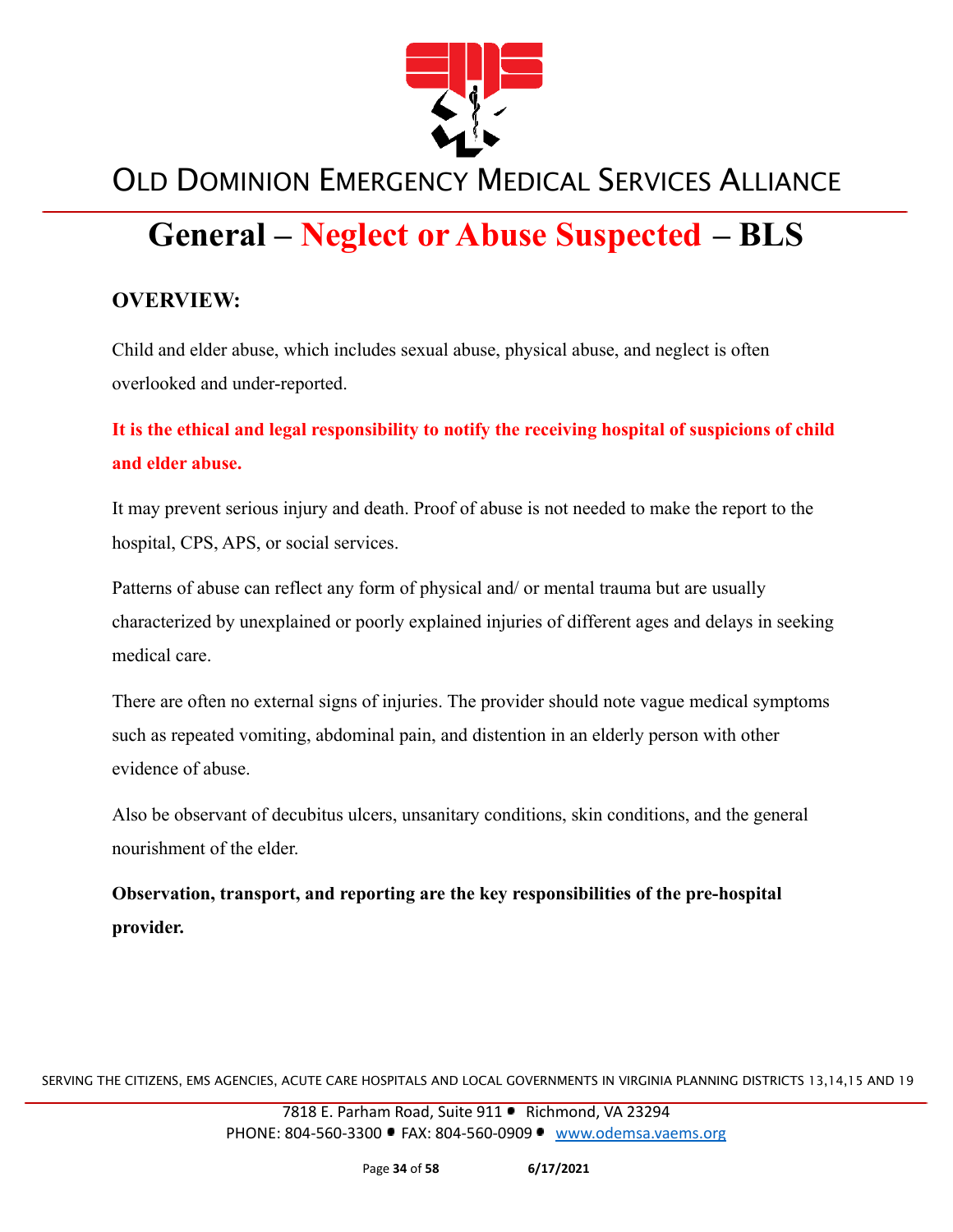

Student Can demonstrate the following competencies without prompting and can explain the clinical reasoning for each listed below:

- 1. Demonstrates proper assessment techniques / Physical skills.
	- a. Scene Survey
	- b. HPI Complete
	- c. Signs and Symptoms
	- d. SAMPLE
	- e. OPQRST
	- f. MOI NOI
	- g. Pulse Ox
	- h. Need for ALS.
	- i. Primary Assessment
		- i. XABCDE Format
	- j. Life Threat(s) Identified
		- i. Assessment
		- ii. Correction
	- k. Treat based on an assessment of injuries.
	- **l. Notify Police/CPS/APS EMS providers are Mandated Reporters.**

#### **i. Inform ER staff**

- m. Bring clean clothes if possible.
- 2. Demonstrates the following skills.
	- a. Proper Physical Exam
		- i. Head to toe format
		- ii. All major body parts/systems
		- iii. Vital Signs / Documentation
	- b. Pulse Ox Measurement
	- c. Oxygen/Ventilation based on Assessment.
	- d. Demonstrates the appropriate transport mode and destination.
	- e. Transport as soon as safe to do so to the proper destination.

SERVING THE CITIZENS, EMS AGENCIES, ACUTE CARE HOSPITALS AND LOCAL GOVERNMENTS IN VIRGINIA PLANNING DISTRICTS 13,14,15 AND 19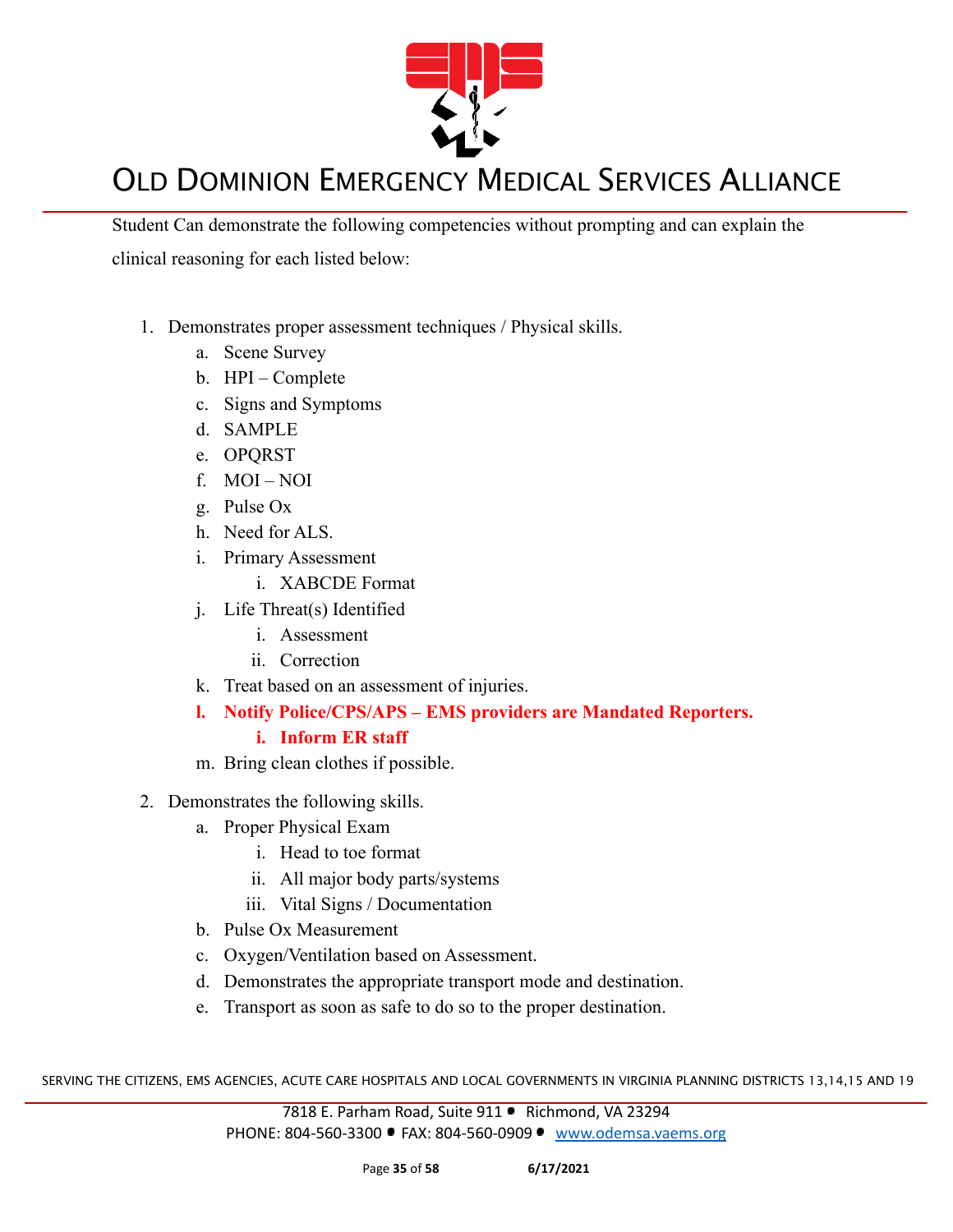

The above is a very abbreviated summary of the Protocol.

For the complete Protocol, please review the appropriate Protocol as published by ODEMSA.

SERVING THE CITIZENS, EMS AGENCIES, ACUTE CARE HOSPITALS AND LOCAL GOVERNMENTS IN VIRGINIA PLANNING DISTRICTS 13,14,15 AND 19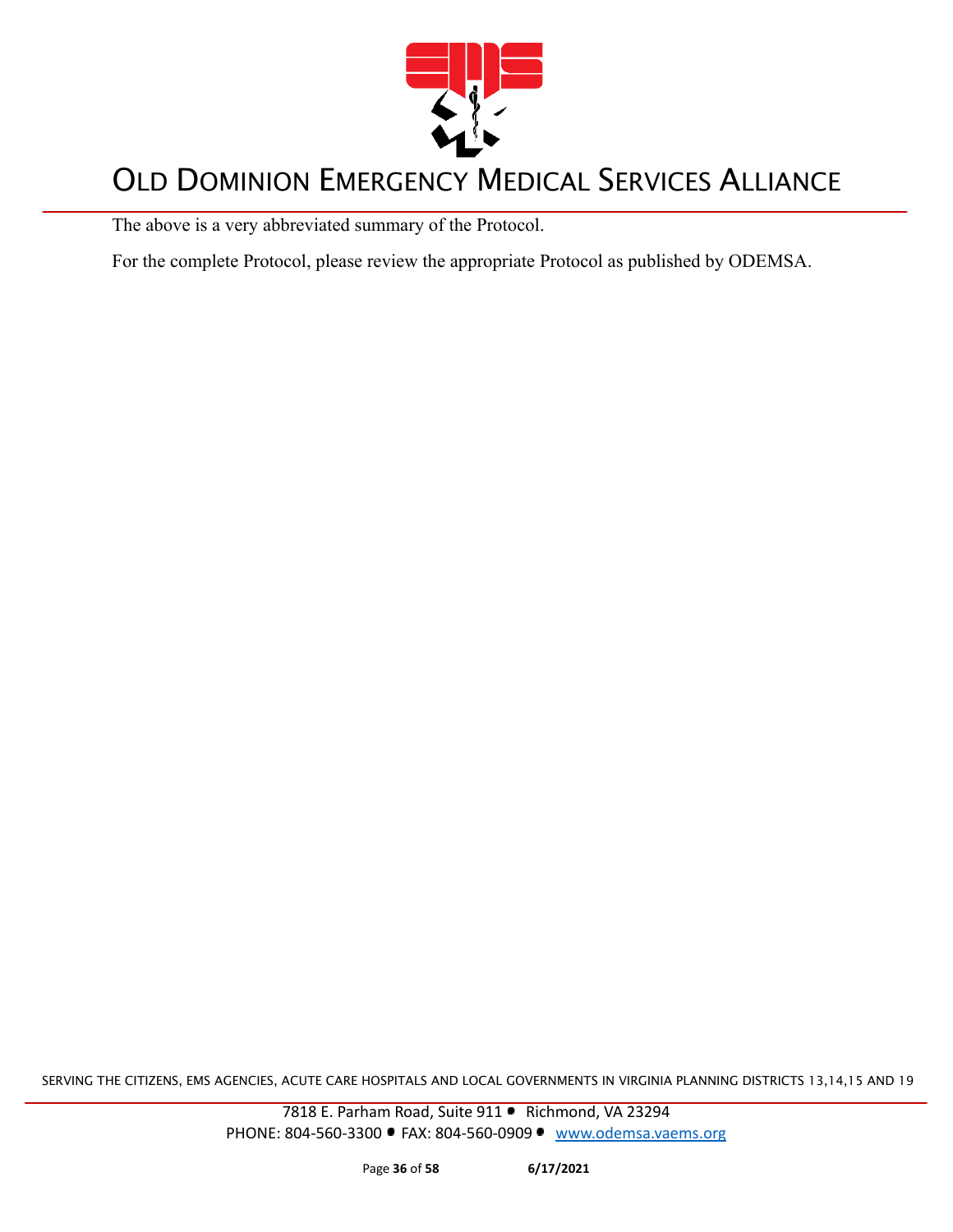

Student's and FTO's signatures below signify that the student has demonstrated sufficient working knowledge and can perform such competency and has had the opportunity to ask and has had all questions and answers provided to their level of comfort.

#### Competency – ODEMSA – Regional Protocols – **General – Neglect or Abuse Suspected - BLS**

Student's Name and Signature – date below:

 $\Box$  Date

Printed Name Signature

FTO's Name and Signature – date below:

 $\Box$  Date

Printed Name Signature

SERVING THE CITIZENS, EMS AGENCIES, ACUTE CARE HOSPITALS AND LOCAL GOVERNMENTS IN VIRGINIA PLANNING DISTRICTS 13,14,15 AND 19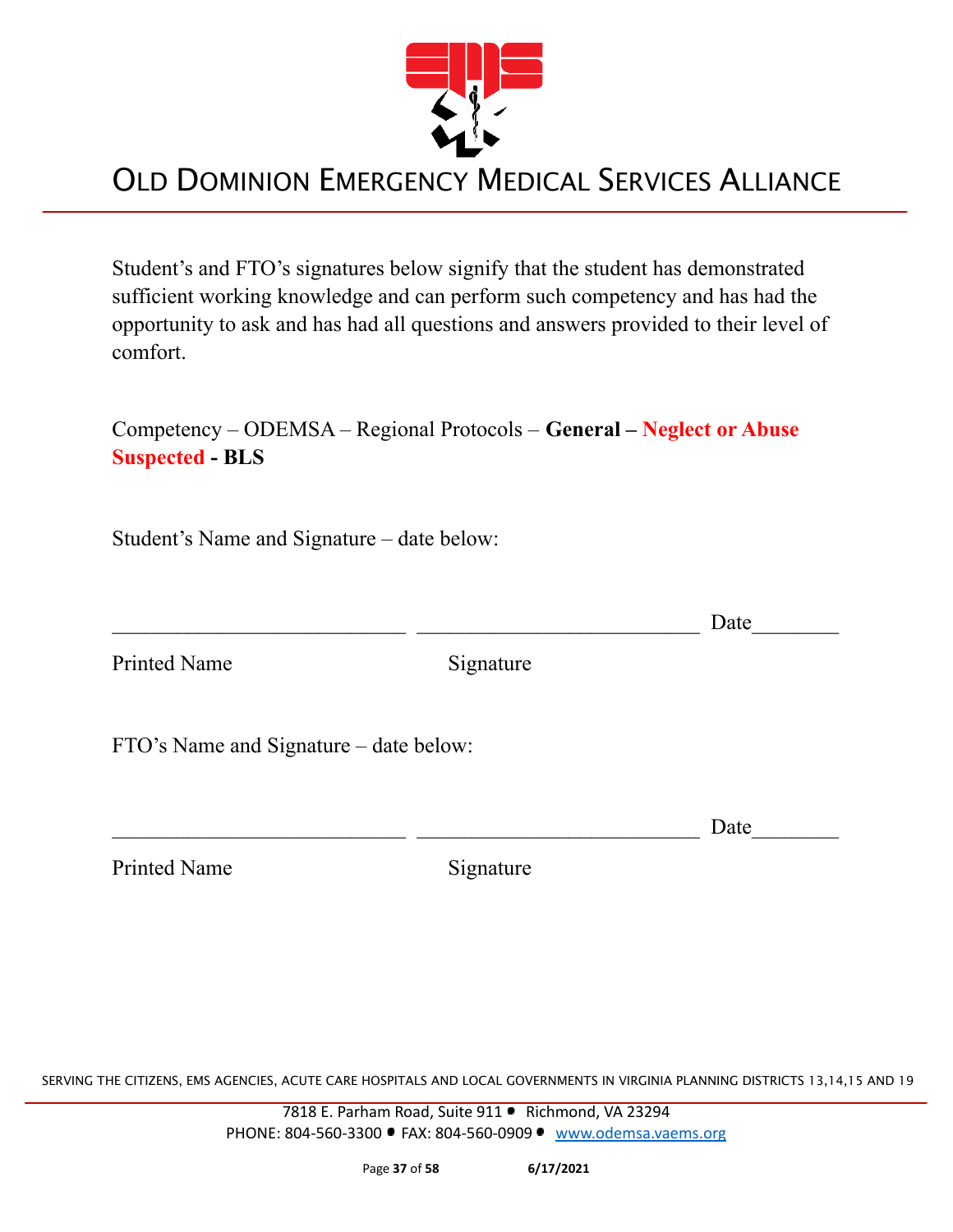

# **Injury – Conducted Electrical Weapons - BLS (i.e. Taser)**

#### **OVERVIEW:**

A conducted energy device is a non-lethal, battery-operated device that can deliver 50,000 volts of electricity in rapid pulses that stimulate the nerves in the body.

This high-voltage, low-amperage electrical discharge overrides the body's muscle-triggering mechanisms causing neuromuscular incapacitation.

This neuromuscular incapacitation overrides the patient's sensory and motor nerves of the peripheral nervous system by disrupting the electrical impulses sent by the brain to command skeletal muscle function.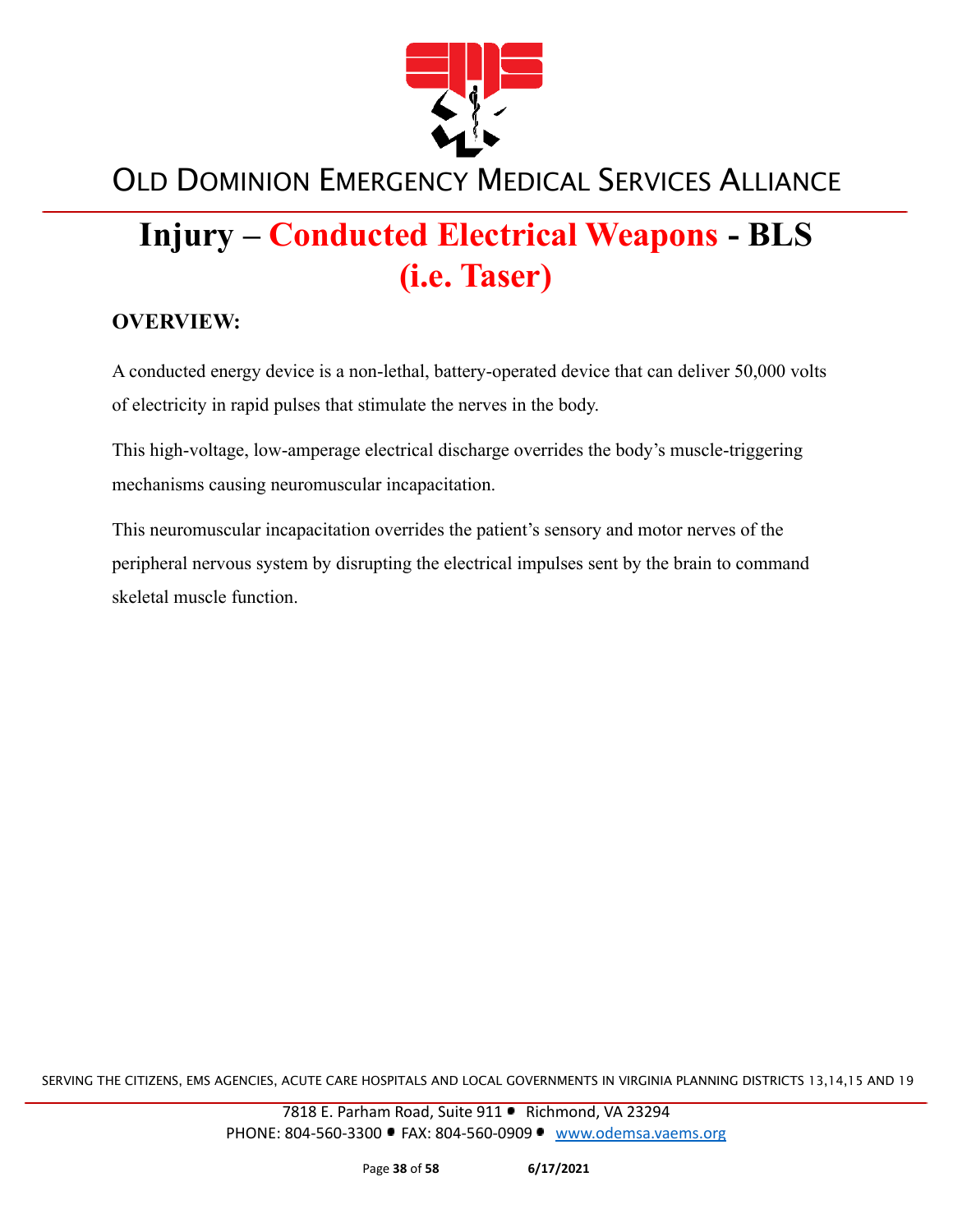

Student Can demonstrate the following competencies without prompting and can explain the clinical reasoning for each listed below:

- 1. Demonstrates proper assessment techniques / Physical skills.
	- a. Scene Survey
	- b. HPI Complete
	- c. Signs and Symptoms
	- d. SAMPLE
	- e. OPQRST
	- f. MOI NOI
	- g. Need for ALS.
	- h. Pulse Ox
	- i. Obtain 12 Lead EKG
	- j. Primary Assessment
		- i. XABCDE Format
	- k. Life Threat(s) Identified
		- i. Assessment
		- ii. Correction
	- l. Treat based on an assessment of injuries.
	- m. Do Not Break Wires if possible these are very delicate.
	- n. Notify Police if not already on scene
	- o. Inform ER staff
	- p. Verify the electrical source is disconnected/Off.
	- q. Removal of Barb(s) per current Agency/Regional Protocols
	- r. It is **imperative** patient is Transported to the Appropriate Hospital for Evaluation
- 2. Demonstrates the following skills.
	- a. Proper Physical Exam
		- i. Head to toe format
		- ii. All major body parts/systems
		- iii. Vital Signs / Documentation
	- b. Pulse Ox Measurement
	- c. Oxygen/Ventilation based on Assessment.

SERVING THE CITIZENS, EMS AGENCIES, ACUTE CARE HOSPITALS AND LOCAL GOVERNMENTS IN VIRGINIA PLANNING DISTRICTS 13,14,15 AND 19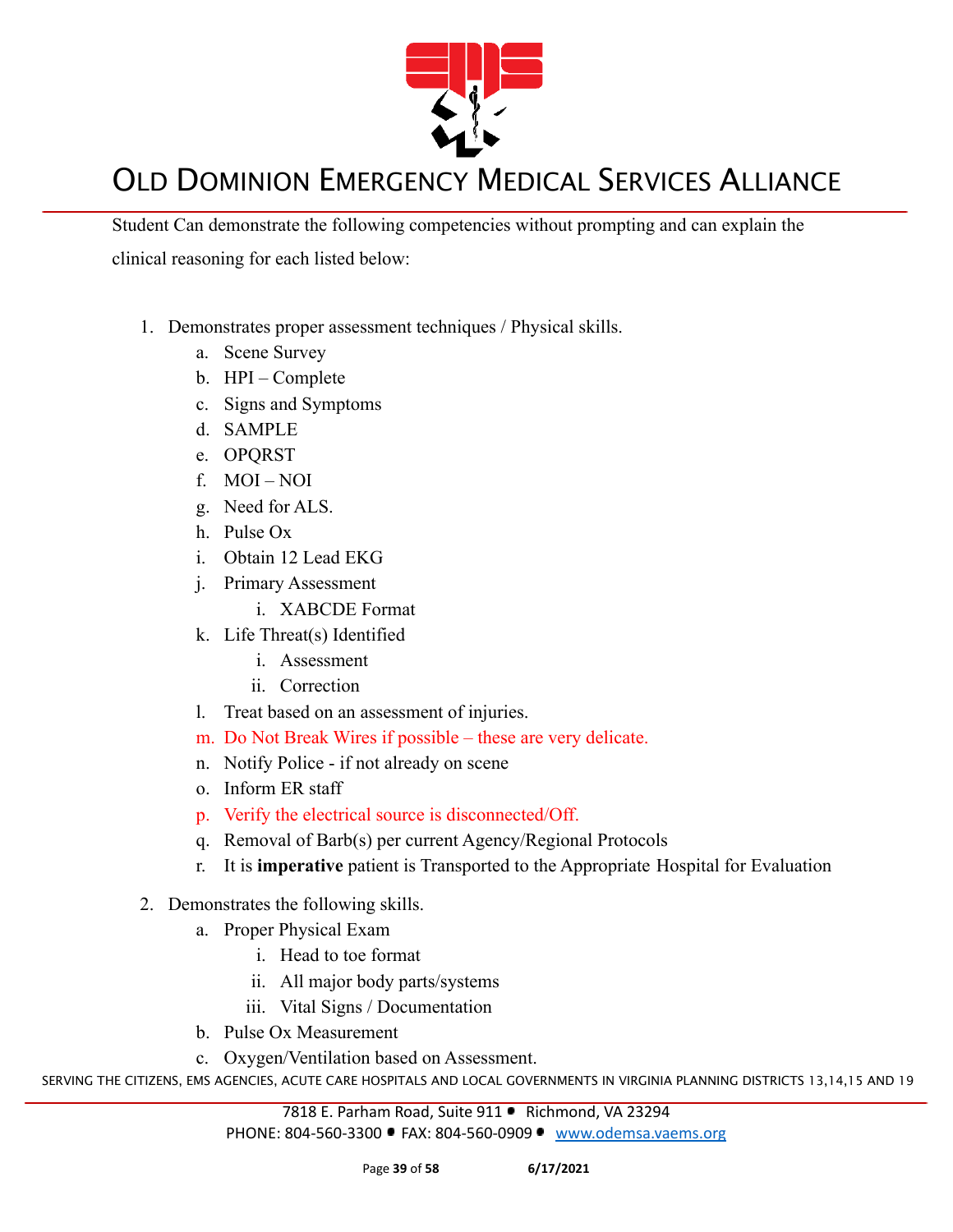

- d. Glucose checked.
- e. Proper 12 lead placement.
- f. Demonstrates knowledge of ACUTE MI message on 12 Lead.
	- i. Request ALS.
- g. Demonstrates the appropriate transport mode and destination.
- h. Transport as soon as safe to do so to the proper destination.

The above is a very abbreviated summary of the Protocol.

For the complete Protocol, please review the appropriate Protocol as published by ODEMSA.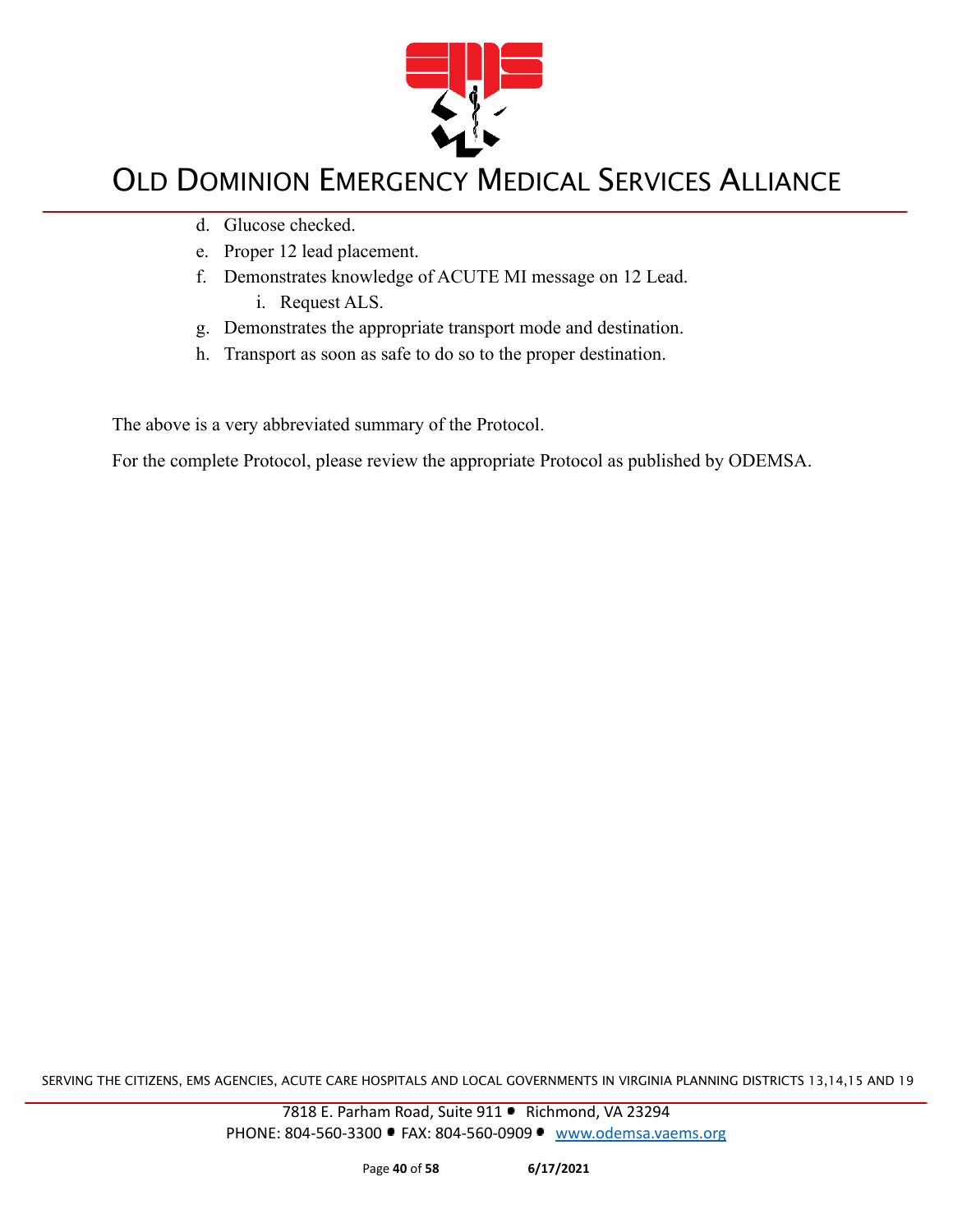

Student's and FTO's signatures below signify that the student has demonstrated sufficient working knowledge and can perform such competency and has had the opportunity to ask and has had all questions and answers provided to their level of comfort.

| Competency – ODEMSA – Regional Protocols – Injury – Conducted Electrical |
|--------------------------------------------------------------------------|
| Weapons – BLS (i.e. Taser)                                               |

Student's Name and Signature – date below:

|                                        |           | Date |
|----------------------------------------|-----------|------|
| <b>Printed Name</b>                    | Signature |      |
| FTO's Name and Signature – date below: |           |      |
|                                        |           | Date |
| <b>Printed Name</b>                    | Signature |      |

SERVING THE CITIZENS, EMS AGENCIES, ACUTE CARE HOSPITALS AND LOCAL GOVERNMENTS IN VIRGINIA PLANNING DISTRICTS 13,14,15 AND 19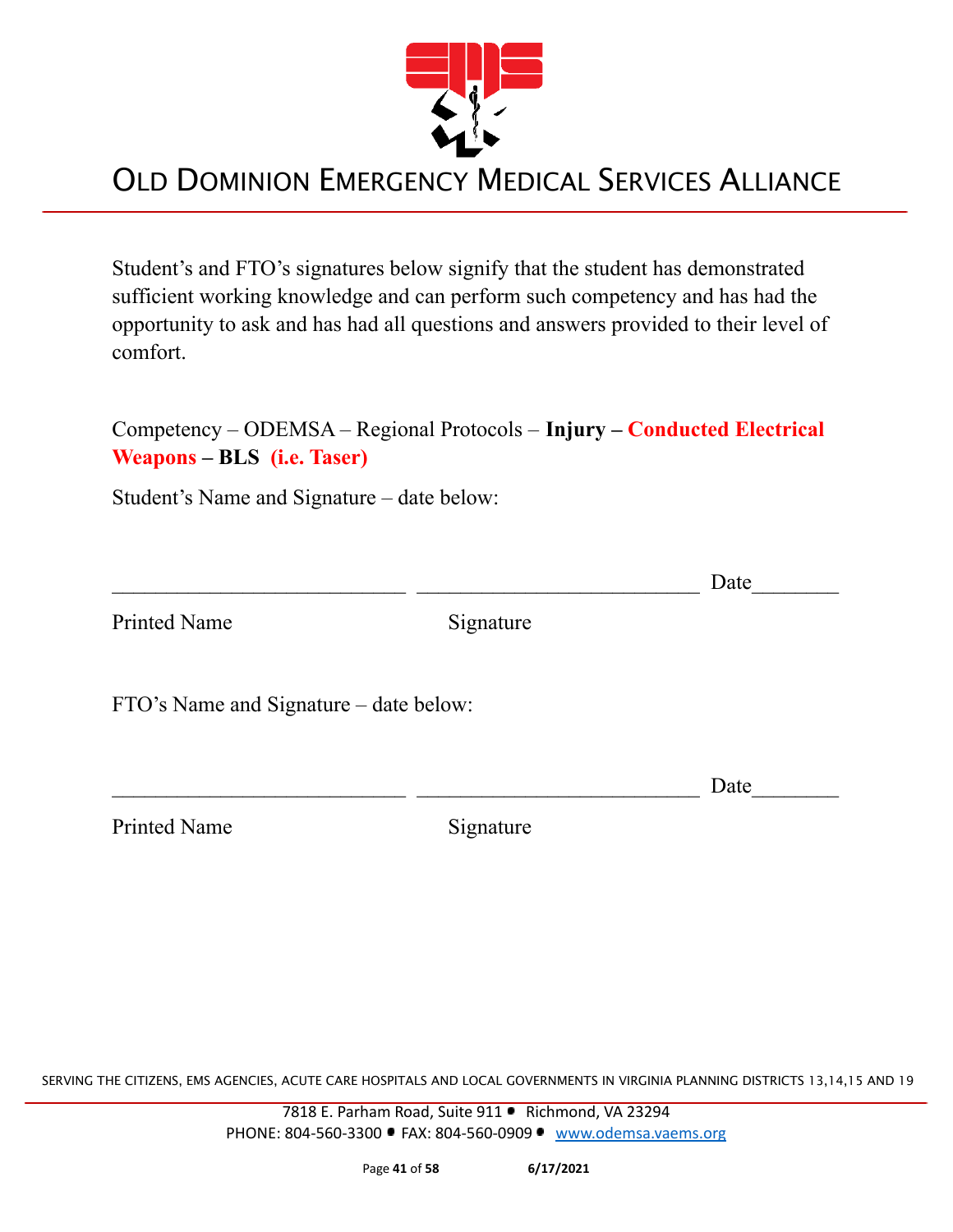

# **Injury – Thoracic Trauma – BLS**

#### **OVERVIEW:**

Thoracic injuries can be very dramatic, presenting with obvious physical findings that lead to immediate identification and management during the initial assessment, while others may only exhibit subtle signs and symptoms that can be easily missed initially.

A high index of suspicion, accurate assessment, and frequent reassessment are necessary to identify both the apparent and less obvious thoracic injuries that could lead to lethal consequences.

Thoracic injury may result from both penetrating and blunt trauma.

**Penetrating trauma** - tends to be more obvious due to the presence of an open wound.

**Blunt trauma** - may produce findings such as large contusions, tenderness, fractured ribs or flailed segments, or relatively little external evidence of injury.

Although little external injury may be present, the patient may be suffering from multiple and severe organ, vascular, and structural injuries.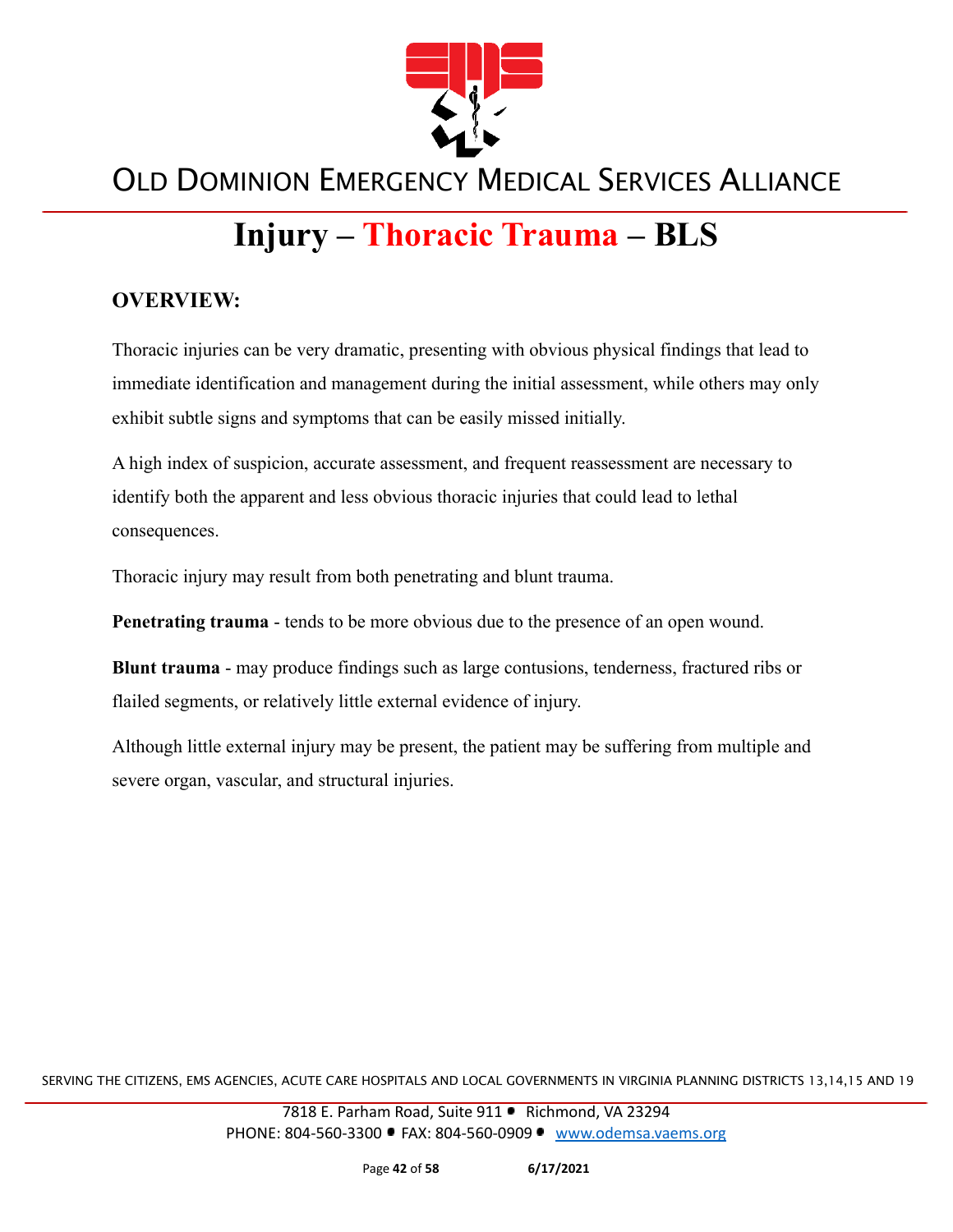

Student Can demonstrate the following competencies without prompting and can explain the clinical reasoning for each listed below:

- 1. Demonstrates proper assessment techniques / Physical skills.
	- a. Scene Survey
	- b. HPI Complete
	- c. Signs and Symptoms
	- d. SAMPLE
	- e. OPQRST
	- f. MOI NOI
	- g. Need for ALS.
	- h. Pulse Ox
	- i. Primary Assessment
		- i. XABCDE Format
	- j. Life Threat(s) Identified
		- i. Assessment
		- ii. Correction
			- 1. Chest seal(s)
			- 2. Objects stabilized.
			- 3. Bleeding Controlled
	- k. Treat based on assessment of injuries.
	- l. It is imperative patient is Transported to the Appropriate Hospital for Evaluation
- 2. Demonstrates the following skills.
	- a. Proper Physical Exam
		- i. Head to toe format
		- ii. All major body parts/systems
		- iii. Vital Signs / Documentation
	- b. Pulse Ox Measurement
	- c. Oxygen/Ventilation based on Assessment.
	- d. Glucose checked.
	- e. Object Stabilization
	- f. Chest Seal

SERVING THE CITIZENS, EMS AGENCIES, ACUTE CARE HOSPITALS AND LOCAL GOVERNMENTS IN VIRGINIA PLANNING DISTRICTS 13,14,15 AND 19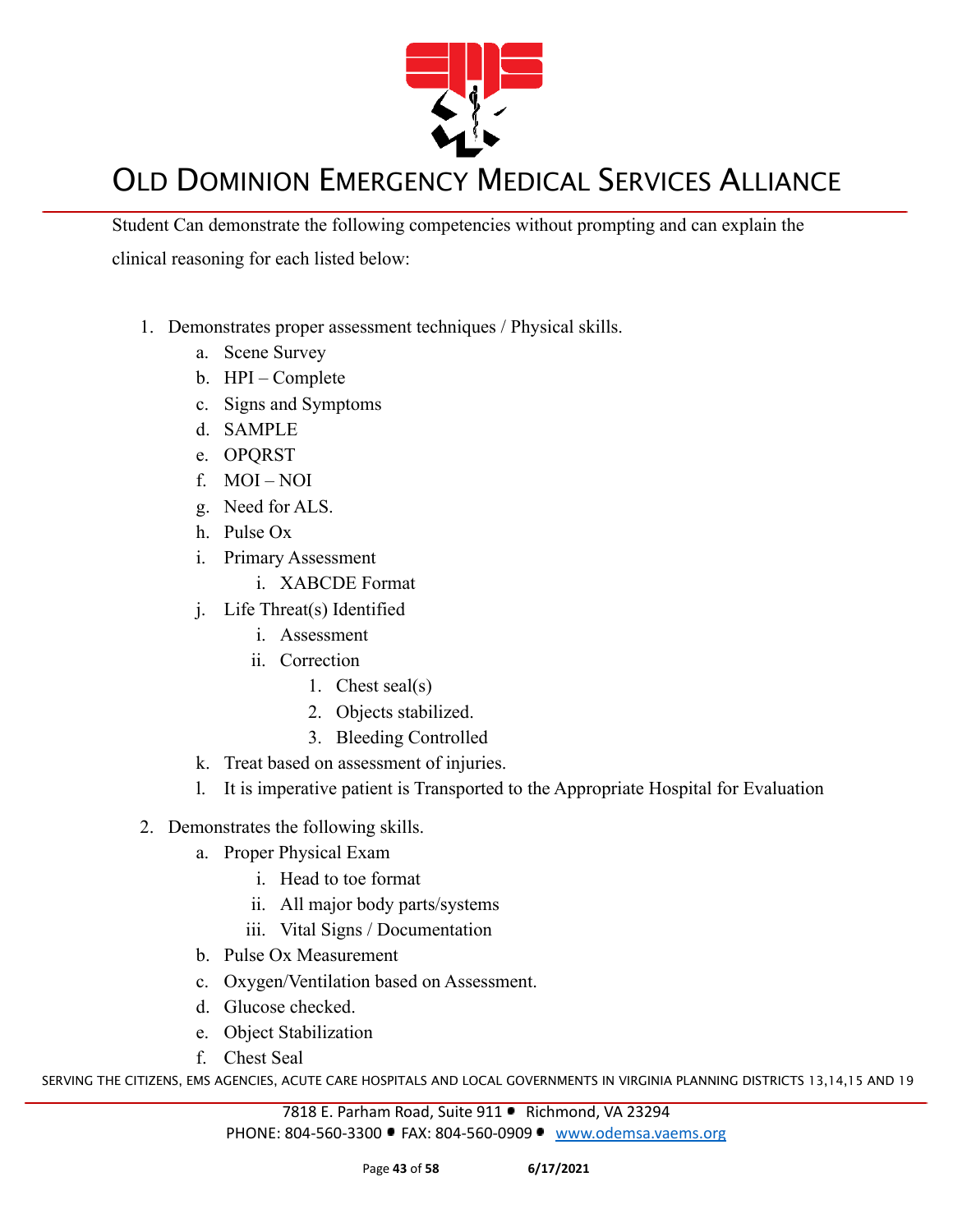

- g. Demonstrates the appropriate transport mode and destination.
- h. Transport as soon as safe to do so to the proper destination.

The above is a very abbreviated summary of the Protocol.

For the complete Protocol, please review the appropriate Protocol as published by ODEMSA.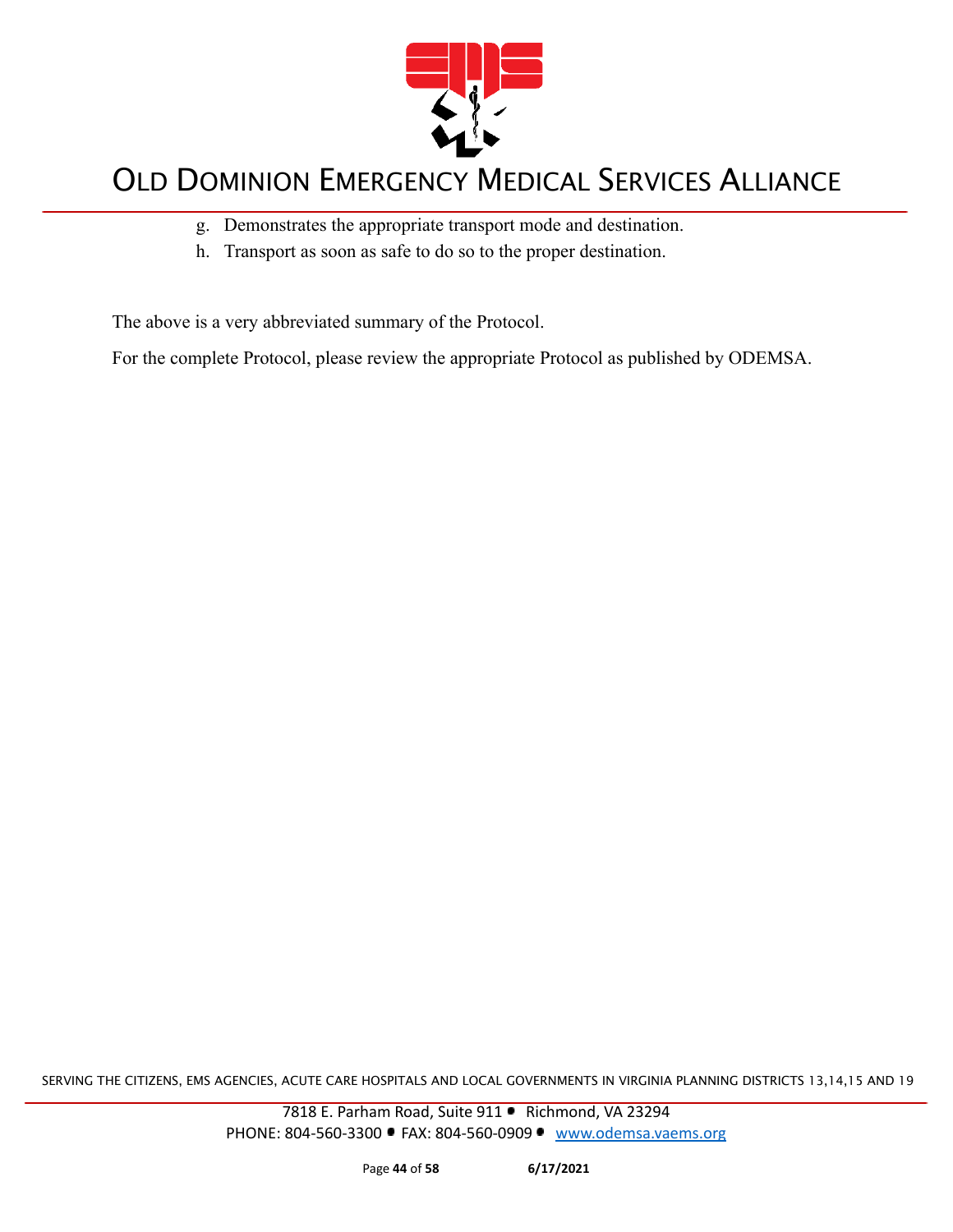

Student's and FTO's signatures below signify that the student has demonstrated sufficient working knowledge and can perform such competency and has had the opportunity to ask and has had all questions and answers provided to their level of comfort.

|  | Competency – ODEMSA – Regional Protocols – Injury – Thoracic Trauma – BLS |  |  |  |
|--|---------------------------------------------------------------------------|--|--|--|
|  |                                                                           |  |  |  |

Student's Name and Signature – date below:

|                                        |           | Date |
|----------------------------------------|-----------|------|
| <b>Printed Name</b>                    | Signature |      |
| FTO's Name and Signature – date below: |           |      |
|                                        |           | Date |
| <b>Printed Name</b>                    | Signature |      |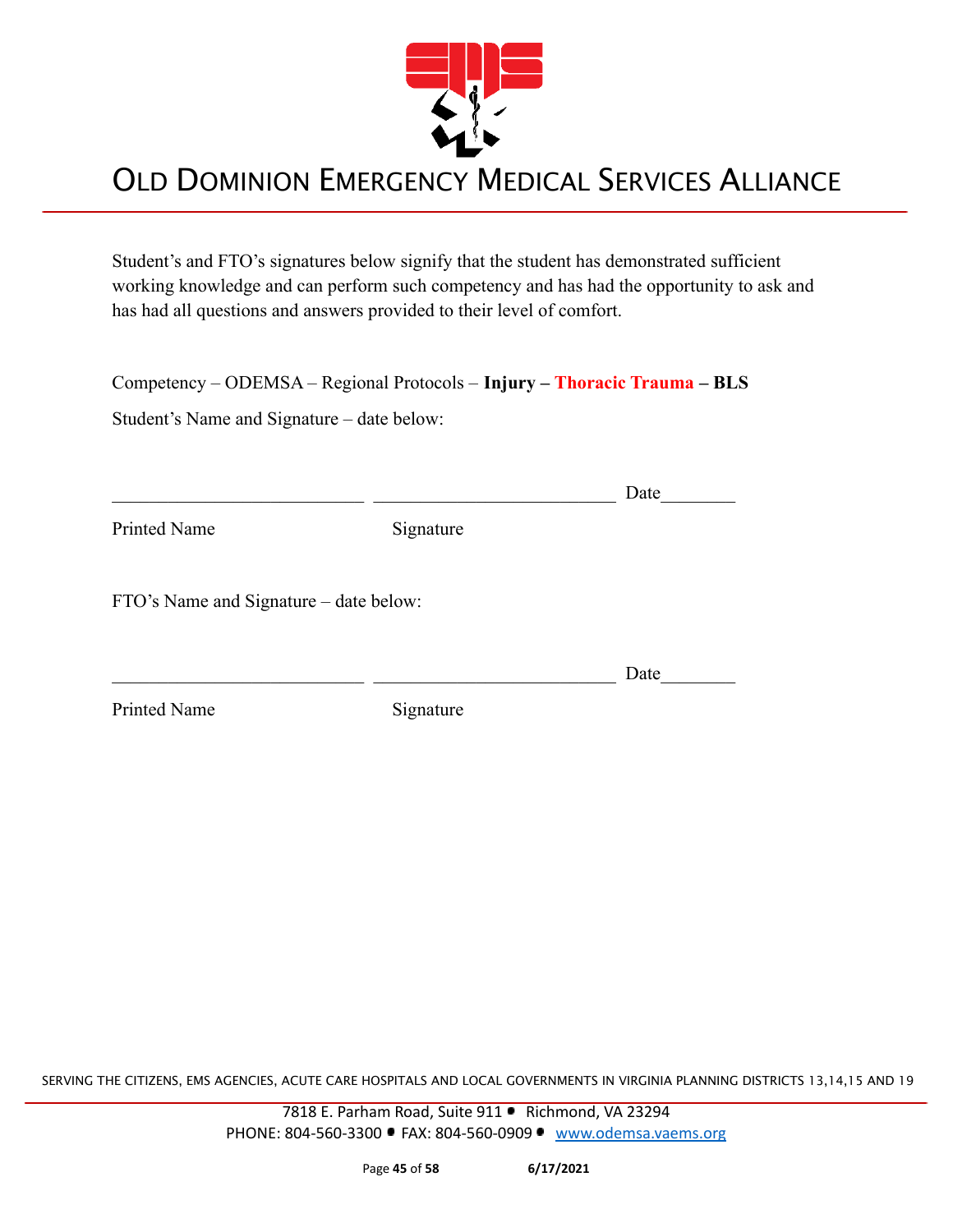

# **Injury – General Trauma Management**

**(Regional Field Triage Scheme)**

SERVING THE CITIZENS, EMS AGENCIES, ACUTE CARE HOSPITALS AND LOCAL GOVERNMENTS IN VIRGINIA PLANNING DISTRICTS 13,14,15 AND 19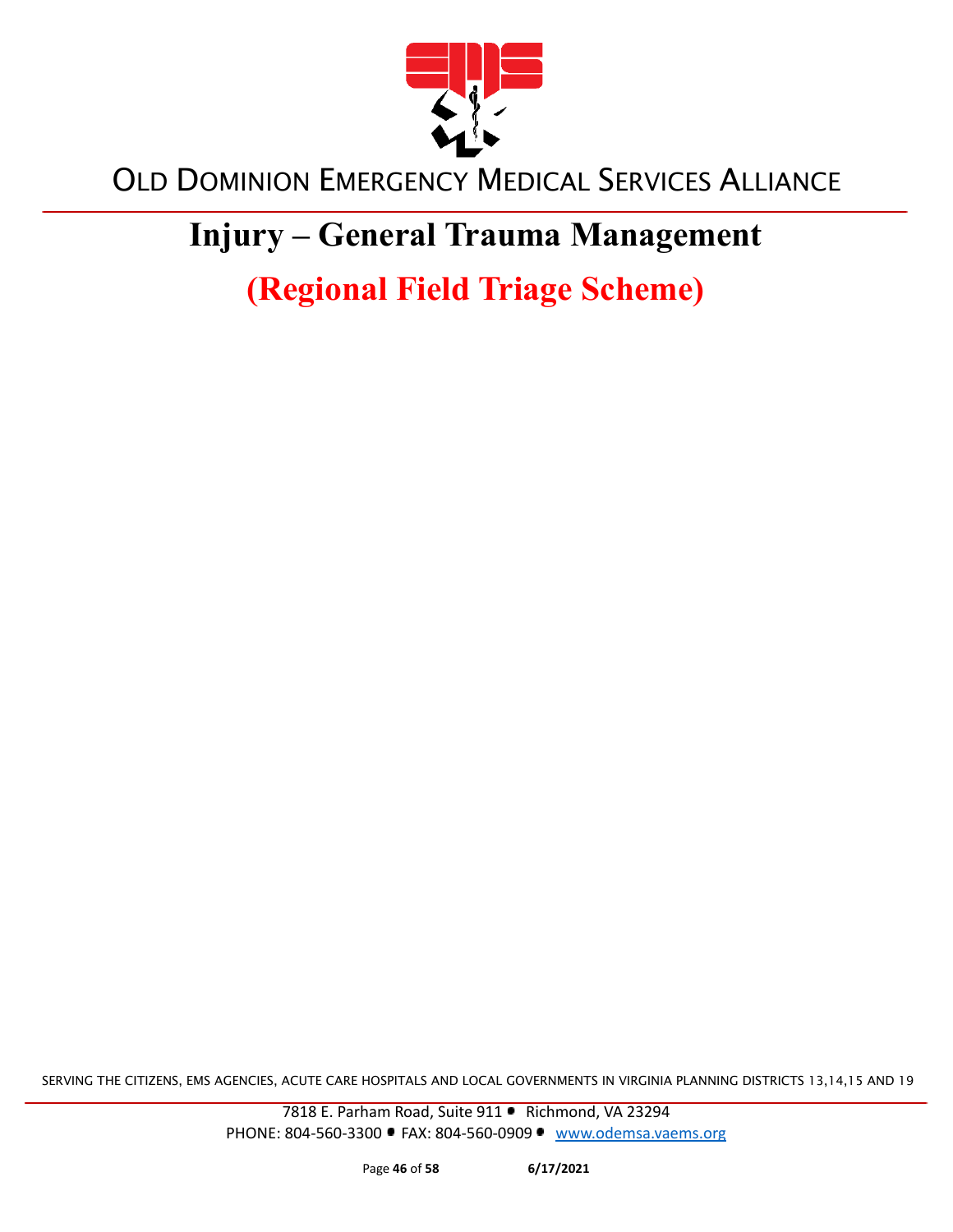

Student Can demonstrate the following competencies without prompting and can explain the clinical reasoning for each listed below:

- 1. Demonstrates proper assessment techniques / Physical skills.
	- a. Scene Survey
	- b. HPI Complete
	- c. Signs and Symptoms
	- d. SAMPLE
	- e. OPQRST
	- f. MOI NOI
	- g. Need for ALS.
	- h. Pulse Ox
	- i. Primary Assessment
		- i. XABCDE Format
	- j. Life Threat(s) Identified
		- i. Assessment
		- ii. Correction
	- k. Treat based on an assessment of injuries.
	- l. All Patients that have Airway, or Uncontrolled Bleeding or in Cardiac Arrest
		- i. **Immediate Transportation to the Closest ER**

#### **m. You will need to be familiar with the current Protocol/Agency Policy**

- n. It is imperative patient is Transported to the Appropriate Hospital for Evaluation
- 2. Demonstrates the following skills.
	- a. Proper Physical Exam
		- i. Head to toe format
		- ii. All major body parts/systems
		- iii. Vital Signs / Documentation
	- b. Pulse Ox Measurement
	- c. Oxygen/Ventilation based on Assessment.
	- d. Glucose checked.
	- e. Demonstrates the appropriate transport mode and destination.
	- f. Transport as soon as safe to do so to the proper destination.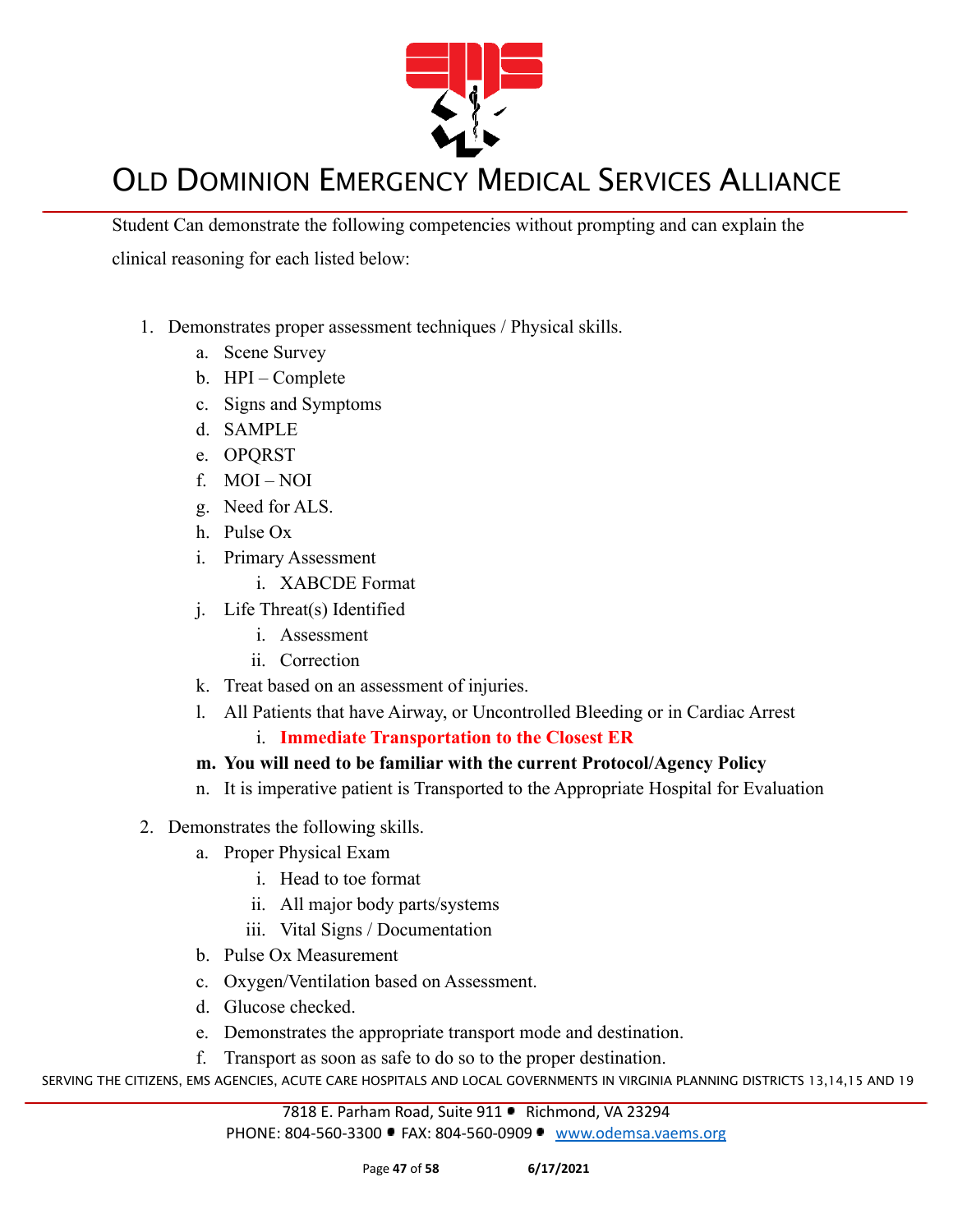

- g. Proper Backboard /C-Spine protection
- h. Can demonstrate Proper Triage
- i. Can demonstrate proper use of the Current Triage protocol

The above is a very abbreviated summary of the Protocol.

For the complete Protocol, please review the appropriate Protocol as published by ODEMSA.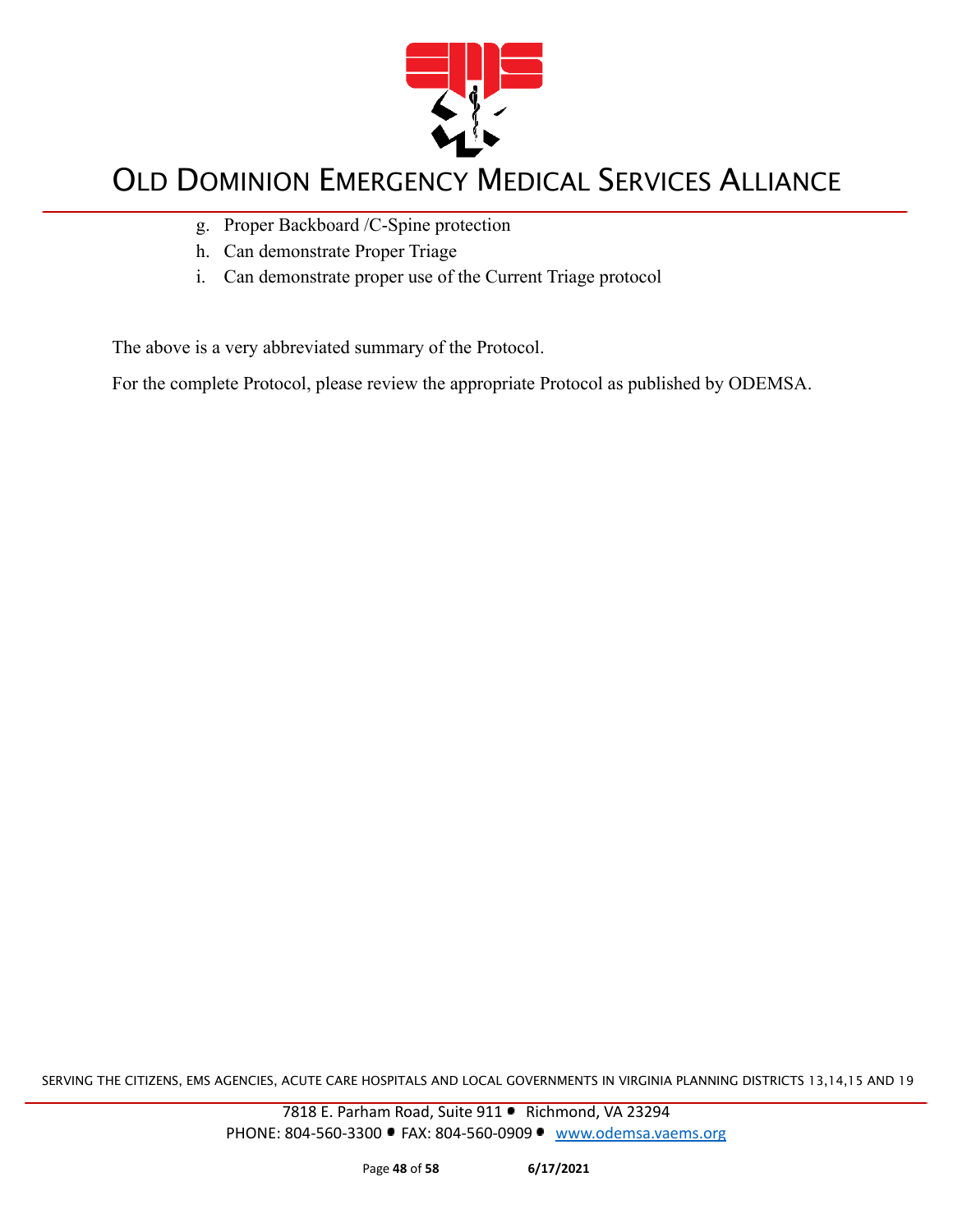

Student's and FTO's signatures below signify that the student has demonstrated sufficient working knowledge and can perform such competency and has had the opportunity to ask and has had all questions and answers provided to their level of comfort.

Competency – ODEMSA – Regional Protocols – **Injury – Regional Field Triage Protocol**

Student's Name and Signature – date below:

|                                        |           | Date |
|----------------------------------------|-----------|------|
| Printed Name                           | Signature |      |
| FTO's Name and Signature – date below: |           |      |
|                                        |           | Date |
| <b>Printed Name</b>                    | Signature |      |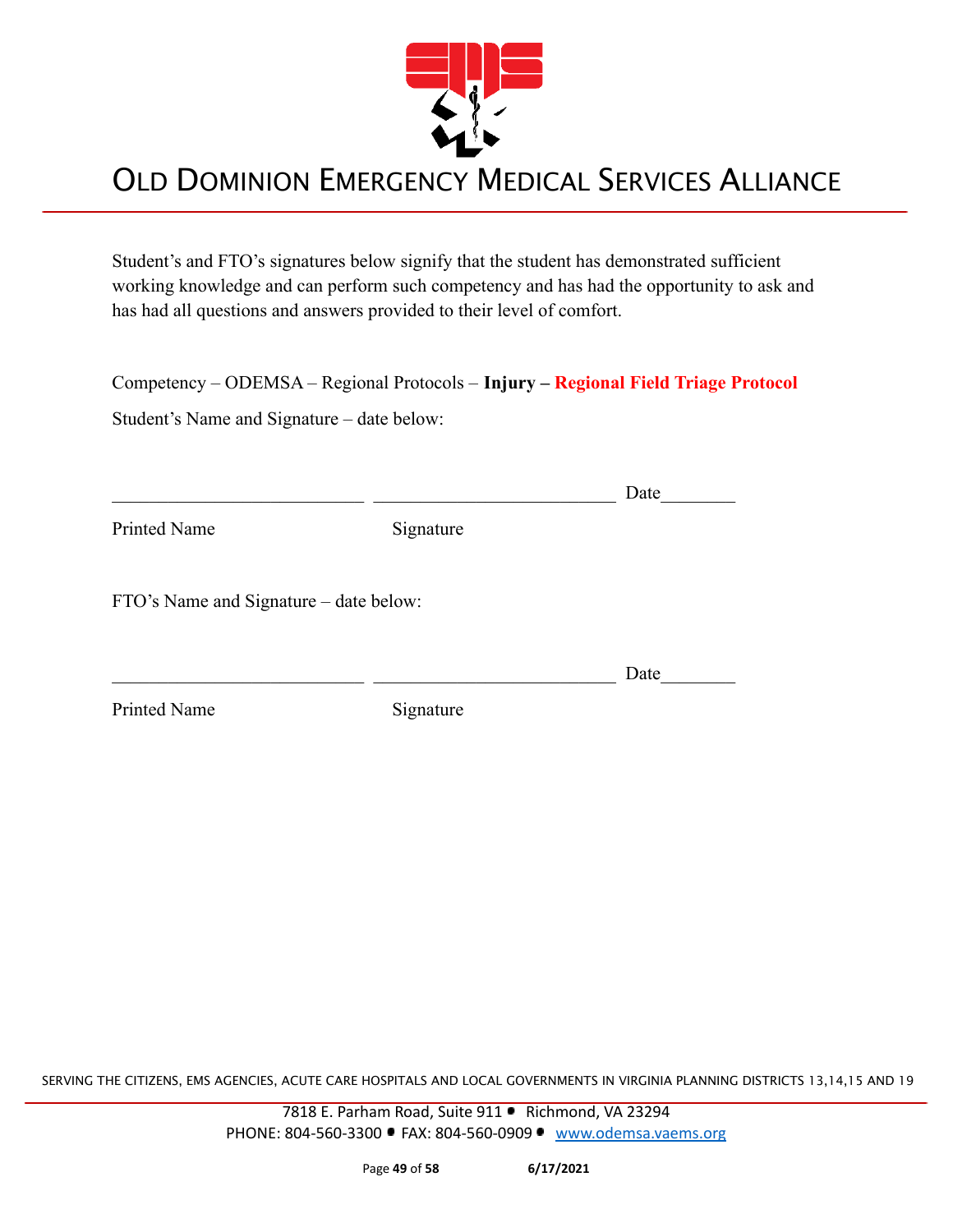

# **Injury – Spinal Motion Restriction**

#### **OVERVIEW:**

Mechanism of injury alone has not been shown to be a predictor for spinal injury.

An appropriate patient assessment can be used to determine the need for spinal motion restriction. The below cervical spinal motion restriction selection guidelines are taken from National Model Guidelines V2 and NEXUS (National Emergency X-Radiography Utilization Study.

There is limited data studying spinal motion in patients with applied cervical collars.

Patient exiting out of a car under their own power, with a cervical collar in place, may result in the least amount of motion of the cervical spine based on recent research.

Cervical spinal motion restriction devices include but are not limited to soft and hard collars.

Long backboards have not been shown to reduce spinal injury complications.

Long backboards are associated with increased pain, decubitus development, and possibly decreased functional residual capacity of the lungs.

Long backboards and scoop stretchers may be used for the safe movement/transfer of patients. However, if used in this way, patients should be removed from the device as soon as possible.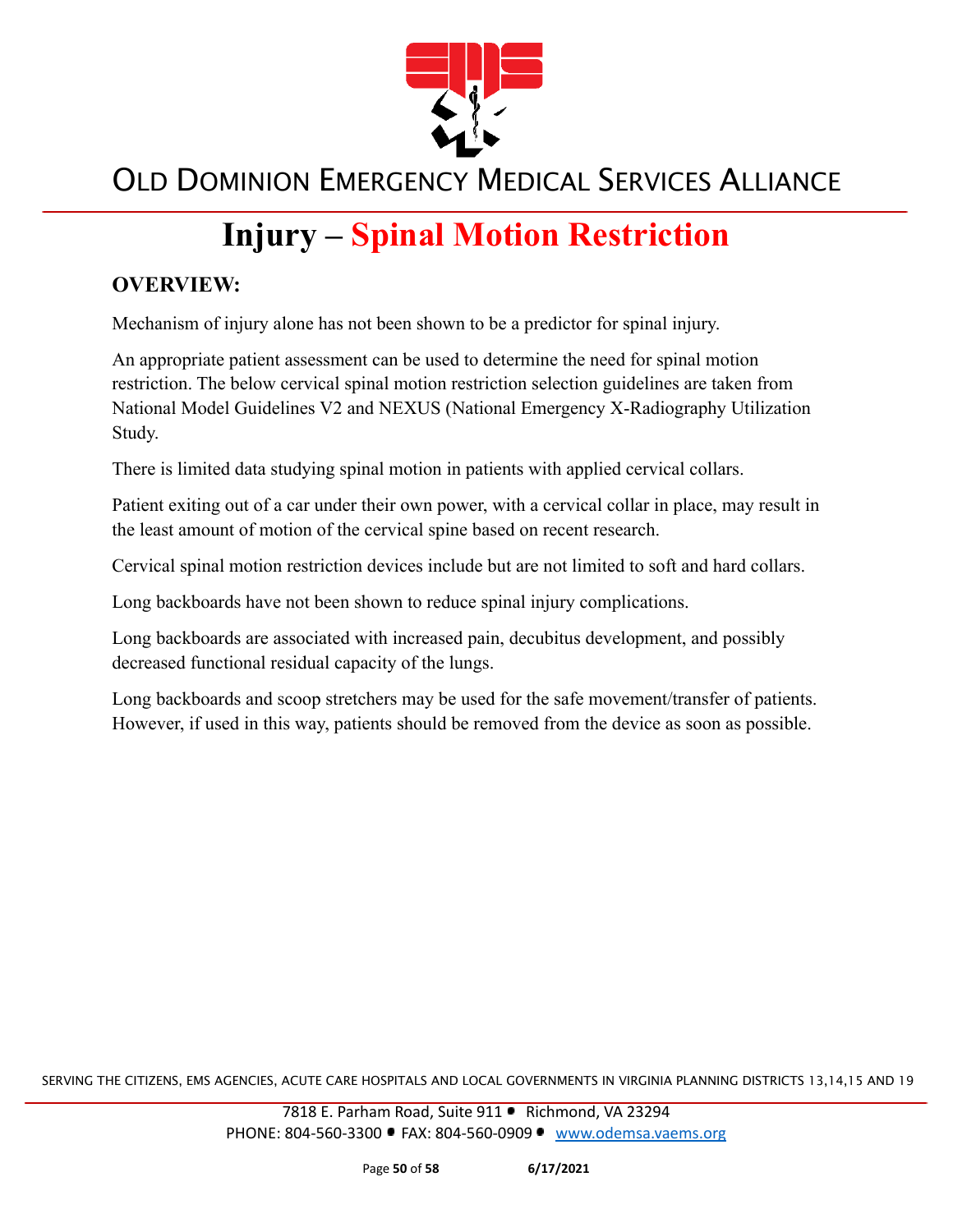

Student Can demonstrate the following competencies without prompting and can explain the clinical reasoning for each listed below:

- 1. Demonstrates proper assessment techniques / Physical skills.
	- a. Scene Survey
	- b. HPI Complete
	- c. Signs and Symptoms
	- d. SAMPLE
	- e. OPQRST
	- f. MOI NOI
	- g. Need for ALS.
	- h. Pulse Ox
	- i. Primary Assessment
		- i. XABCDE Format
	- j. Life Threat(s) Identified
		- i. Assessment
		- ii. Correction
	- k. Treat based on an assessment of injuries.
	- l. Proper determination for the use/nonuse of Spinal Restriction
		- **i. Penetrating Trauma no deficits noted Spinal immobilization not recommended.**
		- ii. Use Spinal Restriction
			- 1. Ages 15-65 years of age
				- a. Cervical Pain/Deformity
				- b. Neuro Deficits New-Onset

SERVING THE CITIZENS, EMS AGENCIES, ACUTE CARE HOSPITALS AND LOCAL GOVERNMENTS IN VIRGINIA PLANNING DISTRICTS 13,14,15 AND 19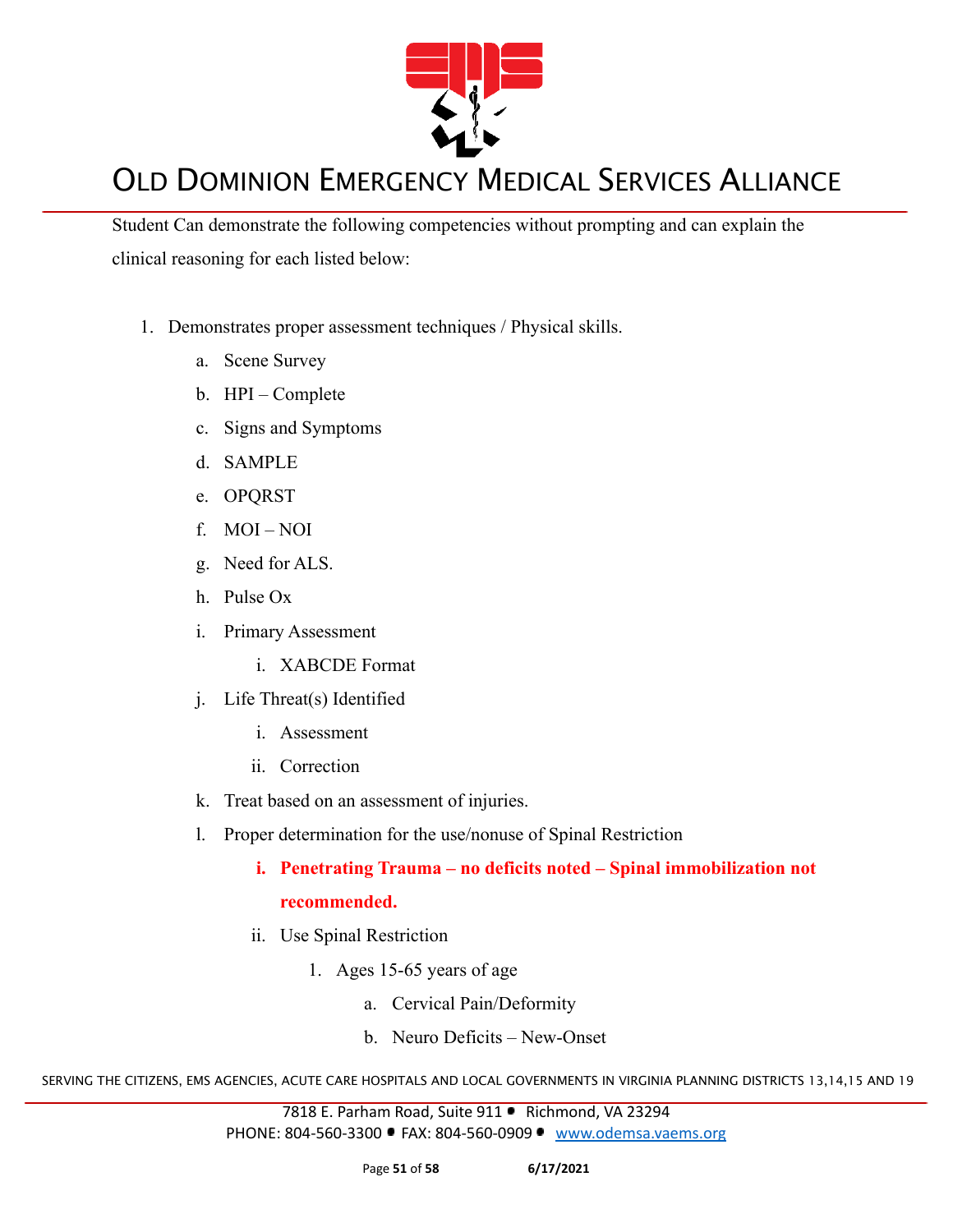

- c. AMS
- d. Intoxication
- e. Distracting Injury
- iii. Inability to communicate with the patient effectively.
- iv. Patients 65 years of age and older with traumatic mechanism and suspected injury should have Spinal Motion Restriction used
- v. Provider Discretion
- 2. Demonstrates the following skills.
	- a. Proper Physical Exam
		- i. Head to toe format
		- ii. All major body parts/systems
		- iii. Vital Signs / Documentation
	- b. Pulse Ox Measurement
	- c. Oxygen/Ventilation based on Assessment.
	- d. Glucose checked.
	- e. Demonstrates the appropriate transport mode and destination.
	- f. Transport as soon as safe to do so to the proper destination.

The above is a very abbreviated summary of the Protocol.

For the complete Protocol, please review the appropriate Protocol as published by ODEMSA.

SERVING THE CITIZENS, EMS AGENCIES, ACUTE CARE HOSPITALS AND LOCAL GOVERNMENTS IN VIRGINIA PLANNING DISTRICTS 13,14,15 AND 19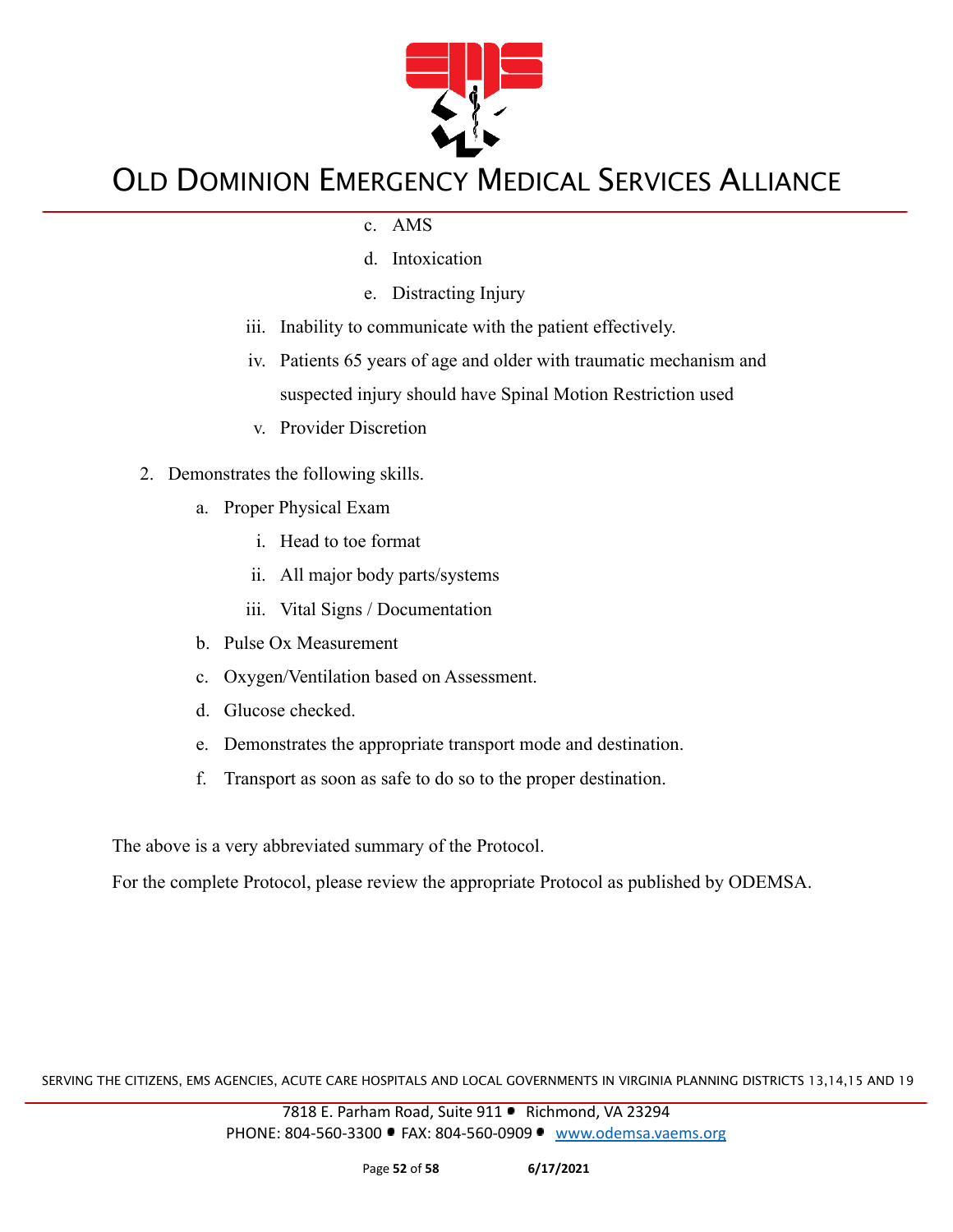

Student's and FTO's signatures below signify that the student has demonstrated sufficient working knowledge and can perform such competency and has had the opportunity to ask and has had all questions and answers provided to their level of comfort.

Competency – ODEMSA – Regional Protocols – **Injury – Spinal Motion Restriction**

Student's Name and Signature – date below:

|                                        |           | Date |
|----------------------------------------|-----------|------|
| <b>Printed Name</b>                    | Signature |      |
| FTO's Name and Signature – date below: |           |      |
|                                        |           | Date |
| <b>Printed Name</b>                    | Signature |      |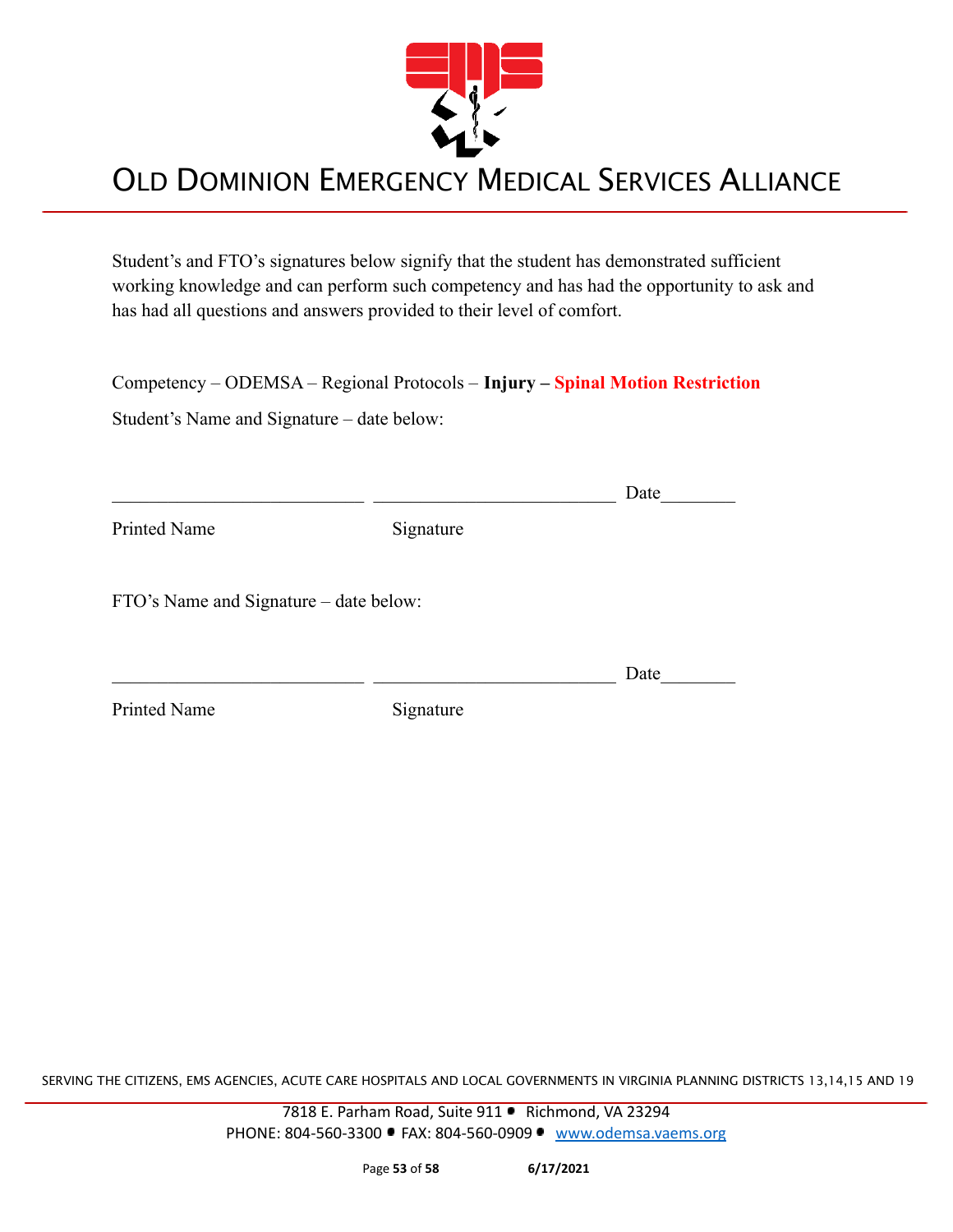

# **Injury - Hemorrhage Control**

#### **OVERVIEW:**

When treating soft tissue injuries, control of blood loss, prevention of shock, and decontamination of affected areas take priority.

Unless you note extensive bleeding, wound management by dressing and bandaging is a late priority in the care of trauma patients.

**Dress and bandage wounds whose bleeding do not represent a life threat only after you stabilize your patient by caring for higher priority injuries.**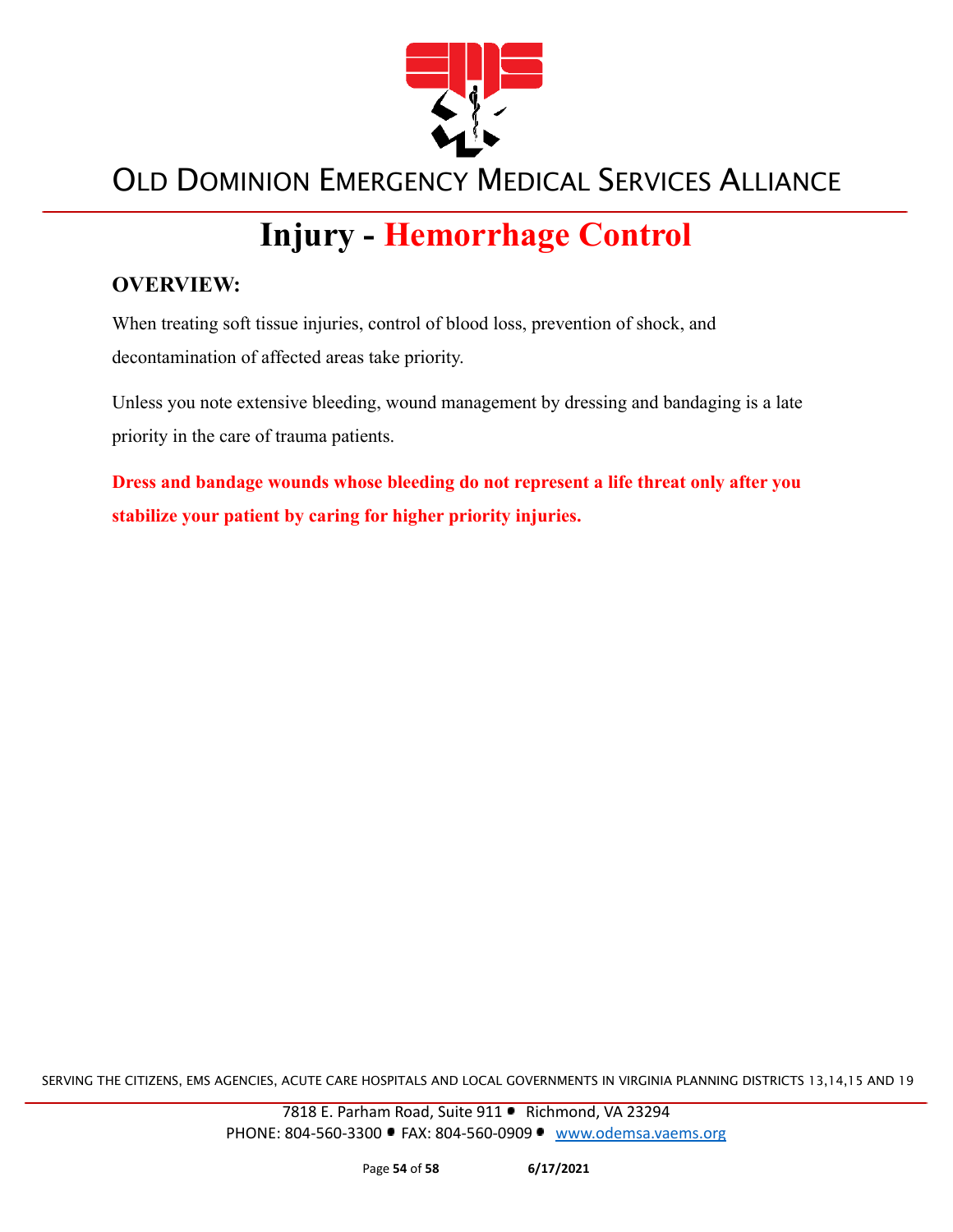

Student Can demonstrate the following competencies without prompting and can explain the clinical reasoning for each listed below:

- 1. Demonstrates proper assessment techniques / Physical skills.
	- a. Scene Survey
	- b. HPI Complete
	- c. Signs and Symptoms
	- d. SAMPLE
	- e. OPQRST
	- f. MOI NOI
	- g. Need for ALS.
	- h. Primary Assessment
		- i. XABCDE Format
	- i. Life Threat(s) Identified
		- i. Assessment
		- ii. Correction
	- j. Treat based on an assessment of injuries.
	- k. Order of Bleeding Control
		- i. Direct Pressure
			- 1. Controlled Pressure Dressing over the wound(s)
		- ii. Remains uncontrolled
			- 1. Expose Wound(s) fully
			- 2. Direct Pressure on Wound(s)
				- a. Packing using Hemostatic Gauze if available.
				- b. Uncontrolled Tourniquet

SERVING THE CITIZENS, EMS AGENCIES, ACUTE CARE HOSPITALS AND LOCAL GOVERNMENTS IN VIRGINIA PLANNING DISTRICTS 13,14,15 AND 19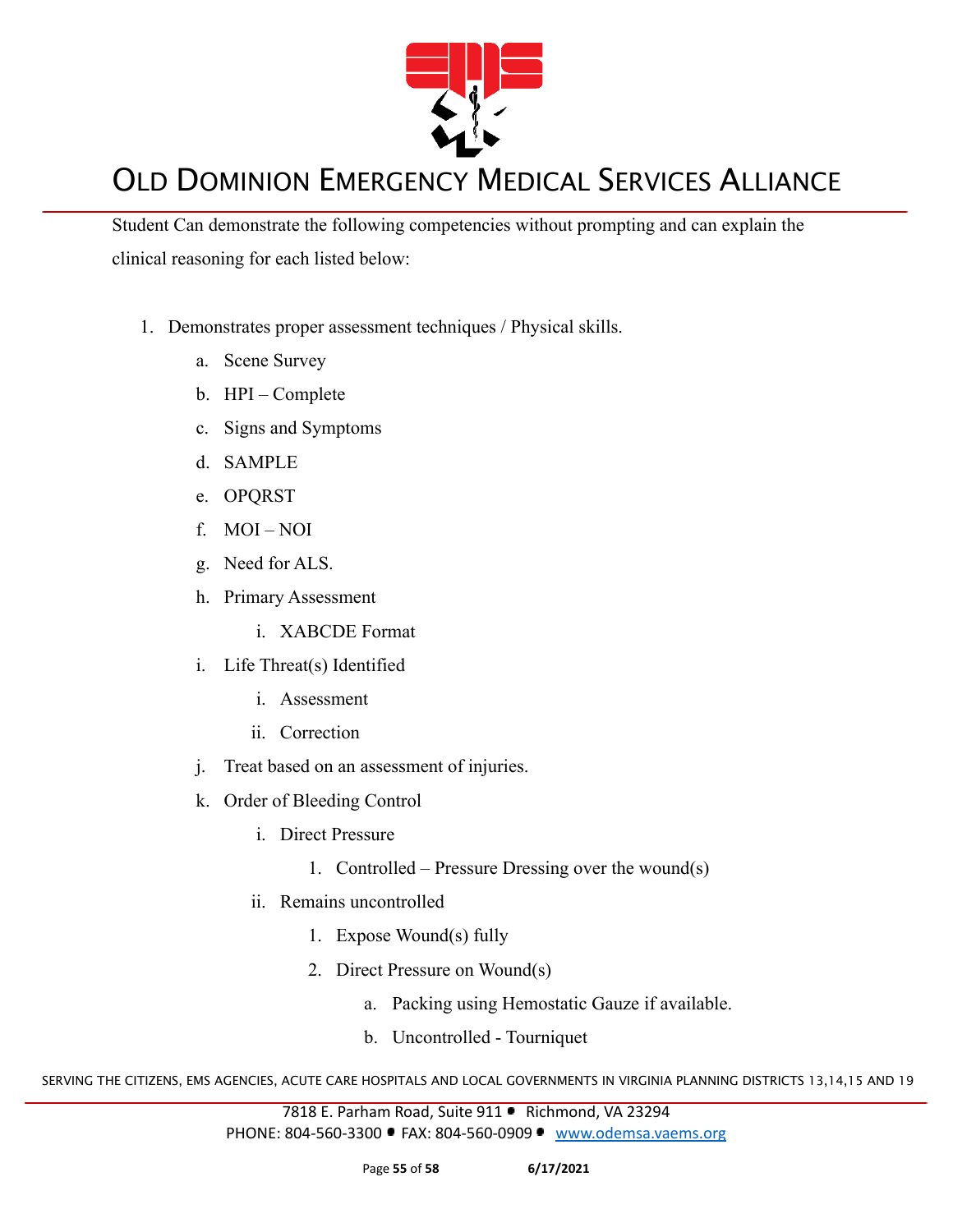

- l. Proper determination for the use/nonuse of Tourniquet(s)
	- i. Life Threat Bleeding
	- ii. Proper Placement
	- iii. Use of commercial Tourniquet.
	- iv. Ability to use/make improvised Tourniquet.
- m. Bleeding controlled.
- n. PMS
- o. Treat for Potential shock
- 2. Demonstrates the following skills.
	- a. Proper Physical Exam
		- i. Head to toe format
		- ii. All major body parts/systems
		- iii. Vital Signs / Documentation
	- b. Pulse Ox Measurement
	- c. Oxygen/Ventilation based on Assessment.
	- d. Glucose checked.
	- e. Demonstrates the appropriate transport mode and destination.
	- f. Transport as soon as safe to do so to the proper destination.

The above is a very abbreviated summary of the Protocol.

For the complete Protocol, please review the appropriate Protocol as published by ODEMSA.

SERVING THE CITIZENS, EMS AGENCIES, ACUTE CARE HOSPITALS AND LOCAL GOVERNMENTS IN VIRGINIA PLANNING DISTRICTS 13,14,15 AND 19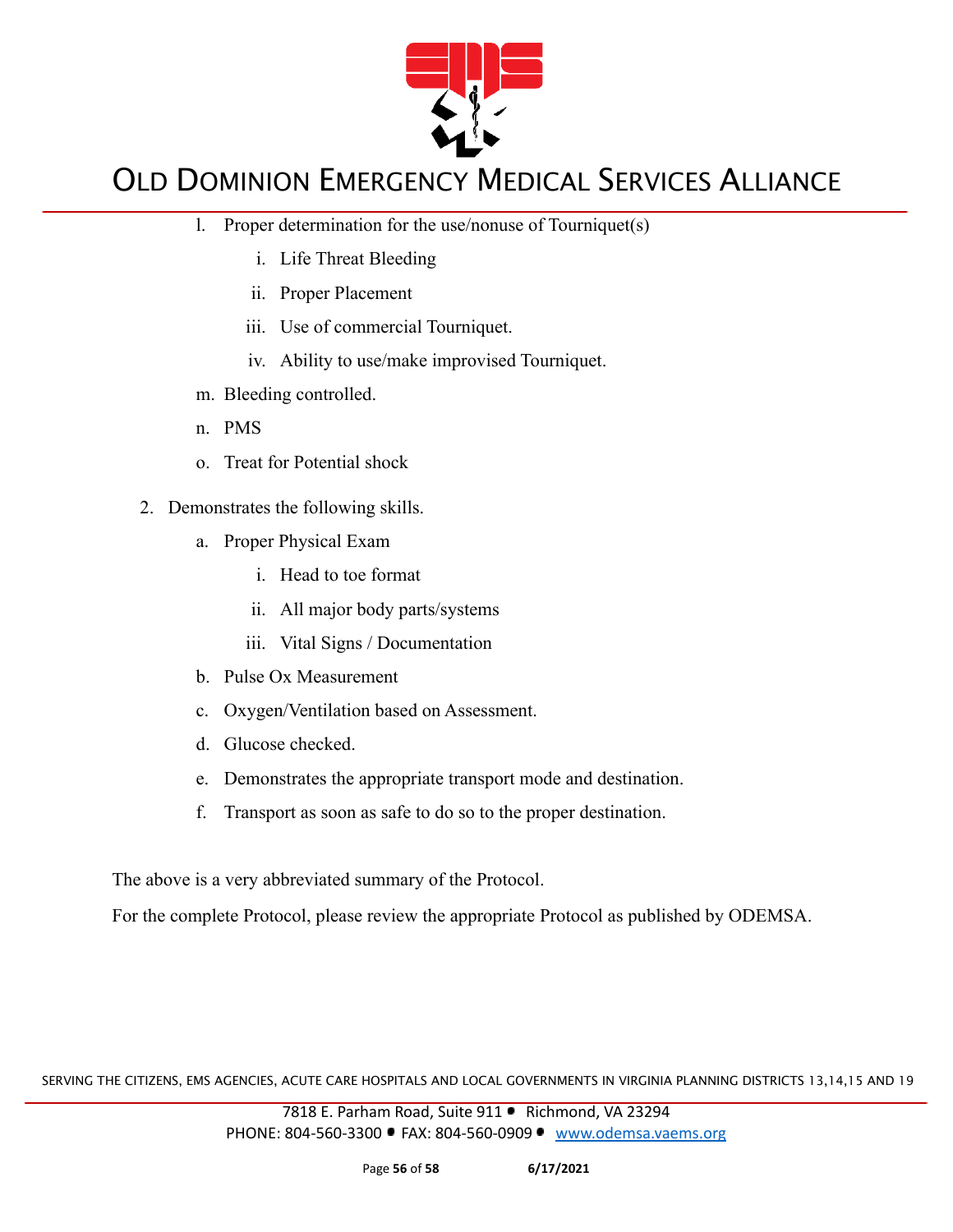

Student's and FTO's signatures below signify that the student has demonstrated sufficient working knowledge and can perform such competency and has had the opportunity to ask and has had all questions and answers provided to their level of comfort.

Competency – ODEMSA – Regional Protocols – **Injury – Hemorrhage Control**

Student's Name and Signature – date below:

 $\Box$  Date

Printed Name Signature

FTO's Name and Signature – date below:

 $\Box$  Date

Printed Name Signature